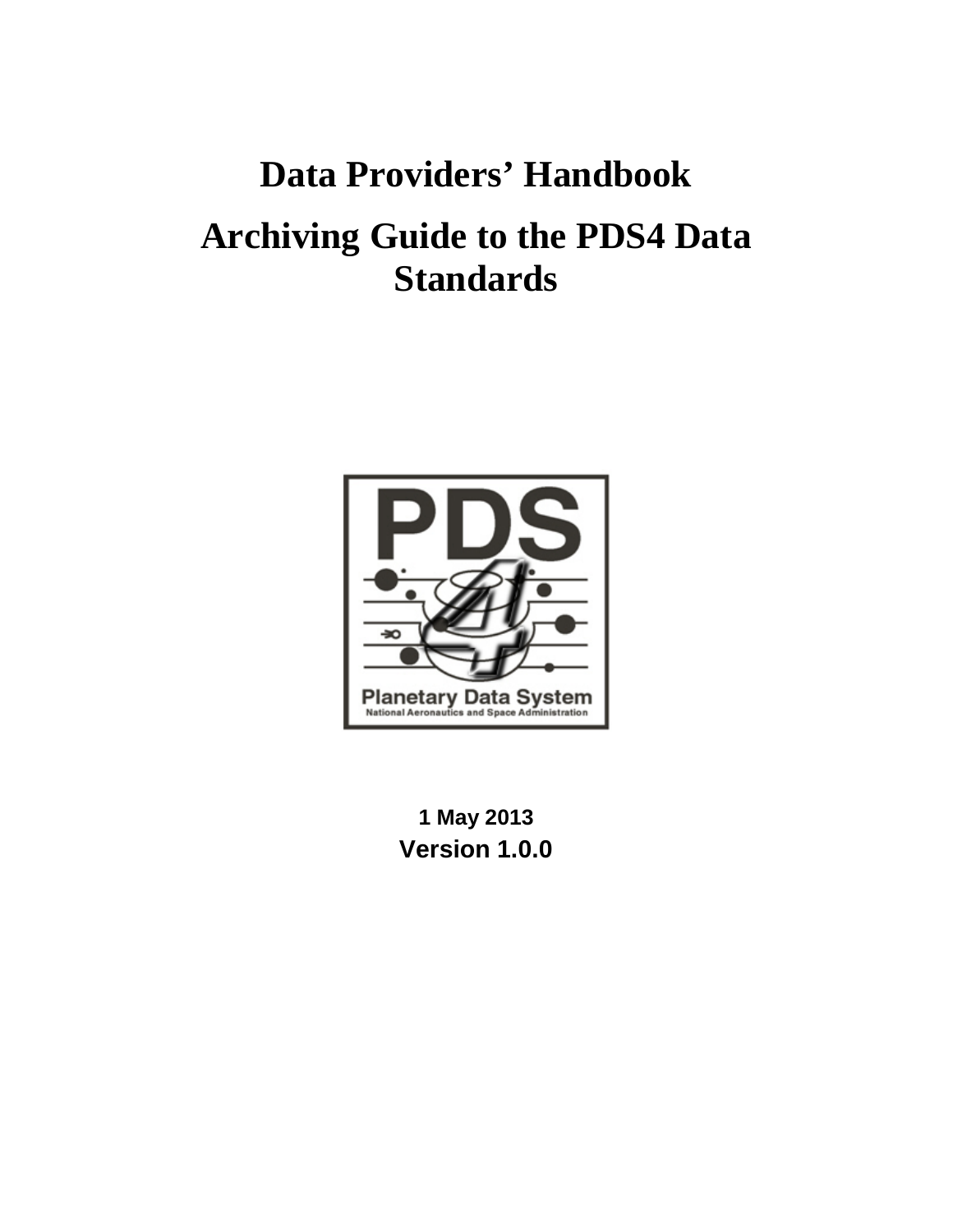| <b>Revision</b> | <b>Date</b>      | <b>Description</b>                                                                | <b>Author</b>                          |
|-----------------|------------------|-----------------------------------------------------------------------------------|----------------------------------------|
| 0.1             | Mar 30, 2009     | Initial draft based on information collected by the<br>Data System Working Group. | R.Joyner                               |
| 0.2             | Aug 6, 2009      | Updated versions of all Classes                                                   | R. Joyner                              |
| 0.2.1           | 2010-08-31       | Complete overhaul, but only partly successful<br>through page 25                  | R. Simpson                             |
| 0.22            | Aug 31, 2010     | Integrate Simpson and Joyner docs                                                 | R. Joyner etal                         |
| 0.22.1          | 2010-09-22       | Edits through Section 3, except Section 2                                         | Simpson                                |
| 0.22.2          | 2010-09-24       | Added comments from Mitch Gordon                                                  | Simpson                                |
| 0.22.2          | 2010-10-01       | Significant edits to Section 4                                                    | Simpson                                |
| 0.22.3          | 2010-10-25       | Significant edits to Sections 1,3-6                                               | Simpson                                |
| 0.3             | 2011-04-15       | Significant edits addressing Build 1b comments                                    | M.Gordon etal                          |
| 0.3.1           | 2011-04-21       | Additional content added                                                          | M.Gordon etal                          |
| 0.3.2           | $2011 - 05 - 02$ | Significant reorganization, additional edits                                      | M.Gordon etal                          |
| 0.3.3           | 2011-06-29       | Make Sections 1-2 more user friendly                                              | R. Simpson, M.<br>Gordon               |
| 0.3.4           | 2011-09-06       | Major changes Sections 2, 3, 8,14                                                 | M. Gordon, R.<br>Joyner                |
| 0.3.5           | 2011-10-31       | Updates for schema 0.5.00g                                                        | M. Gordon, R.<br>Joyner                |
| 0.3.6           | 2012-01-31       | Updates for schema 0.7.0.0.j                                                      | M. Gordon, R.<br>Joyner                |
| 0.3.7           | 2012-03-28       | Updates for schema 0.7.0.0.j                                                      | M. Gordon, R.<br>Joyner                |
| 0.3.8           | 2012-05-28       | Updates for schema 0.8.0.0.k                                                      | M. Gordon, R.<br>Joyner                |
| 0.3.9           | 2012-10-01       | Updates for schema 0.3.0.0a                                                       | M. Gordon, R.<br>Joyner                |
| 0.3.10          | 2013-04-01       | Major changes for schema 0.3.1.0b                                                 | M. Gordon, R.<br>Joyner, R.<br>Simpson |
| 1.0.0           | 2013-05-01       | Changes for compliance with schema 1.0.0.0                                        | M. Gordon, R.<br>Joyner, R.<br>Simpson |
|                 |                  |                                                                                   |                                        |

# **CHANGE LOG**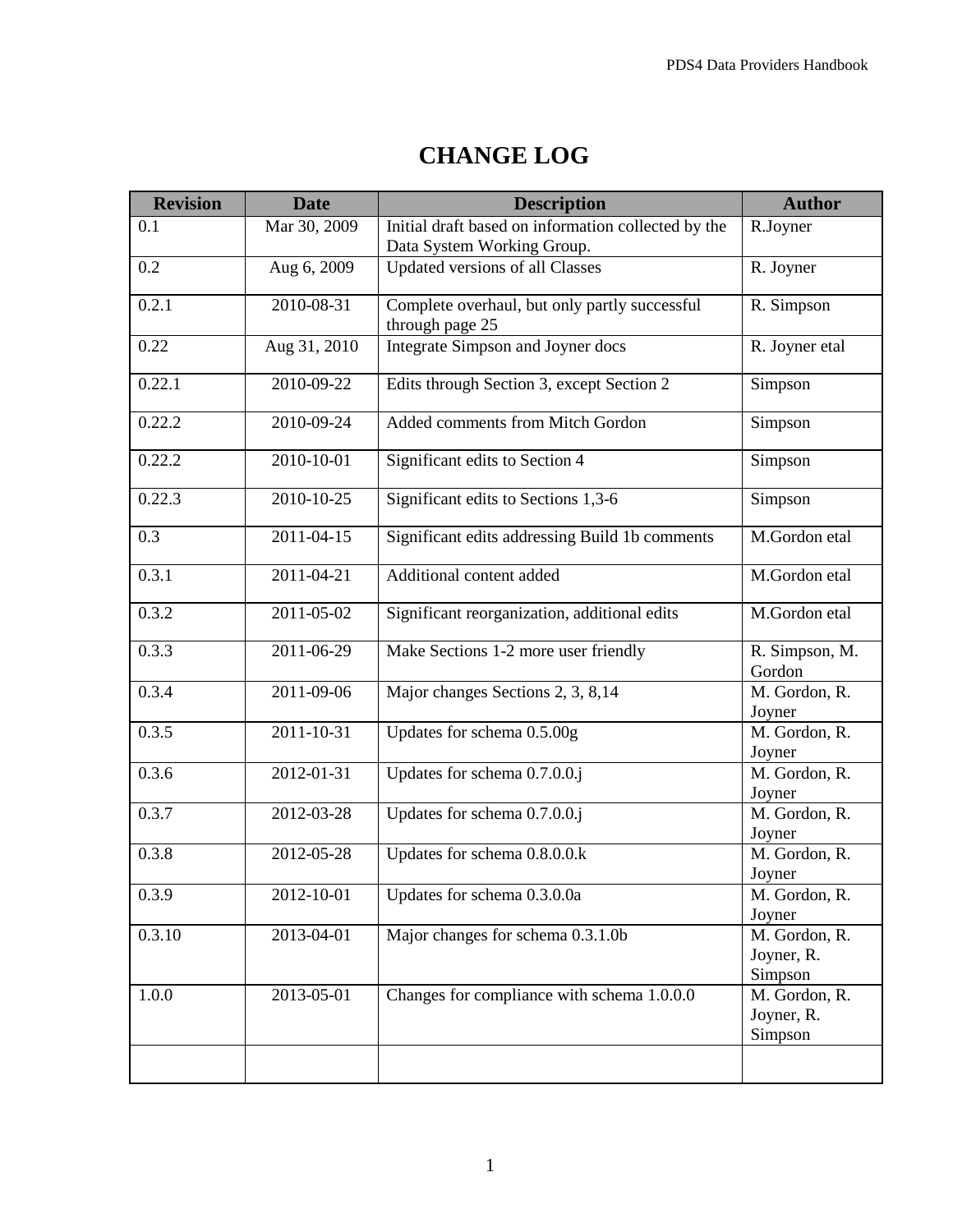# **TABLE OF CONTENTS**

| 1.0   |  |
|-------|--|
| 1.1   |  |
| 1.2   |  |
| 1.3   |  |
| 1.4   |  |
| 1.5   |  |
| 1.5.1 |  |
| 1.5.2 |  |
| 1.5.3 |  |
| 1.6   |  |
| 1.6.1 |  |
| 1.6.2 |  |
| 1.6.3 |  |
| 1.6.4 |  |
|       |  |
| 2.0   |  |
| 2.1   |  |
| 2.2   |  |
| 2.2.1 |  |
| 3.0   |  |
| 3.1   |  |
| 3.1.1 |  |
| 3.1.2 |  |
| 3.2   |  |
| 3.3   |  |
|       |  |
| 4.0   |  |
| 4.1   |  |
| 4.2   |  |
| 4.3   |  |
| 5.0   |  |
| 5.1   |  |
| 5.2   |  |
| 5.2.1 |  |
| 5.3   |  |
| 5.4   |  |
| 5.4.1 |  |
| 5.5   |  |
|       |  |
| 6.0   |  |
| 6.1   |  |
| 6.1.1 |  |
| 6.1.2 |  |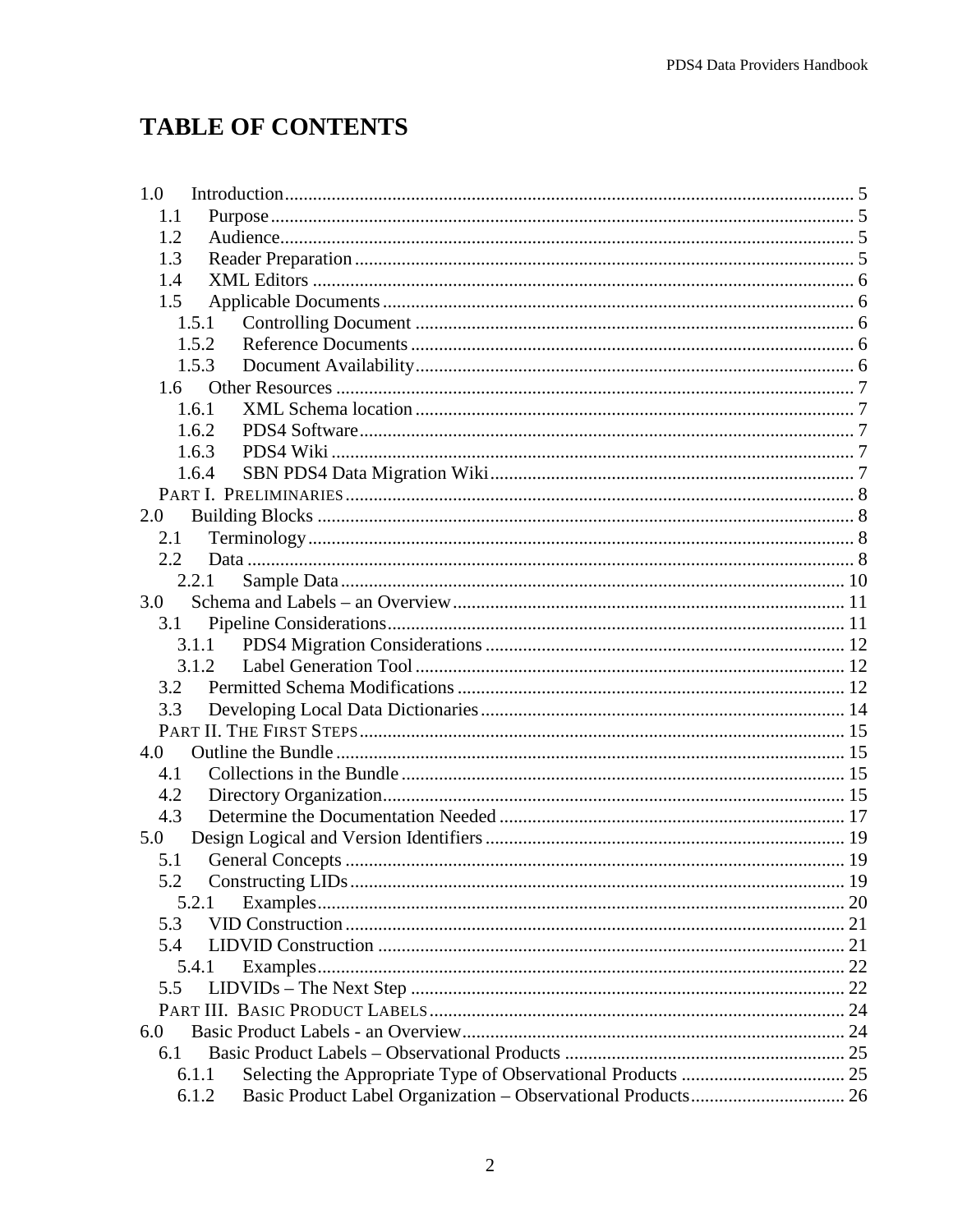| 6.2                                                                                     |      |
|-----------------------------------------------------------------------------------------|------|
| 6.2.1                                                                                   |      |
| 6.2.2                                                                                   |      |
| 6.3                                                                                     |      |
| 7.0                                                                                     |      |
| 7.1                                                                                     |      |
| 7.2                                                                                     |      |
| 7.2.1                                                                                   |      |
| Label Editing - Areas where Locally-defined Classes/Attributes are Defined  37<br>7.2.2 |      |
| 7.3                                                                                     |      |
| 7.3.1                                                                                   |      |
| 7.3.2                                                                                   |      |
| 7.3.3                                                                                   |      |
| 7.3.4                                                                                   |      |
| 7.4                                                                                     |      |
| 7.5                                                                                     |      |
| 7.6                                                                                     |      |
| 7.7                                                                                     |      |
|                                                                                         |      |
| 8.0                                                                                     |      |
| 8.1                                                                                     |      |
| 8.2                                                                                     |      |
| 8.3                                                                                     |      |
| 8.3.1                                                                                   |      |
| 8.3.2                                                                                   |      |
| 9.0                                                                                     |      |
| 9.1                                                                                     |      |
| 9.2                                                                                     |      |
| 9.3                                                                                     |      |
| 9.4                                                                                     |      |
| 10.0                                                                                    |      |
| 10.1                                                                                    |      |
| The Transfer Manifest<br>10.2                                                           | . 55 |
| 10.3                                                                                    |      |
| 10.4                                                                                    |      |
|                                                                                         |      |
|                                                                                         |      |
| 11.1                                                                                    |      |
| 11.2                                                                                    |      |
| 11.3                                                                                    |      |
| 11.4                                                                                    |      |
|                                                                                         |      |
| 11.5                                                                                    |      |
| 12.0                                                                                    |      |
| 12.1                                                                                    |      |
| 13.0                                                                                    |      |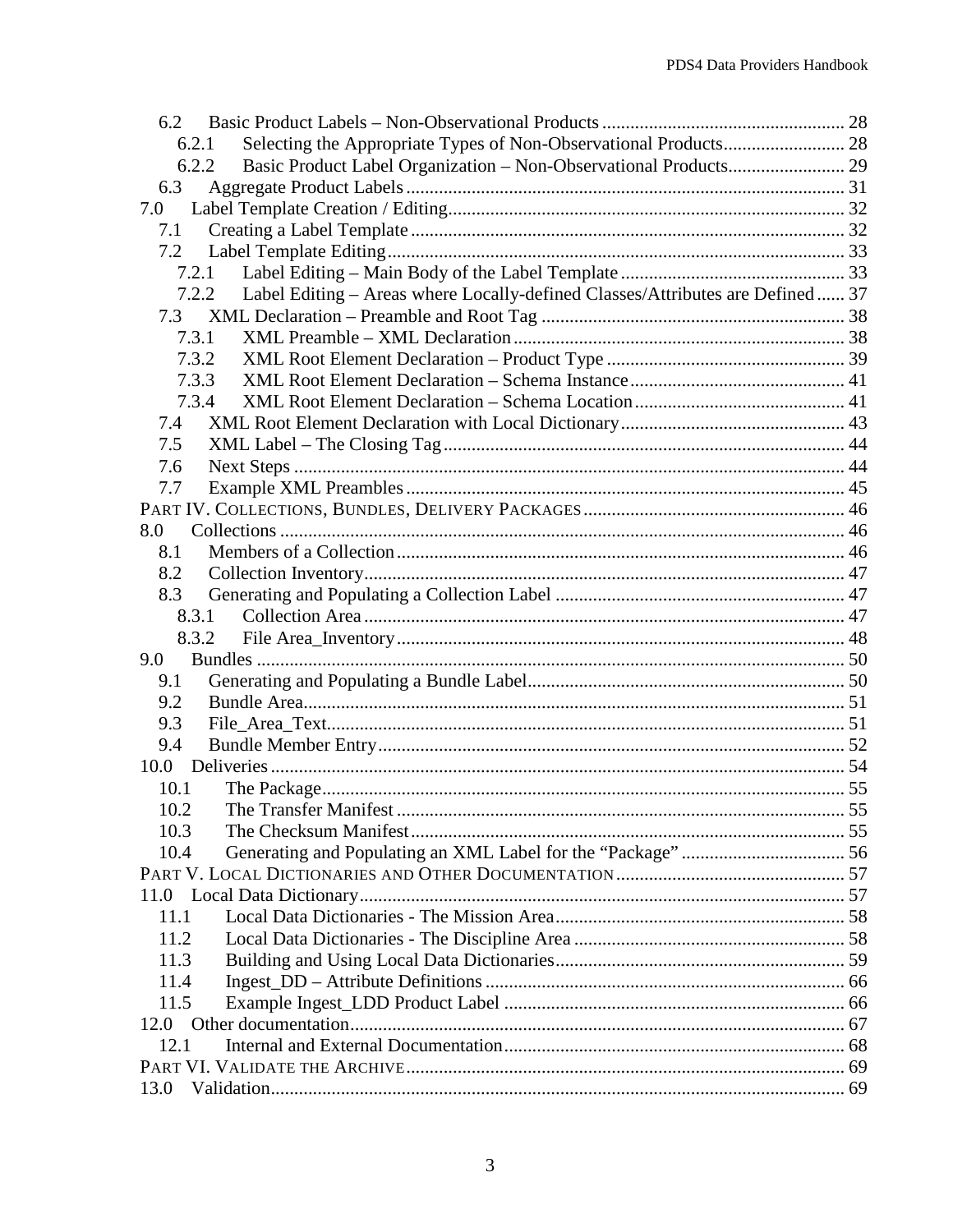| <b>APPENDIX B</b> |  |
|-------------------|--|
| <b>APPENDIX C</b> |  |
| <b>APPENDIX D</b> |  |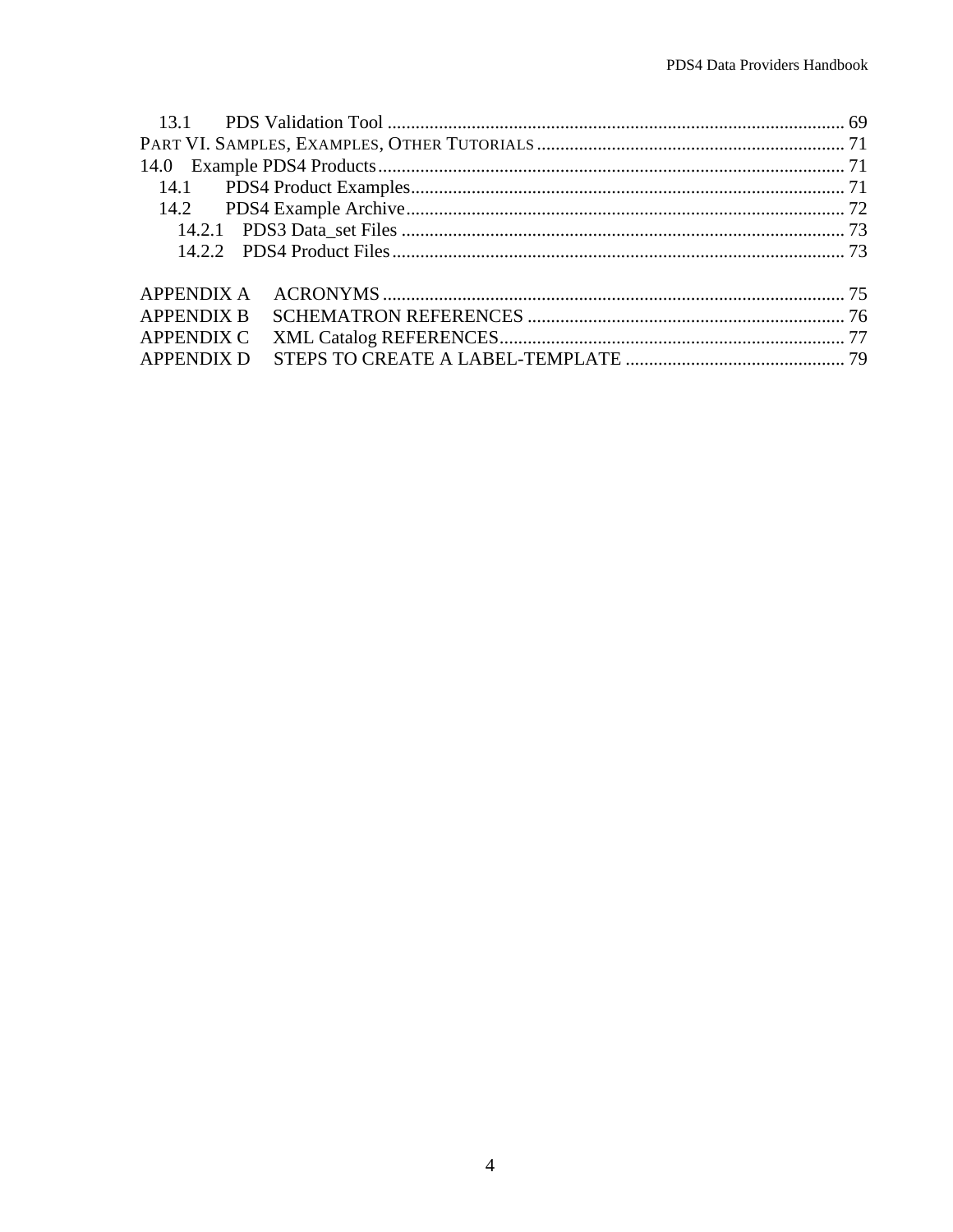# **1.0 INTRODUCTION**

Planetary Data System version 4 (PDS4) represents a departure from previous versions of the PDS. Although it is still an archive of planetary data, it has been designed using contemporary information technology concepts and tools. The system is built around a 'data model' that rigorously defines each of its components and the relationships among them. There are only four fundamental data structures, but many extensions are possible — each rigorously defined. By carefully controlling product definitions and relationships, PDS can accurately track the progress of each product entering the system, compute detailed inventories of holdings, design sophisticated services that users can request to act on subsets of the archive (such as transformations and displays, in addition to the expected search and retrieval functions), and connect data products to relevant internal and external information (documentation).

*Note that this version of the document is conformant to version "1.0.0.0" of the Information Model.*

## **1.1 Purpose**

The *Data Providers Handbook* (*DPH*) is a guide for preparation of data being submitted to PDS4. It will walk you through preparation of very simple products, collections of products, and bundles of collections, which are the units in which deliveries are made to PDS4.

## **1.2 Audience**

The *DPH* is written for scientists and engineers in the planetary science community who are planning to submit new or restored data to PDS4 (data providers)<sup>[1](#page-5-0)</sup>. While the document is applicable to all such submissions, most of the examples and discussions are presented in a mission/instrument context.

## **1.3 Reader Preparation**

The *DPH* is one of several documents<sup>[2](#page-5-1)</sup> describing the PDS4 system.

<span id="page-5-0"></span><sup>&</sup>lt;sup>1</sup> PDS4 standards are, in general, not backwardly compatible with version 3 (PDS3). In principle, version 4 data can be described using version 3 labels, but the converse is not true; some PDS3 structures are no longer supported under PDS4.

<span id="page-5-1"></span> $2^2$  The XML schema document (XSD), the schematron (SCH), the IM-specification, and the Standards Reference are "views" into the IM and are collectively the "Standards".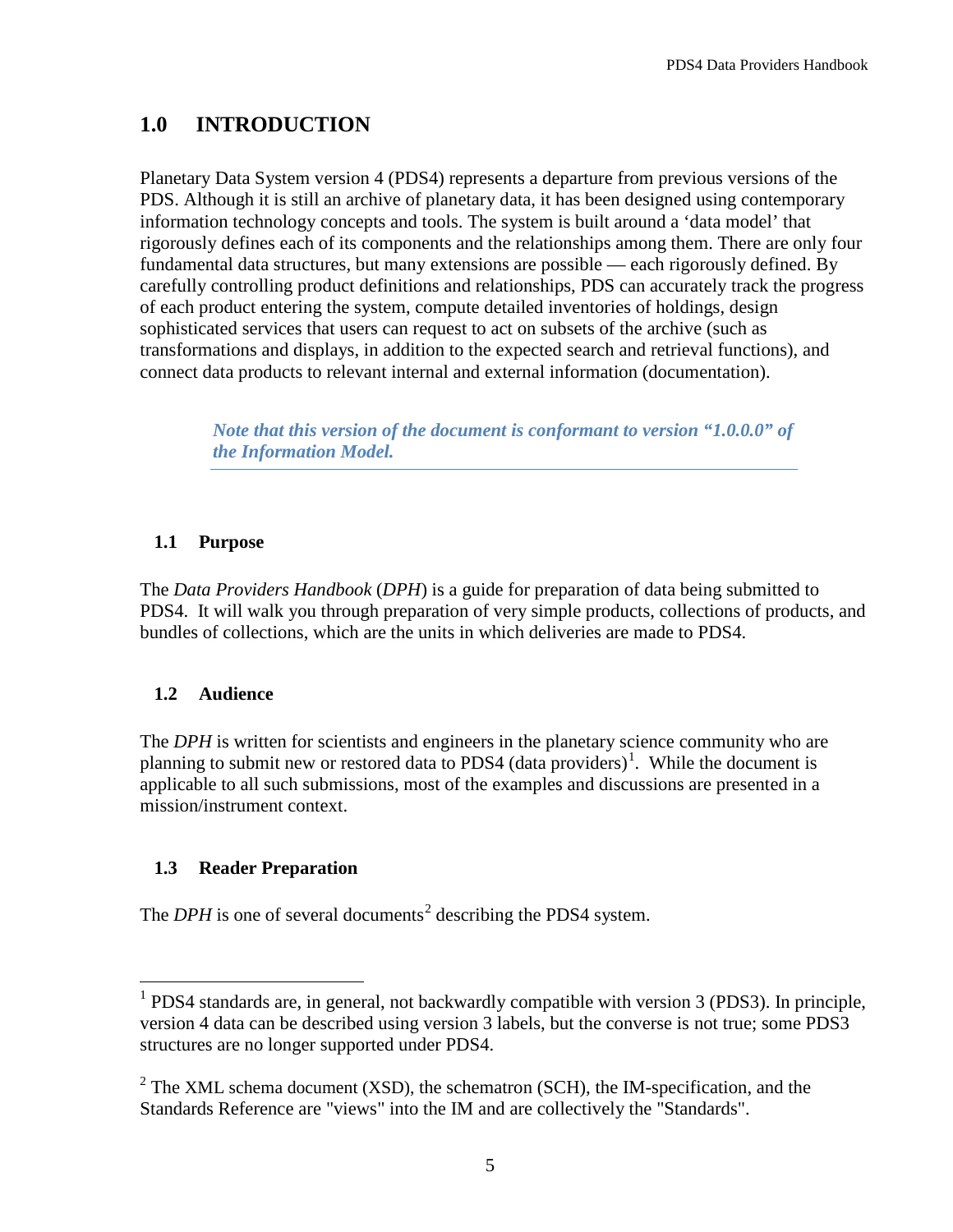Readers, even those very familiar with previous versions of PDS, **should read the** *PDS4 Concepts* **document [4] before beginning the** *Data Provider's Handbook.*

The *DPH* should be used in conjunction with the *PDS Standards Reference* [2], the PDS4\_PDS schema and Schematron files, and the *PDS4 Data Dictionary* [3a,b], which collectively provide the information necessary to develop a PDS4 compliant archive.

## **1.4 XML Editors**

PDS4 is implemented in the eXtensible Markup Language (XML), a set of 'open source' rules for encoding documents and data structures in machine-readable form with special applicability to providing web services. It is beyond the scope of the *DPH* to include an XML tutorial. Consult external sources for information on XML.

The use of an XML editor simplifies construction and validation of schemas (the plural of 'schema') and labels. Two editors have been popular during development of PDS4.

oXygen **[http://www.oxygenxml.com](http://www.oxygenxml.com/)** which is licensed software, and Eclipse **<http://www.eclipse.org/>** which is open source software.

## **1.5 Applicable Documents**

#### **1.5.1 Controlling Document**

[1] Planetary Data System (PDS) PDS4 Information Model Specification, Version 1.0.0.0

## **1.5.2 Reference Documents**

[2] Planetary Data System Standards Reference, v.1.0.0, May 2013.

[3a] PDS4 Data Dictionary - Abridged - V.1.0.0.0.

- [3b] PDS4 Data Dictionary Unabridged V.1.0.0.0.
- [4] *PDS4 Concepts*, May 2013.

#### **1.5.3 Document Availability**

PDS4 documents governing archive preparation are available online:

http://pds.nasa.gov/pds4/doc/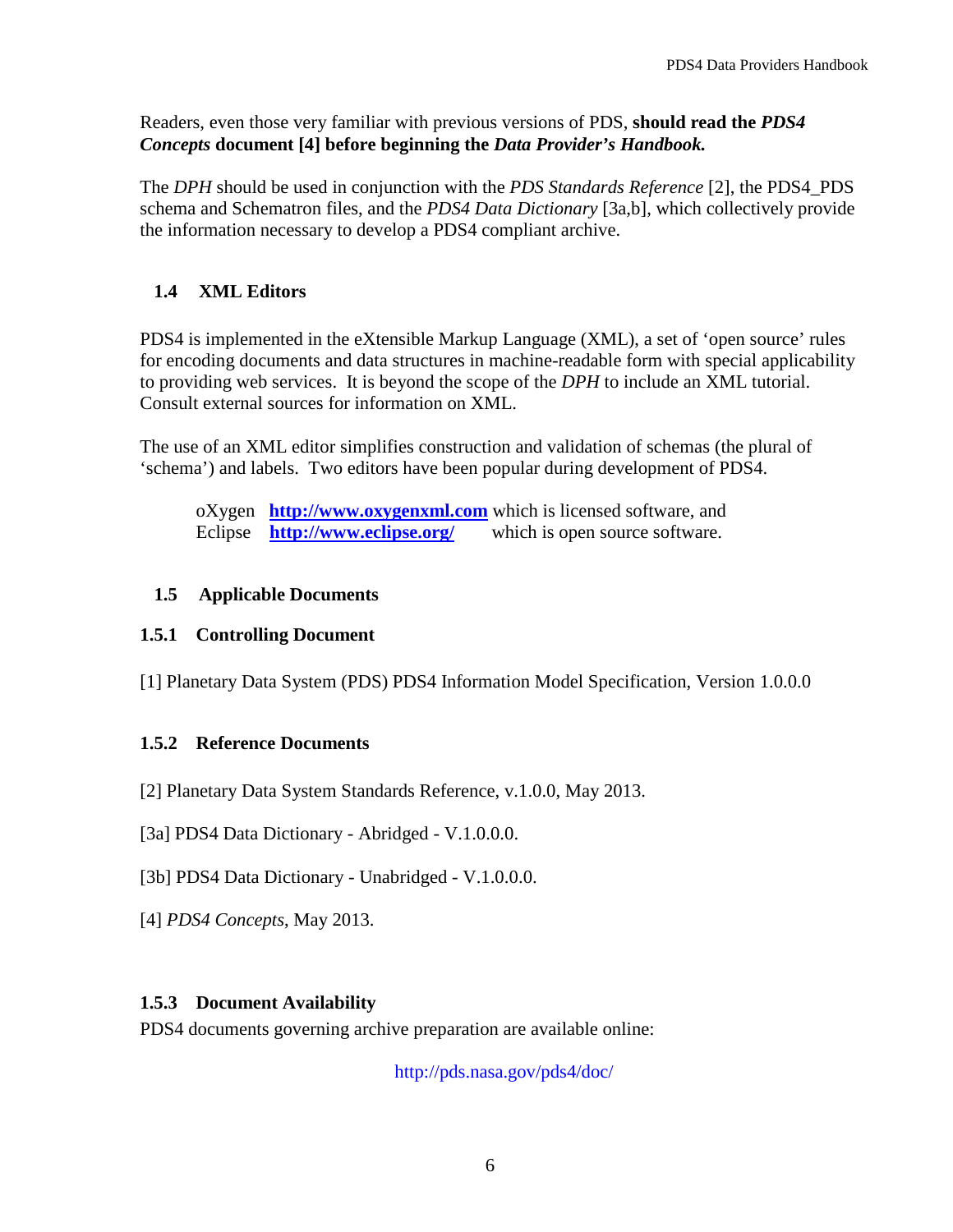For questions concerning these documents, contact any PDS data engineer or contact the PDS Operator at [pds\\_operator@jpl.nasa.gov](mailto:pds_operator@jpl.nasa.gov) or 818-393-7165.

#### **1.6 Other Resources**

#### **1.6.1 XML Schema location**

**<http://pds.nasa.gov/pds4/schema/released/pds/>**

#### **1.6.2 PDS4 Software**

<http://pds.nasa.gov/pds4/software/>

#### **1.6.3 PDS4 Wiki**

• The PDS Wiki is a primer for 'How to Create a PDS4 Label' and can be found at:

[https://oodt.jpl.nasa.gov/wiki/display/pdscollaboration/How+to+Create+a+PDS4+Label+](https://oodt.jpl.nasa.gov/wiki/display/pdscollaboration/How+to+Create+a+PDS4+Label+-+FOR+REVIEW) [-+FOR+REVIEW](https://oodt.jpl.nasa.gov/wiki/display/pdscollaboration/How+to+Create+a+PDS4+Label+-+FOR+REVIEW)

#### **1.6.4 SBN PDS4 Data Migration Wiki**

• This site contains information about the PDS4 prototype migration effort at the Small Bodies Node. It will eventually contain both tracking information and potentially useful support information for PDS4 data developers inside and outside the SBN.

[http://borrelly.astro.umd.edu/wiki/SBN\\_PDS4\\_Migration\\_Wiki](http://borrelly.astro.umd.edu/wiki/SBN_PDS4_Migration_Wiki)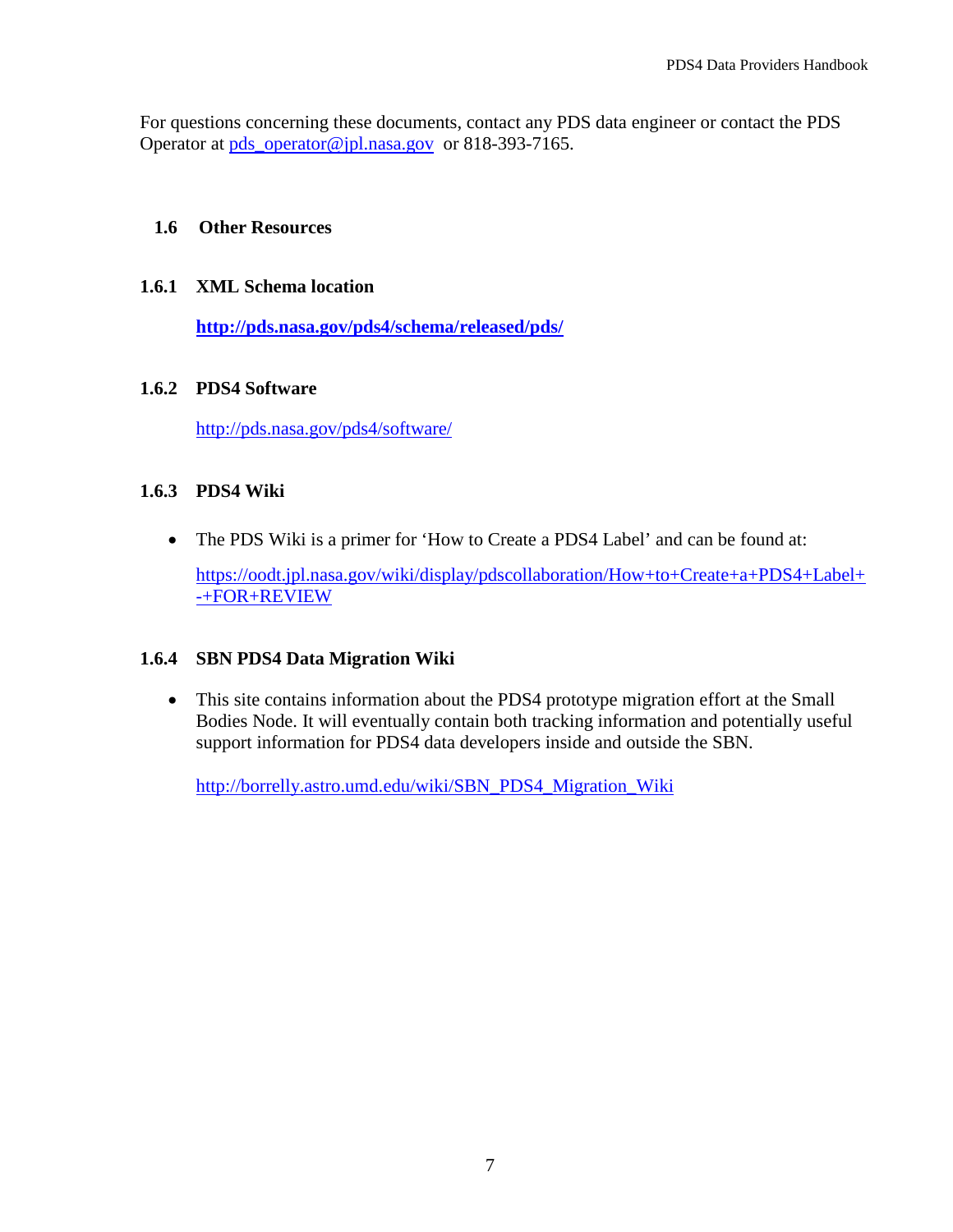# **PART I. PRELIMINARIES**

# **2.0 BUILDING BLOCKS**

#### **2.1 Terminology**

The results of our exploration of the Solar System can be loosely described as *data objects*; these can be electronic files, dust samples, or a sense of awe at the wonder of the universe. For purposes of archiving, we need a *description* to accompany each data object — in the case of an electronic file, a digital object, we need both the structure and meaning of the file contents for it to be useful. We can't fit dust samples or senses of awe into PDS4, but we can fit their descriptions. A description paired with its data object (when available  $-e.g.,$  if a digital object) is called an *information object*. If many data objects have similar characteristics, we can group them into a *class* and the common characteristics are the defining *attributes* of that class.

A *product* is one or more closely related information objects for which the descriptions have been combined into a single XML *label* and for which the product has a PDS-unique *logical identifier*. Closely related products may be grouped into a *collection*; in fact, every product entering PDS must be a member of some collection. Closely related collections may be grouped in a *bundle*.

For example, a planetary image, the histogram of its pixel values, and the descriptions of both could be organized as a product. Many such products — perhaps of the same target — could be defined as a collection. Image collections from many targets along with appropriate documentation, calibration, etc. (separate collections) could be a bundle, which would be a deliverable to PDS.

A few words have meanings which differ depending on the community in which they are used. We have adopted modifiers to help distinguish among multiple uses. For example, 'attribute' is widely used in both PDS and XML — but its meaning in each case is different. In this document we use 'attribute' and 'XML attribute' to establish the context.

For more rigorous definitions of the terms introduced above, see the *PDS4 Glossary,* Appendix A in the *PDS4 Concepts* document.

## **2.2 Data**

A word of caution about terminology – we have tried to avoid using differently terms that have strong PDS3 connotations. Unfortunately the English language does not provide a sufficient set of meaningful, unique, unambiguous terms to meet all of our needs. Please do not rely on the names of things – review carefully the PDS4 definitions.

Four basic structural data formats are allowed in PDS4.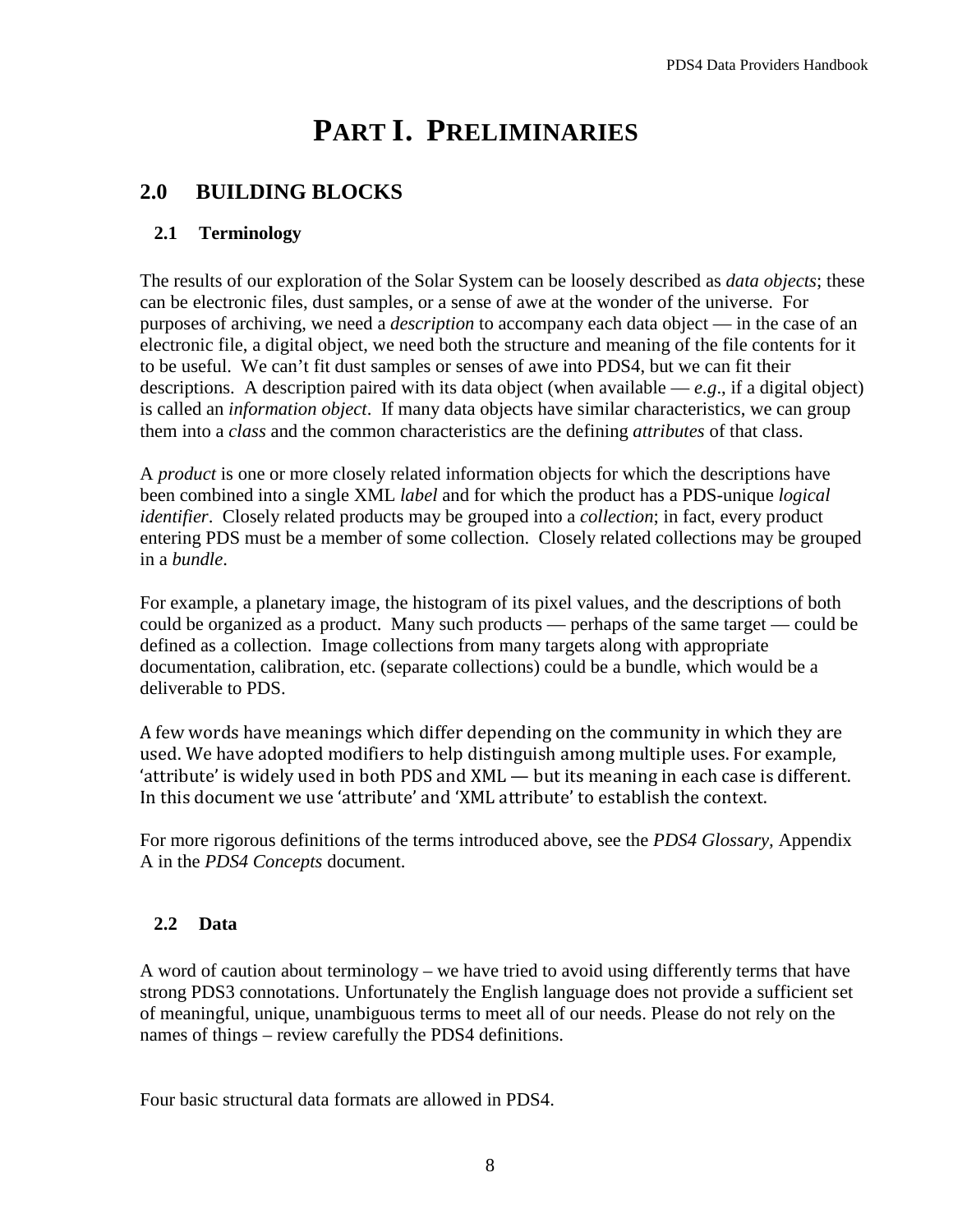- 1. homogeneous\_array\_structure
	- o Suitable for images, spectra, spectral cubes, maps, etc.
	- o The elements of an array are homogeneous.
	- o The individual elements of any array are stored with their bytes in the order dictated by their scalar type.
	- o PDS requires a specific order in which the elements of the array are stored. The order is described in the *Standards Reference [2], Section 4A*.

The majority of PDS4 objects can be supported by these two structures. For those PDS4 objects which cannot be supported by the above, there are two additional structures distinguished by whether or not software must be used to decode the information before it can be accessed for reading, display, or analysis.

- 2. repeating record structure
	- o Suitable for fixed length tabular data.
	- o May be either binary or character, but a single object must be defined as one or the other (not mixed).
	- o The records are fixed length.
	- o The fields of a record may be heterogeneous.
	- o The formats (data type and size) of fields in the same position in each record are the same (i.e., the second field in the second record is constructed identically to the second field in the first record).
- 3. parsable\_structure
	- o Suitable for plain text, HTML, XML, tabular data with variable length fields and records (delimited text).
	- o The contents are a byte stream which can be parsed with standard rules (e.g., comma separated entries, standard punctuation); no decoding software (e.g., Adobe Acrobat©) is required.
	- o The attribute parsing\_standard\_id is used to identify the parsing standard to be used.
- 4. encoded\_structure
	- o Suitable for documents, browse products, etc., but generally not for observational products.
	- o Contents are a byte stream that must be decoded by software before use.
	- o The use of encoded\_byte\_stream objects is restricted by PDS to a limited set of PDS approved external standards (e.g., PDF/A, JPEG, GIF).
	- o Only in exceptional cases will encoded\_byte\_stream objects be considered appropriate for storing observational data. Prior PDS approval is required.

Each of these structural formats corresponds to one PDS4 "base class" and each PDS4 "base class" uses one and only one of the structural formats.

Structural Format Base Class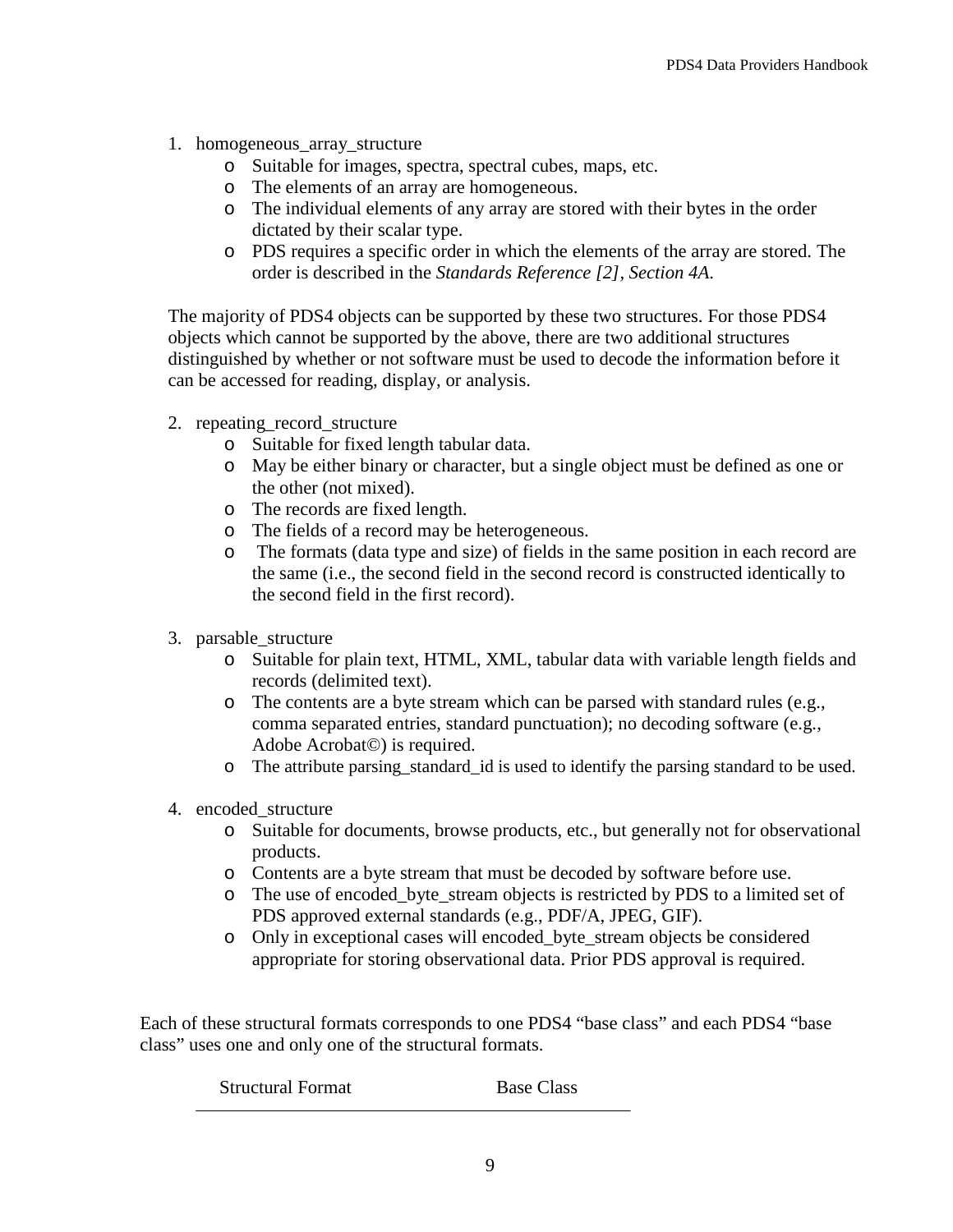| repeating record structure | Table Base |  |
|----------------------------|------------|--|
|                            |            |  |

- homogeneous array structure  $\leftrightarrow$  Array\_Base
- parsable\_structure  $\leftrightarrow$  Parsable\_Byte\_Stream
- encoded structure  $\leftrightarrow$  Encoded Byte Stream

Here are a few rules (for a full description, see the *Standards Reference [2], Section 4*):

- Each digital object must be stored in one of the four basic data formats.
- A digital object must be contained in a single file (i.e., a digital object cannot span multiple files)
- A file may contain multiple digital objects.
- Digital objects within a file are not required to use the same storage structure.
- When multiple digital objects are contained in a single file, each must be contiguous (they may not overlap in storage)

#### **2.2.1 Sample Data**

This document frequently references a set of example PDS4 products – see Section 14 - Example PDS4 Products.

There are two different sets of examples:

- A set of example products. This includes a representative set of products that would exist within an archive (e.g., character table, binary table, document, etc.).
- An example of a complete archive a bundle with collections, each having products.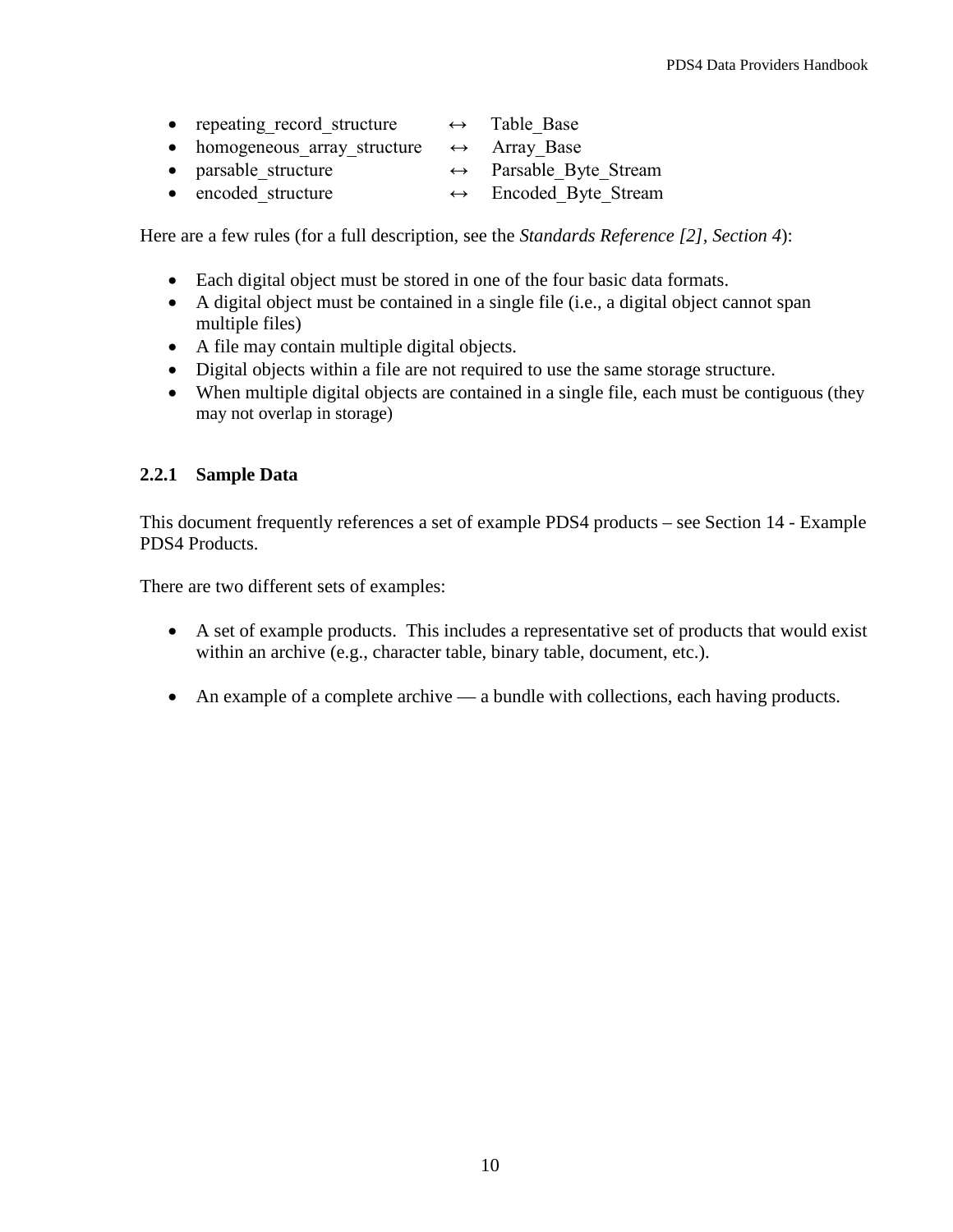# **3.0 SCHEMA AND LABELS – AN OVERVIEW**

Label development begins with an XML schema. PDS maintains a master-schema that serves as a library of generic XML schema for each PDS4 product type.

In order for any XML document (including a PDS label) to meet the XML standard, it must be both "well formed" and "valid". A well-formed XML document must have correct XML syntax; a valid XML document must conform to the rules of an XML schema document (XSD) and, if applicable, an XML Schematron (SCH) document. Under PDS4, schemas provide the rules governing the structure and some of the content of each XML class, and Schematron documents further constrain the contents of those classes.

In consultation with your PDS discipline node (DN), for each product type, determine which product labels you will need. The DN may assist you in developing individual labels by producing template XML files from the master-schema, possibly incorporating both discipline and mission specific areas if appropriate for the products you plan to produce. Alternatively, they may advise you as you develop XML 'instances' from the master-schema.

As the data provider, you may produce a mission or instrument specific dictionary in which you define additional classes and attributes specific to the data you will produce. Such additional classes and attributes may be placed in the mission area of your XML labels. You might prepare an additional Schematron file containing "rules" that constrain or restrict values for a particular attribute.

Finished labels must be validated against the master-schema, the master-Schematron, and any specific discipline and mission specific schema and Schematron on which they are based. Thus, in order for a label to be compliant with PDS4 standards, the label must:

- Have correct XML syntax
- Be compliant with the class and attribute structures defined by the PDS master-schema and any relevant discipline node and mission dictionary schemas (XSDs).
- Be compliant with the rules governing specific attributes and their values as set by the PDS Schematron schemas and any relevant discipline node and mission Schematron schemas.

## **3.1 Pipeline Considerations**

If you are developing a collection with more than a few products, you will want to automate label generation as much as possible.

There are at least two approaches:

a) Use a schema (xsd file) as input to the pipeline software you use to generate your labels, or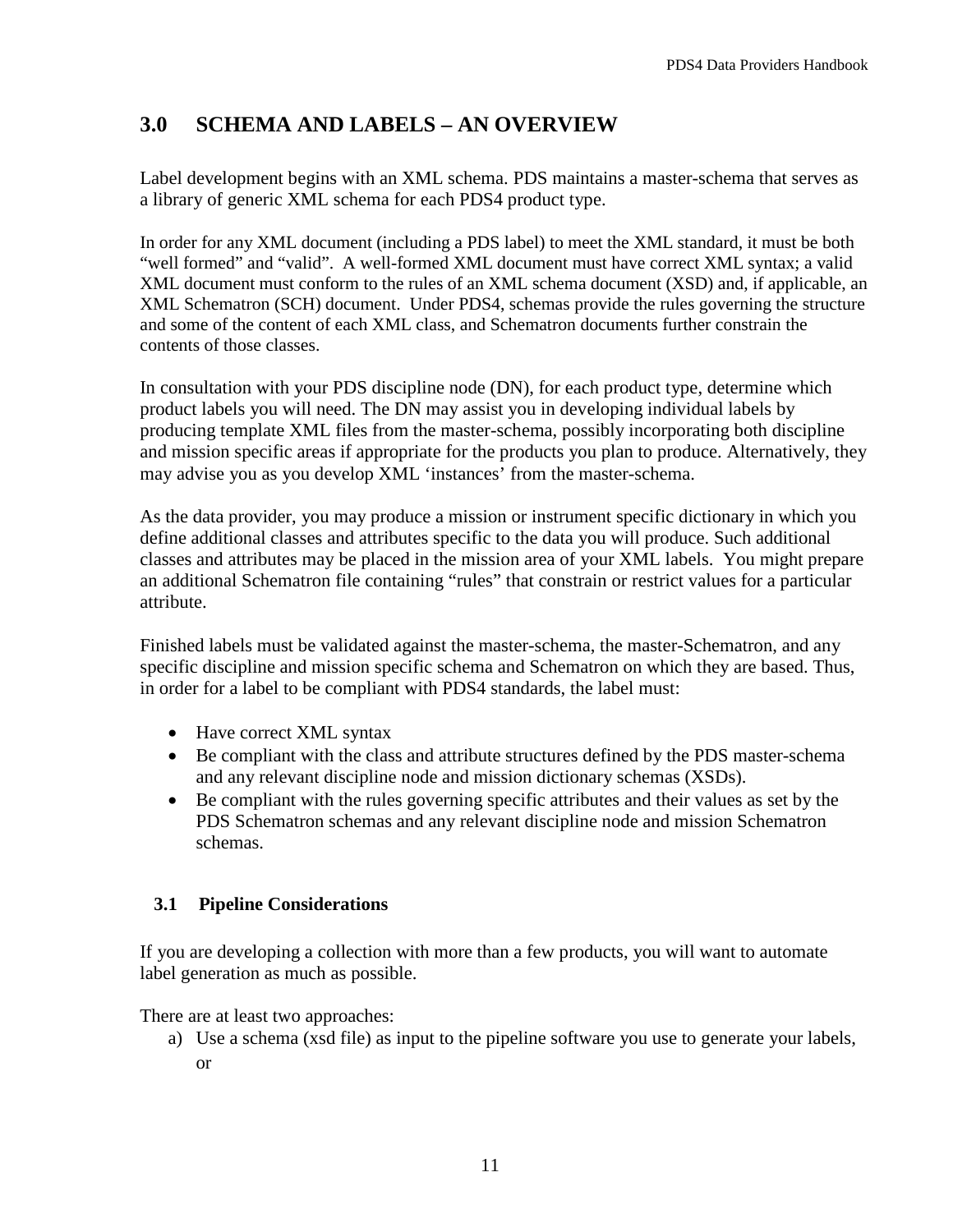b) Use a label-template (xml file) as input to the pipeline software. One feature of many XML editors is the ability to generate such a template.

The template looks like the final label except that, depending on how you set some options, there are either no values between the XML tags, or the values which vary from one label to the next are represented by placeholders which the pipeline software will replace.

As with everything, there are advantages and disadvantages to each approach. The first consideration will probably be the software package underlying your pipeline and whether or not it is specifically designed to handle XML (e.g., the PDS supplied Label Generation Tool).

In this handbook, we assume the pipeline will use an XML template. This provides a framework for the discussion that follows. We use Product\_Table\_Character for most of our examples. The tailored XML label template you receive from your node may differ slightly from the ones in these examples. Our goal here is to become familiar with the contents and to understand the process.

# **3.1.1 PDS4 Migration Considerations**

The SBN PDS4 Migration Wiki contains information about migrating PDS4 products. The site also provides useful support information for PDS4 data developers inside and outside the SBN.

[http://borrelly.astro.umd.edu/wiki/SBN\\_PDS4\\_Migration\\_Wiki](http://borrelly.astro.umd.edu/wiki/SBN_PDS4_Migration_Wiki)

# **3.1.2 Label Generation Tool**

The Generate Tool provides a command-line interface for generating PDS4 Labels from either a PDS3 Label or a PDS-specific DOM object. The Generate Tool provides the ability to automatically generate values that do not map directly to the input data object (i.e. PDS3 label).

<http://pds.nasa.gov/pds4/software/generate/>

# **3.2 Permitted Schema Modifications**

The PDS4 master-schemas (XSD and SCH) are supplied to data providers by the PDS. Missions and other data providers may not modify these existing schemas; however, they may extend existing classes and provide their own additional attributes in their own dictionary schemas (XSD and SCH), with the approval of a PDS discipline node. These schemas must still satisfy the parent schema's restrictions. In principle this means you can modify the schema to make it more restrictive, and you may also add classes within certain constraints.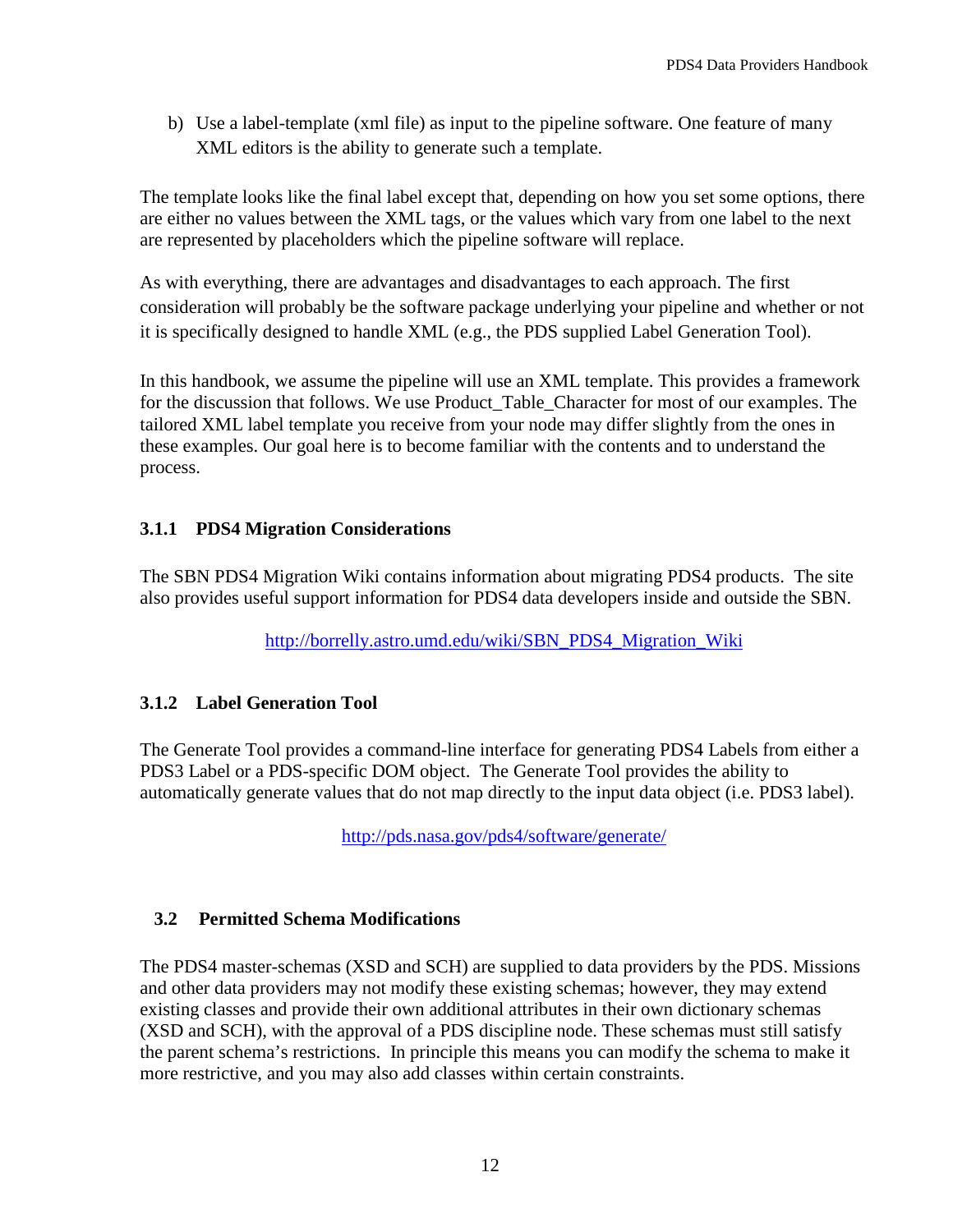The PDS4 supplied master-schema must not be modified. This schema is to be considered "read-only" and the content is immutable. If you think you have found a reason to modify the master-schema, contact your discipline node as something has gone terribly wrong.

The discipline and mission schemas are subject to modification. Your discipline node will make a best effort attempt to create 'discipline' and 'mission' schemas appropriate for the products you plan to produce. But, as stated above, you might find that you are able to make modifications that will more closely fit the particular nature of the observational and supplementary products in the archive.

The following is a summary of the type of modifications that you, as the data provider, might find necessary to make:

- a) You may change an XML element from optional (minOccurs="0") to required (minOccurs="1", or some number that is less than or equal to the value specified in maxOccurs).
- b) You may delete an optional XML element (if minOccurs="0")
- c) You may restrict the upper limit on the number of times the XML element will be used by setting maxOccurs to a value that is greater than or equal to the value specified in minOccurs, but less than or equal to the value of maxOccurs in the master-schema.
- d) For those XML elements which have "maxOccurs = unbounded", you may set an explicit upper limit on the number of times the XML element will be used.
- e) If an XML element will have the same value for all products being produced from this schema you may insert that value into the XML element in the schema.
- f) During the initial tailoring, the PDS node staff may insert additional classes in either the Mission\_Area and / or the Discipline\_Area -- a subsection within the Observation Area.
- g) The data provider may insert additional classes in the Mission Area -- a subsection within the Observation Area.

You may not modify the minOccurs or maxOccurs attributes such that they would specify a less restrictive set of conditions. For example, if "minOccurs = 5" you cannot set "minOccurs = 4", as this would violate the initial restriction. Similarly, if "maxOccurs  $= 1$ ", you cannot set "maxOccurs  $= 2$ ".

There are really three options for what you will do in your schema with XML elements which are 'optional' in the parent schema:

- 1. The XML element will be used across all labels
- 2. The XML element will sometimes be used in one or more labels.
- 3. The XML element will not be used in any labels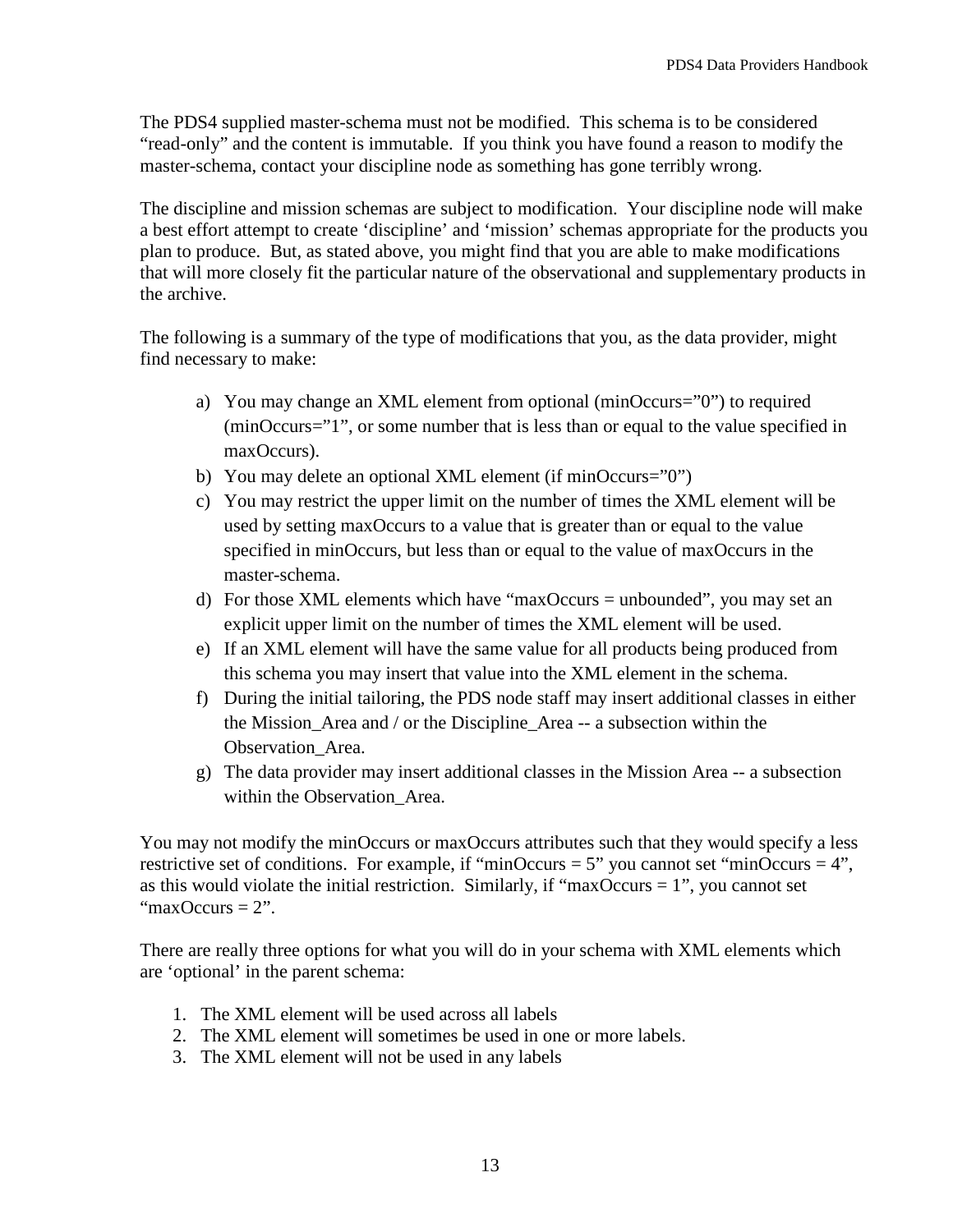There are several approaches to handling optional XML elements based at least in part on your label pipeline design. We recommend:

- Set "minOccurs  $= 1$ " (or some appropriate higher value) for the optional XML elements you intend to use in every label.
- Delete the optional XML elements that will not be used in any label (if "minOccurs  $=$  $0$ ").
- Leave "minOccurs  $= 0$ " for the optional XML elements you intend to use only for some subset of the products. When maxOccurs is unbounded, reset it to an appropriate upper value. Note maxOccurs must be greater than or equal to minOccurs.

Additional constraints can be addressed by creating new and/or modifying existing "rules" in a Schematron (SCH) that is discipline or mission specific. For additional information, consult your DN.

# **3.3 Developing Local Data Dictionaries**

Local data dictionaries (e.g., mission and discipline dictionaries) are developed by the data preparer in conjunction with discussions and review by the lead PDS discipline node. Local dictionaries contain new classes and attributes as needed to provide detailed product descriptions which cannot be defined using the existing PDS classes and attributes

A local dictionary is created when the data preparer needs to define attributes and classes specific to his mission, observing campaign, data restoration effort, etc, including but not limited to specific instrument parameters, and additional observational parameters. They are an essential tool for providing data preparer's latitude to tailor their labels to more closely fit the particular nature of the observational and supplementary data in the archive.

A local dictionary must reside within a namespace that is unique across all other locally defined dictionaries. To ensure that namespaces are unique across PDS, EN creates them in consultation with the discipline nodes. It is critical to avoid collisions among namespaces used in PDS4 labels - the namespace must be chosen from a predefined set. Refer to the *Standards Reference*  [2]*, Section 6B* or confer with your PDS discipline node to determine and/or select an appropriate namespace for each local dictionary for your archive.

*For information on Local Dictionaries, consult Section 11.*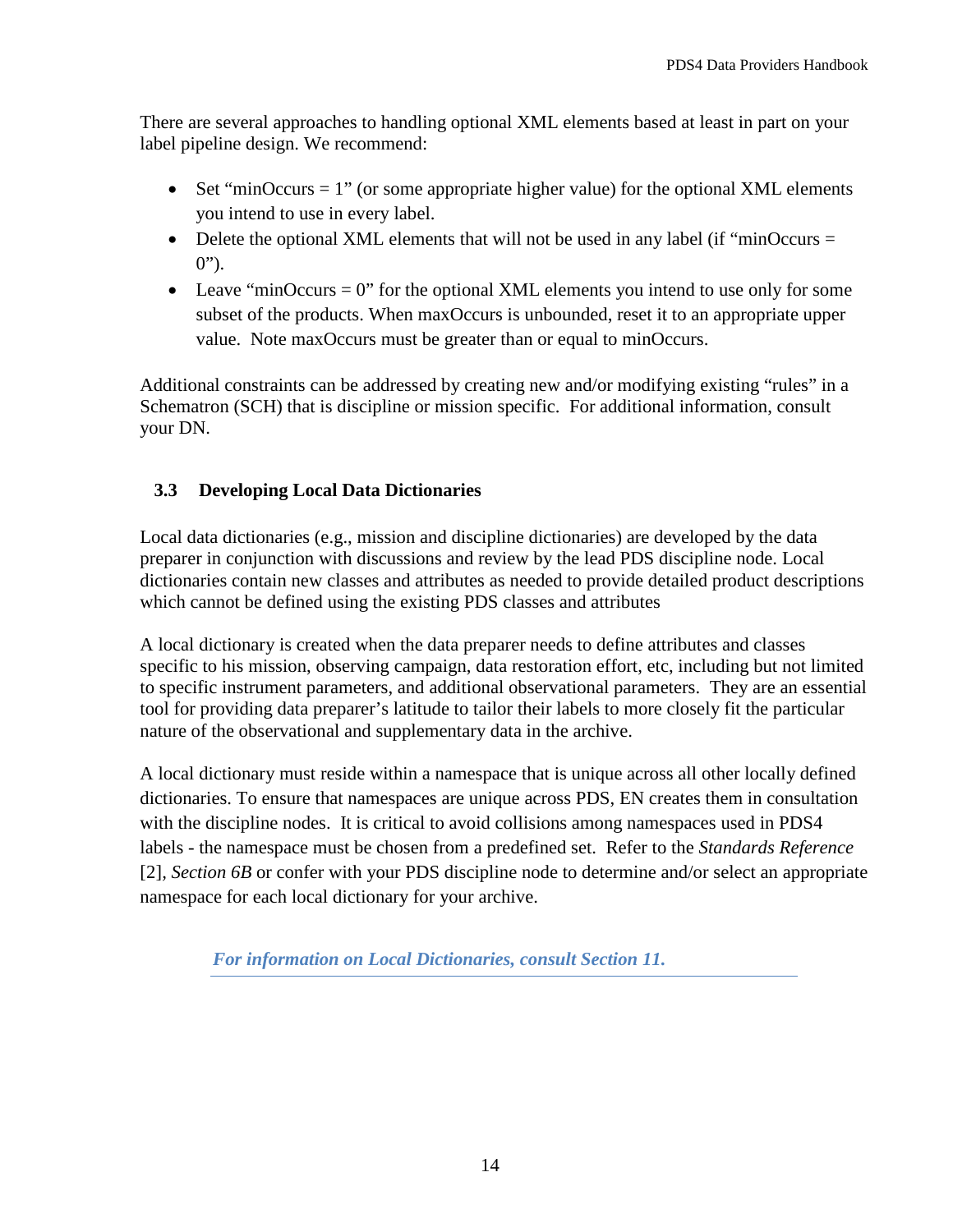# **PART II. THE FIRST STEPS**

# **4.0 OUTLINE THE BUNDLE**

We introduce the 'Voyager 2 Jupiter Encounter Data' archive that was originally produced by the PPI node and delivered to the PDS as a PDS3 dataset. This will provide the basis for all of the specific discussions which follow.

Our spacecraft is the 'Voyager 2' (VG2) spacecraft and the instrument is the 'Plasma Science Experiment' (PLS) a plasma instrument designed to detect plasma conditions throughout the Voyager trajectory.

|                                 | <b>Name</b>                      | <b>Abbreviation / Acronym</b> |
|---------------------------------|----------------------------------|-------------------------------|
| <b>Spacecraft</b>               | Voyager 2                        | VG2                           |
| <i><u><b>Instrument</b></u></i> | <b>Plasma Science Experiment</b> | <b>PLS</b>                    |

## **4.1 Collections in the Bundle**

Refer to the *Standards Reference [2], Section 2B* and confer with your PDS discipline node to determine all of the required and appropriate collections for your bundles.

Using the archive from our sample data, for the Venus encounter data, the instrument team plans to submit a single "archive" bundle to PDS. The bundle will consist of five collections.

Bundle:

Browse Collection Context Collection Data Collection Document Collection XML Schema Collection

## **4.2 Directory Organization**

PDS has established rules for the organization of data during transfer to, from or within PDS, see the *Standards Reference* [2]*, Section 2B.2* for the full set of requirements. Our sample "archive" bundle is a fairly simple bundle that uses a fairly simple directory structure. Since there are only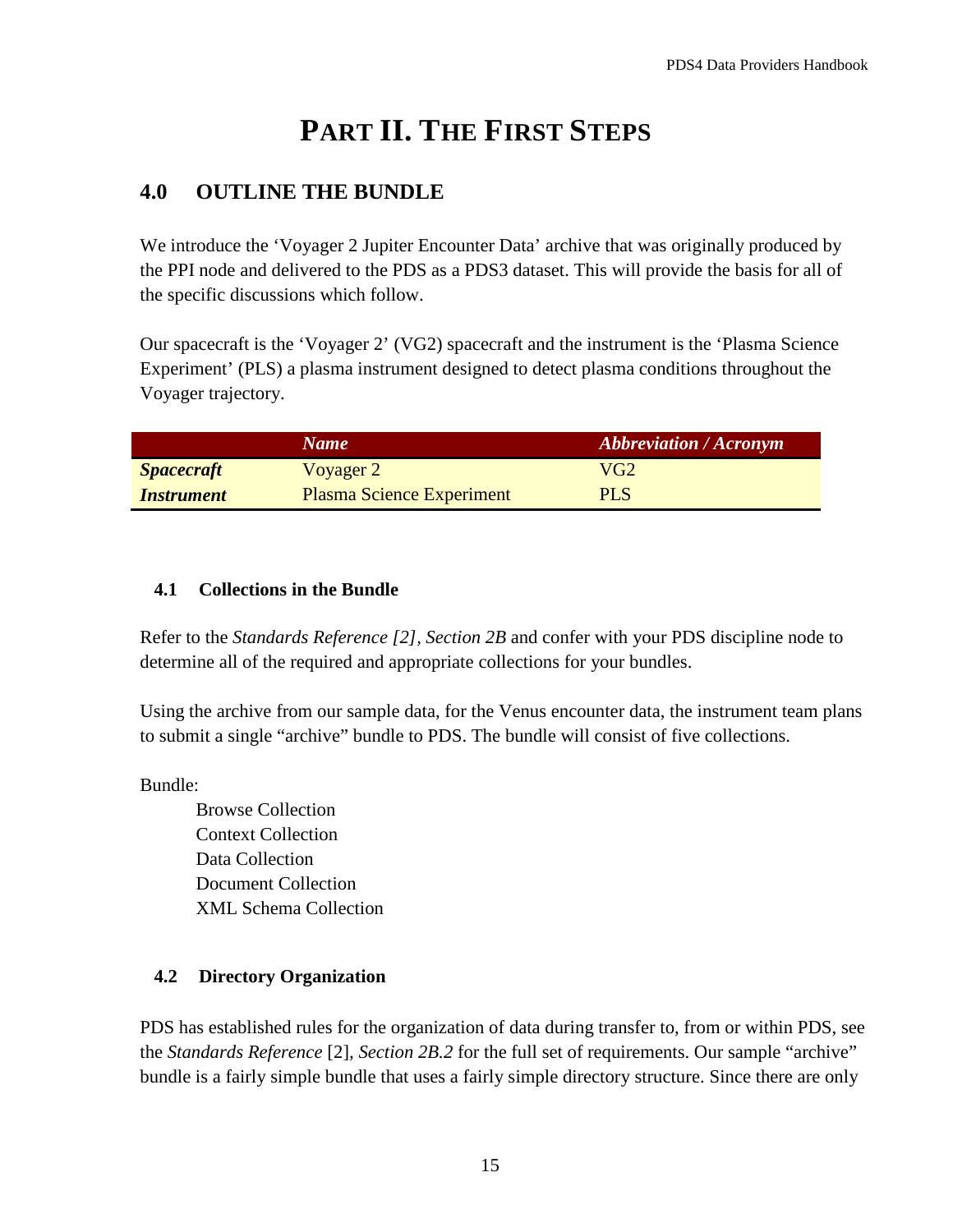a small number of collections, we elect to have one directory in the bundle root for each collection.

The bundle root must contain at least one file, the XML label file for the bundle product, and may only contain one additional file – an optional readme file which if used is described in the bundle XML label file.

```
bundle root
| - bundle.xml
|
| - browse
| | - collection_browse.xml
| | - collection_browse_inventory.tab
| | - collection product1
| 
| - context
| | - collection_context.xml
| | - collection_context_inventory.tab
|
| | - context_product1
| | - context_product2
| | - context_product3
|
| - data
| | - collection_data.xml
| | - collection_data_inventory.tab
| |
| | - data product1
|
| - document
| | - collection_document.xml
| | - collection_document_inventory.tab
| | 
| | - doc_product1
| | - doc_product2
| | - doc_product3
| 
| - xml_schema
| | - collection_xml_schema.xml
| | - collection_xml_schema_inventory.tab
```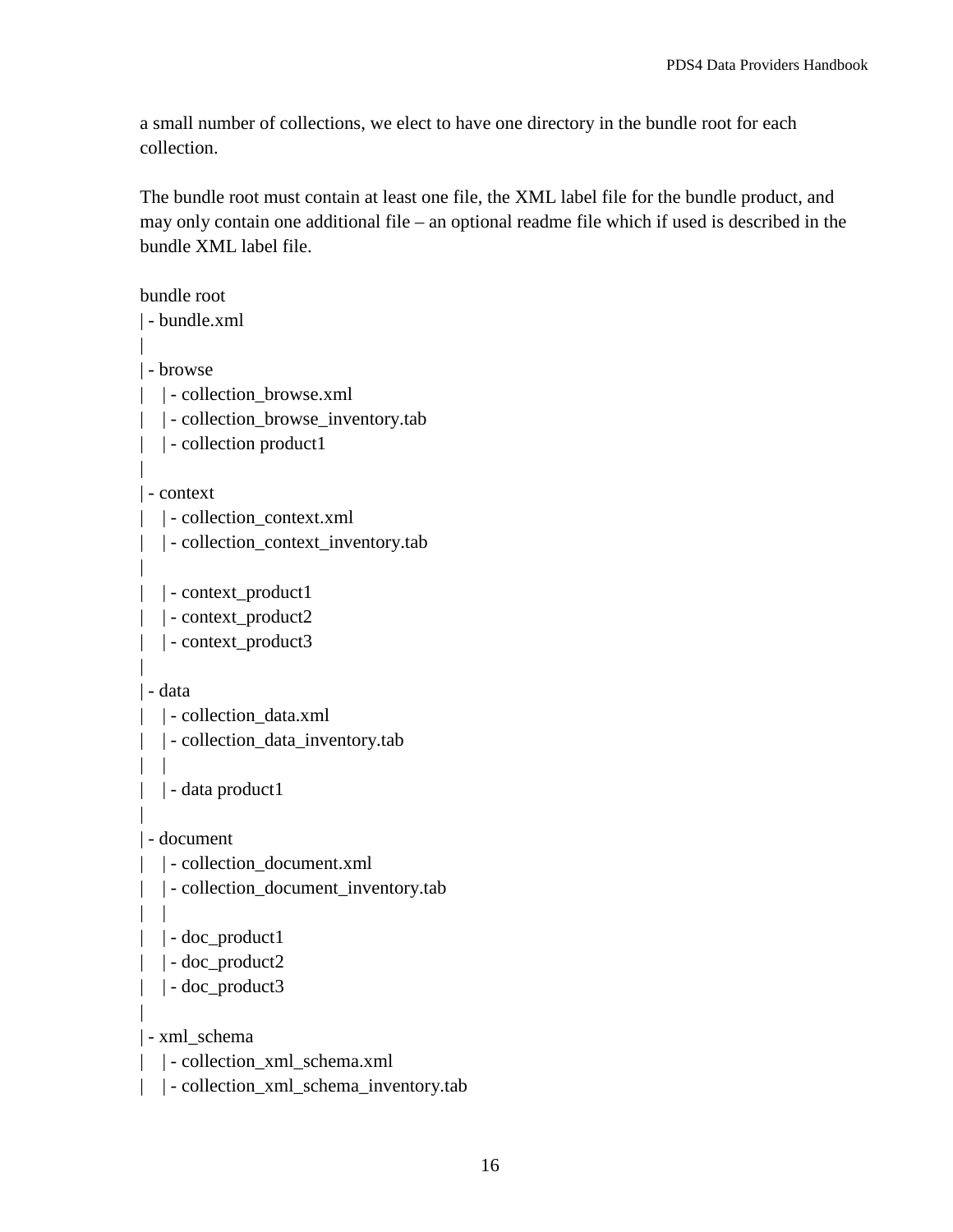```
| | 
| | - xml_schema_product1
| \vert - xml schema product2
| | - xml_schema_product3
```
The root level subdirectories each correspond to a single collection. Each directory will contain the collection XML label file and the collection inventory file. Depending on the size of the collection, it may or may not contain other files.

In our example data, there is a single observational data file in the data directory, ELEMON.TAB.

However, had there been multiple observational data files, it would have been reasonable for the team to decide to use the UTC date-time or the spacecraft clock count at the start of each observation as the primary reference for each observation. This would have been used as the filename root and in the Logical Identifier (LID) for each observational data product. There are several approaches to setting names for each observational product and the corresponding subdirectories.

# **4.3 Determine the Documentation Needed**

Refer to the *Standards Reference* [2]*, Section 8* and confer with your PDS discipline node to determine all of the required and appropriate documentation for your document collection(s).

PDS requires that products, collections, and bundles be documented so that scientists in future years can understand (1) how the data were collected and processed, (2) what the data mean, and (3) the limitations of the data.

Documentation takes three forms in PDS: (a) XML labels, (b) documents included within the archive, and (c) references to material that is publicly available elsewhere. Data providers should negotiate with the PDS consulting node early in the design process on the documentation requirements and how they will be distributed among the three categories above. Documentation considered essential to understanding or using the archive and the underlying data in the archive, except for published journal articles, must be submitted as part of the archive. Journal articles may be included if permitted by the copyright holder. Each document to be archived must be prepared and saved in a PDS-compliant format, Refer to *Section 8A of the Standards* [2] for a list of PDS approved formats.

In our archive example, documentation includes the following documents:

1. An errata file that describes any changes or known errors in the archive.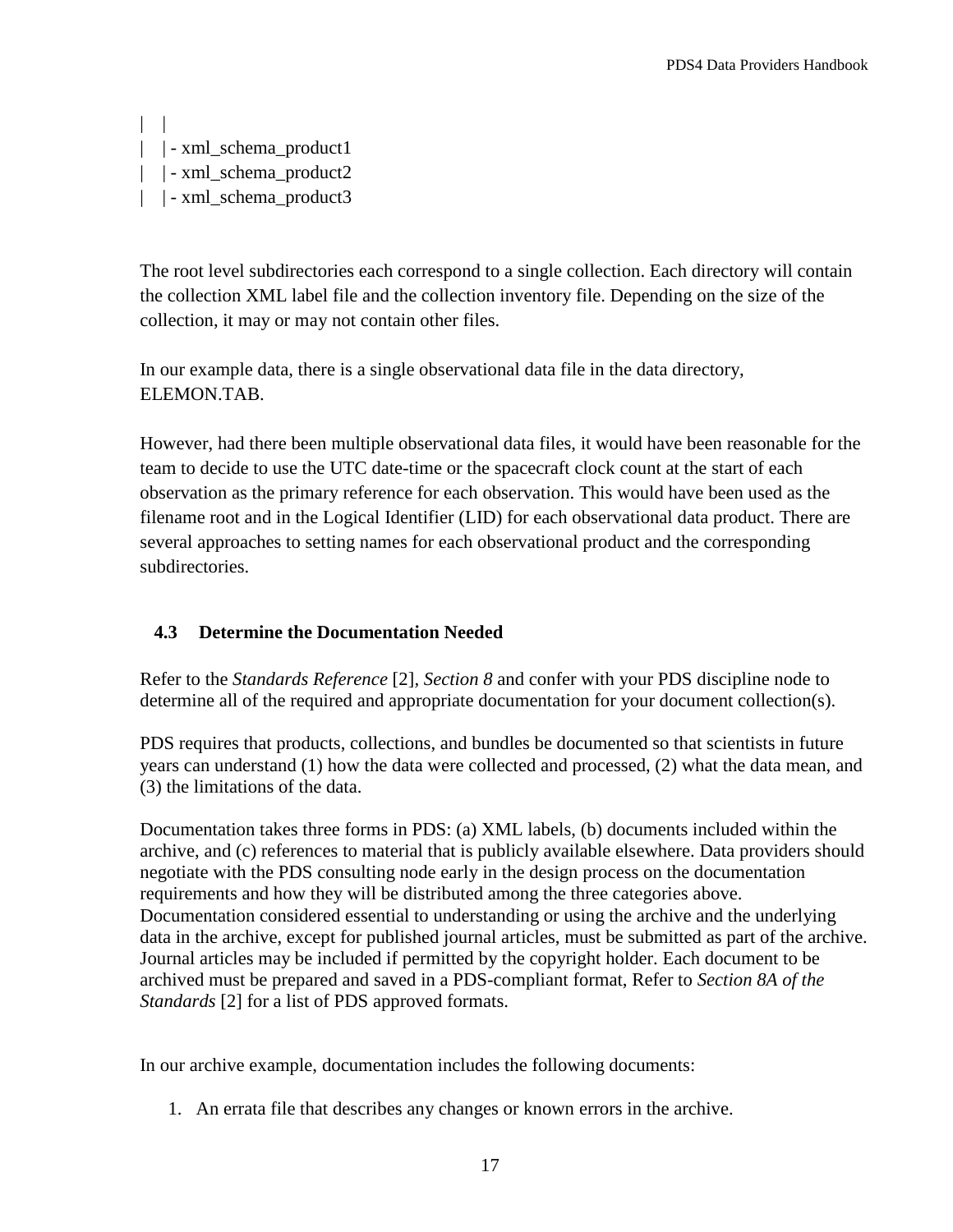- 2. A copy of a published journal article that describes the mission (in both ASCII and HTML).
- 3. A copy of a published journal article that describes the instrument (in both ASCII and HTML).
- 4. A checksum file that lists the MD5 checksum of the files in the archive. Note that this file is not a required PDS4 document. It is included in the PDS4 archive simply because it was part of the original PDS3 data\_set.

Each of the above document products is individually labeled. Both the errata and the checksum files were each labeled using the Product\_File\_Text schema as these documents are strictly ASCII text. The other two document products, the mission and instrument descriptions, were each labeled using the Product\_Document schema as these documents are presented in both an ASCII and an HTML version. Note that the two forms of the document, the ASCII and HTML versions, are collectively a single document product (i.e., All versions of a document are considered part of a single PDS document product).

> *For information on how to populate the attributes and classes in a Product\_Document, consult the example PDS4 products described in Section 14 - Example PDS4 Products.*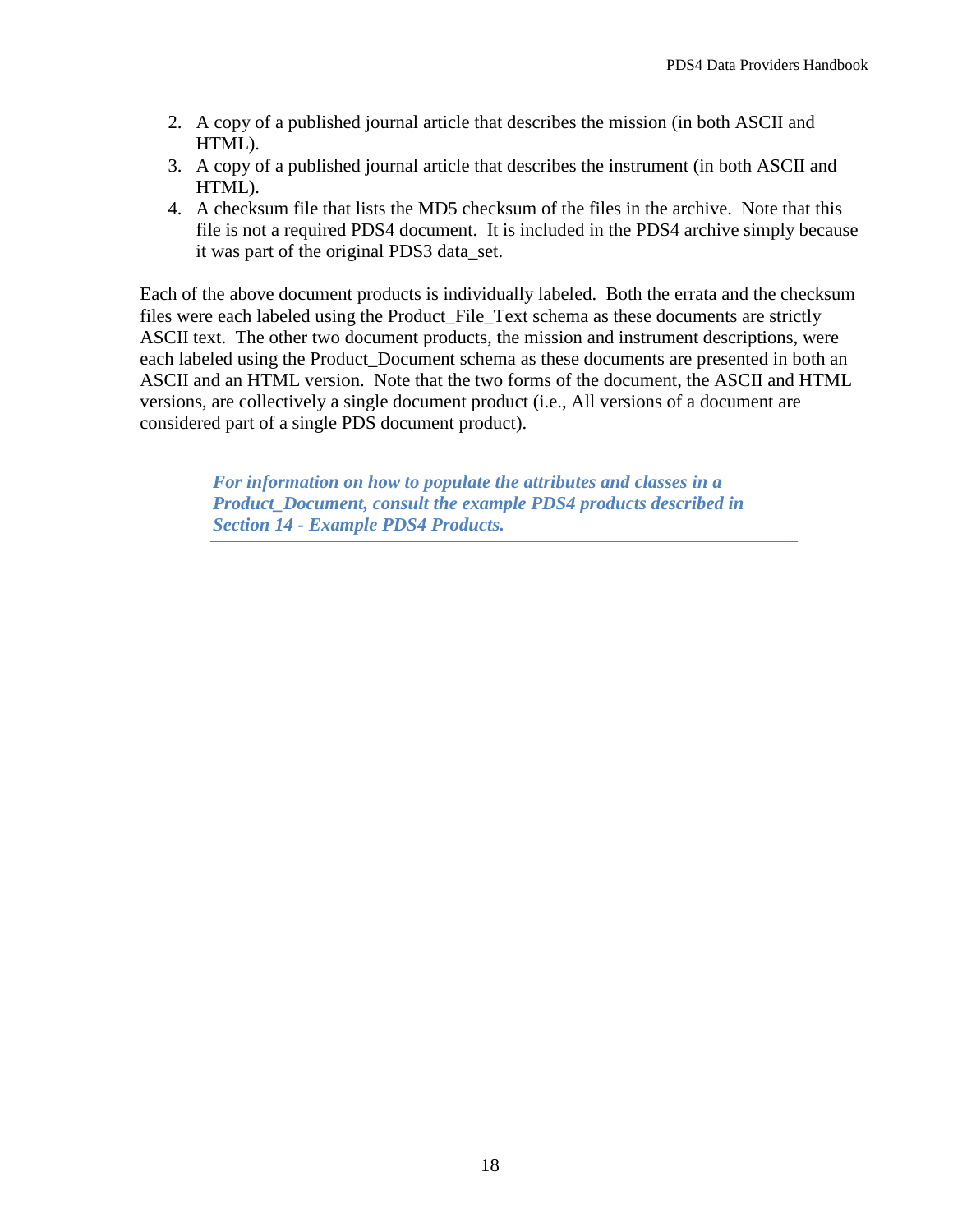# **5.0 DESIGN LOGICAL AND VERSION IDENTIFIERS**

Every product label contains an identifier which must be unique across all products archived with the PDS. This identifier is referred to as a LIDVID and is the concatenation of a Logical Identifier (LID) and a version identifier (VID). We'll address the construction of each in the following sections.

## **5.1 General Concepts**

Here are some general rules:

- LIDs must be unique across PDS
- Each PDS4 LID is constructed as a Uniform Resource Name (URN)
- Each LID in a PDS archive begins with 'urn:nasa:pds'
- LIDs are case insensitive.
- LIDs are restricted to lower-case letters, digits, dash, period, and underscore. Colons are also used but only in a prescribed way to delimit "fields"; discussed in this section.
- Each PDS4 LID is constructed as four (bundle), five (collection), or six (product) fields, where each field is delimited by a colon.
- LID maximum length is 255 characters.

The complete set of requirements for LID construction is given in *Section 6D.2 of the PDS4 Standards Reference* [2]*.*

# **5.2 Constructing LIDs**

Detailed requirements and formation rules are provided in the *Standards Reference* [2]*, Section 6D.2*; we provide a brief summary here.

Recall that each basic product is delivered to PDS as a member of a collection, and that collection is a member of a bundle. LIDs are constructed based on a hierarchical set of relationships.

We can think of LIDs as constructed by concatenating fields of characters. The fields are separated by colons. This is the only use of colons permitted in LIDs.

• Bundle LIDs -- are constructed by appending a bundle specific field to 'urn:nasa:pds'.

Bundle  $LID = urn:nasa:pds: **bundle field**$ 

Since all PDS bundle LIDs are constructed this way, the bundle field must be unique across all products archived with the PDS.

• Collection LIDs -- are constructed by appending a collection field to the parent bundle's LID.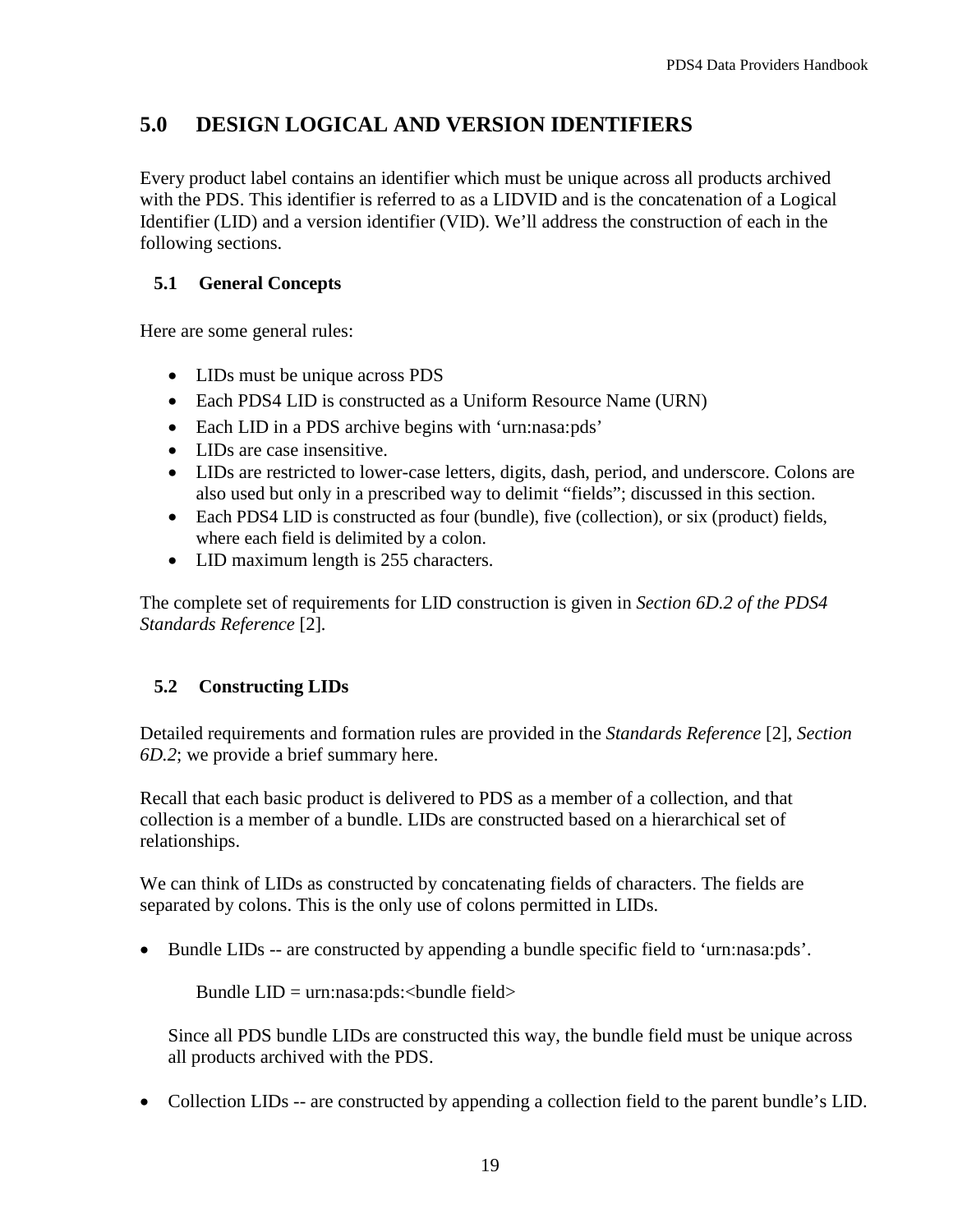Collection  $LID = urn:nasa:pds: **bundle field**  $\geq$$ 

Since the collection LID is based on the bundle LID, which is unique across PDS, the only additional condition is that the collection field must be unique across the bundle.

• Basic Product LIDs -- are constructed by appending a product field to the parent collection's LID.

Product  $LID =$ urn:nasa:pds:<br/>>bundle field>:<collection field>:<product field>

Since the product LID is based on the collection LID, which is unique across PDS, the only additional condition is that the product field must be unique across the collection.

#### **5.2.1 Examples**

The following examples are based on a hypothetical mission.

|                     | <b>Name</b>                           | <i>abbreviation</i> |
|---------------------|---------------------------------------|---------------------|
| spacecraft          | <b>Super SpaceCraft 01</b>            | ssc01               |
| <i>instrument</i>   | <b>High Resolution Photon Counter</b> | hirespc             |
| <i>cruise phase</i> | Cruise, Mercury, Earth phase          | cruise              |

The team decides to use the spacecraft clock count at the start of each observation as the product field of the LID for observational data products.

This is all the information we need to start designing LIDs.

Cruise Phase

Bundle

urn:nasa:pds:ssc01. hirespc.cruise

*Note that in the above example bundle field, ssc01. hirespc.cruise, we used periods as separators. Alternatively we could have used dashes, underscores, or some combination of the three. Discuss the use of period, dash, and underscore in LIDs with your consulting node to determine if the node has a preference.*

#### **Collections**

urn:nasa:pds:ssc01.hirespc.cruise:browse urn:nasa:pds:ssc01. hirespc.cruise:context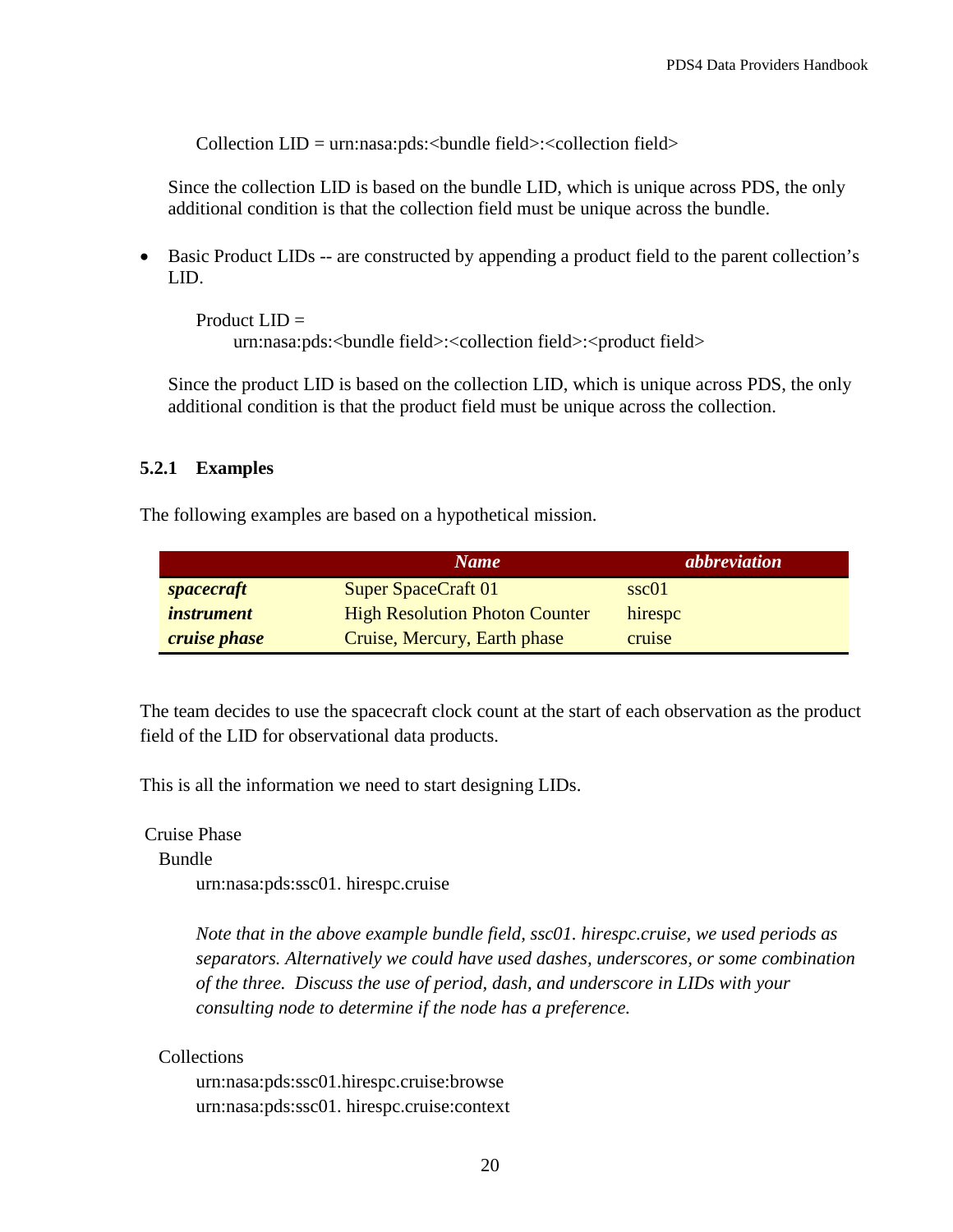urn:nasa:pds:ssc01. hirespc.cruise:data urn:nasa:pds:ssc01. hirespc.cruise:document urn:nasa:pds:ssc01. hirespc.cruise:xml\_schema

*Note in the above example we have a single data collection which as you will see below contains both raw and derived data. An alternative organization would be to separate this into two collections, data\_raw and data\_derived. Either organization is permitted; you should use whichever is best suited for your data. Again, early discussions with your consulting node are strongly encouraged.*

 Products [data products for sclock = 31234567] urn:nasa:pds:ssc01. hirespc.cruise:browse:browse\_31234567 urn:nasa:pds:ssc01. hirespc.cruise:data:data\_raw\_31234567 urn:nasa:pds:ssc01. hirespc.cruise:data:data\_derived\_31234567 urn:nasa:pds:ssc01. hirespc.cruise:document:errata urn:nasa:pds:ssc01. hirespc.cruise:xml\_schema:table\_character\_0411f

#### **5.3 VID Construction**

Detailed requirements and formation rules are provided in the *Standards Reference* [2]*, Section 6D.3*; we provide a brief summary here.

Version IDs are used for all types of products, including basic products, collections, and bundles.

- Version IDs (VIDs) are separated from LIDs by a double colon ("::").
- VIDs must be of the form M.n where "M" and "n" are both integers. "M" is the "major" component of the version and "n" is the "minor" component of the version.
- The major number (M) is initialized to '1' for archive products, but the number '0' may be used for sample products or test run products that are not yet ready for the archive. Whenever the major number  $(M)$  is incremented, the minor number  $(n)$  is reset to '0'.
- Neither M nor n should be prepended with zeros; each is simply incremented as an integer. Thus "1.1" and "1.10" are different versions, and "1.01" is invalid.

The VIDs in all of the products in our sample archive (e.g., bundle, collection, and product) are '1.0' which, if our sample was a science archive instead of an example archive, would correspond to the first submission intended for registration within the PDS.

#### **5.4 LIDVID Construction**

A *version identifier* (VID) may be appended to a logical identifier (LID) to identify one of several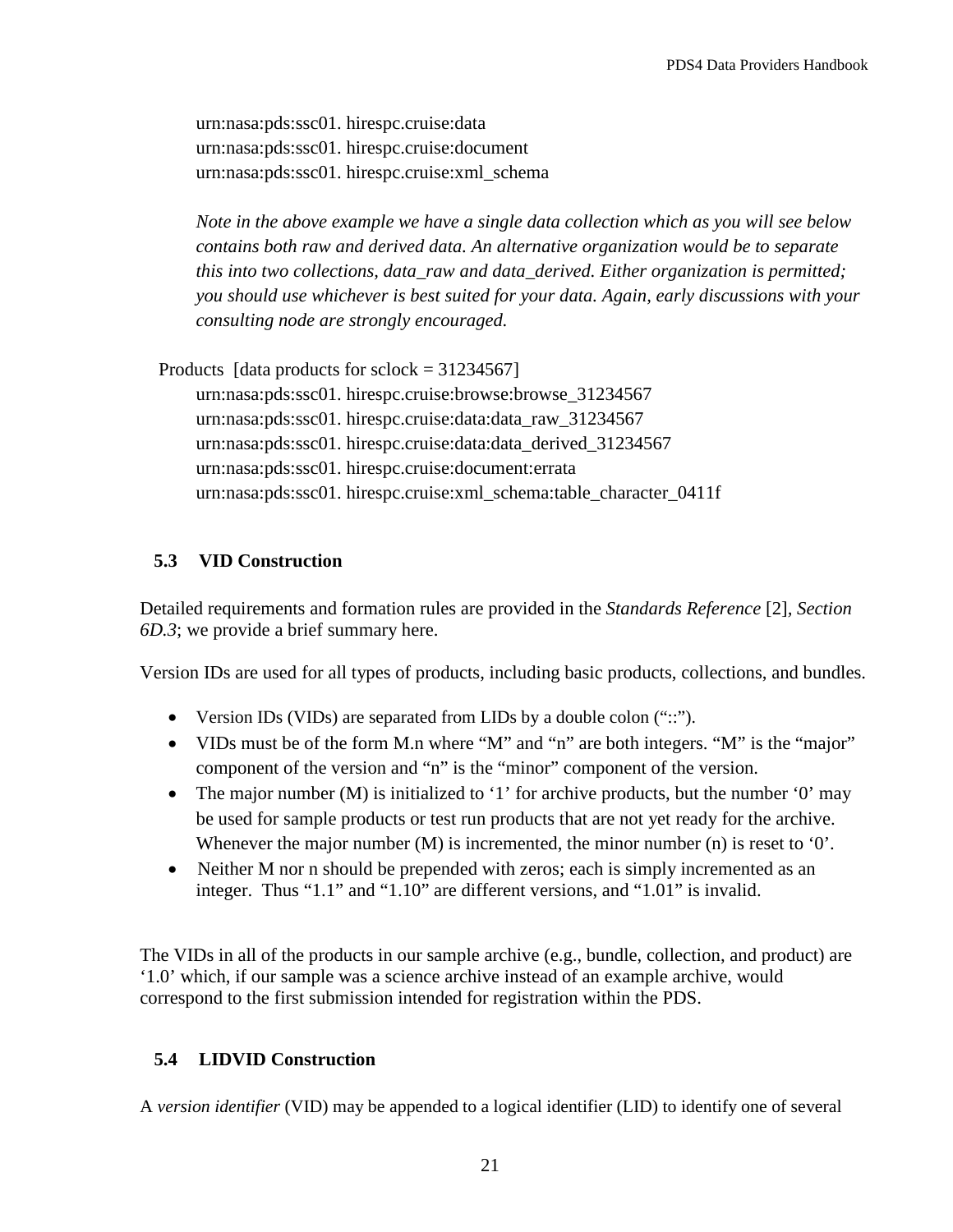versions of the same bundle, collection, or product. The combination is called a *versioned identifier* (LIDVID). LIDVIDs are used to locate products within PDS; every version of every product within PDS has a unique LIDVID.

Concatenate the LID and VID using a double colon as the connector. Here are sample LIDVIDs based the example LIDs in Section 5.2.1

#### **5.4.1 Examples**

*Note that in the examples LIDs that follow, we used periods as separators. Alternatively we could have used dashes, underscores, or some combination of the three. Discuss the use of period, dash, and underscore in LIDs with your consulting node to determine if the node has a preference.*

Cruise Phase

Bundle

urn:nasa:pds:ssc01. hirespc.cruise::1.0

Collections

urn:nasa:pds:ssc01. hirespc.cruise:browse::1.0 urn:nasa:pds:ssc01. hirespc.cruise:context::1.0 urn:nasa:pds:ssc01. hirespc.cruise:data::1.0 urn:nasa:pds:ssc01. hirespc.cruise:document::1.0 urn:nasa:pds:ssc01. hirespc.cruise:xml\_schema::1.0

 Products [data products for sclock = 31234567] urn:nasa:pds:ssc01. hirespc.cruise:browse:browse\_31234567::1.0 urn:nasa:pds:ssc01. hirespc.cruise:data:data\_raw\_31234567::1.0 urn:nasa:pds:ssc01. hirespc.cruise:data:data\_derived\_31234567::1.0 urn:nasa:pds:ssc01. hirespc.cruise:document:errata::1.0 urn:nasa:pds:ssc01. hirespc.cruise:xml\_schema:table\_character\_0411f::1.0

## **5.5 LIDVIDs – The Next Step**

*LIDs and LIDVIDs will be ubiquitous in your archive. Be sure you have the naming convention / formation rule / algorithm correct before proceeding. When you have constructed draft LIDs and LIDVIDs contact your PDS DN to verify they are unique and are conformant.*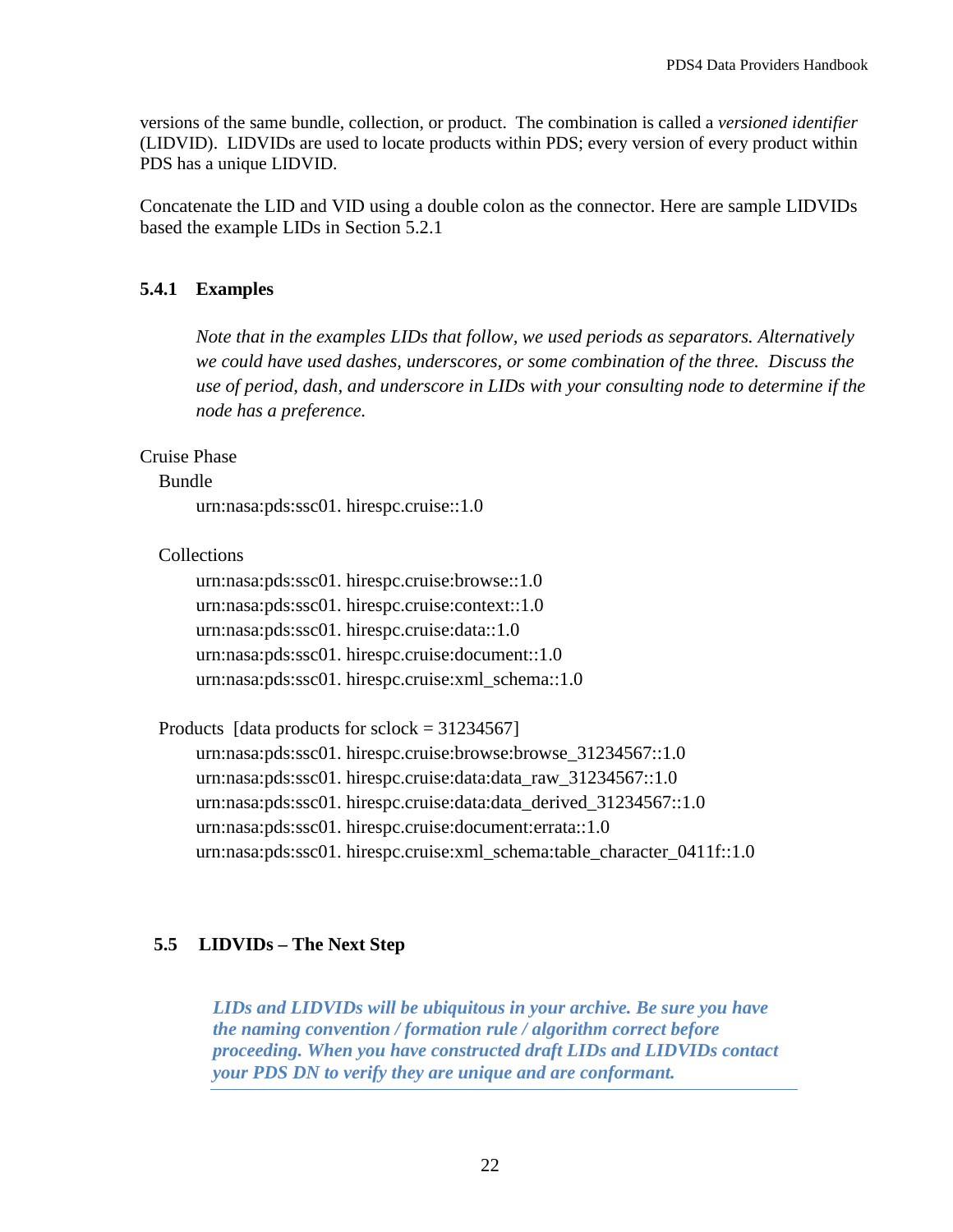Once you and your DN have settled on a naming convention / formation rule for applying LIDs and LIDVIDs to the various products in your archive, the next step is to apply the formation rule to the pipeline that automatically generates the labels in your archive.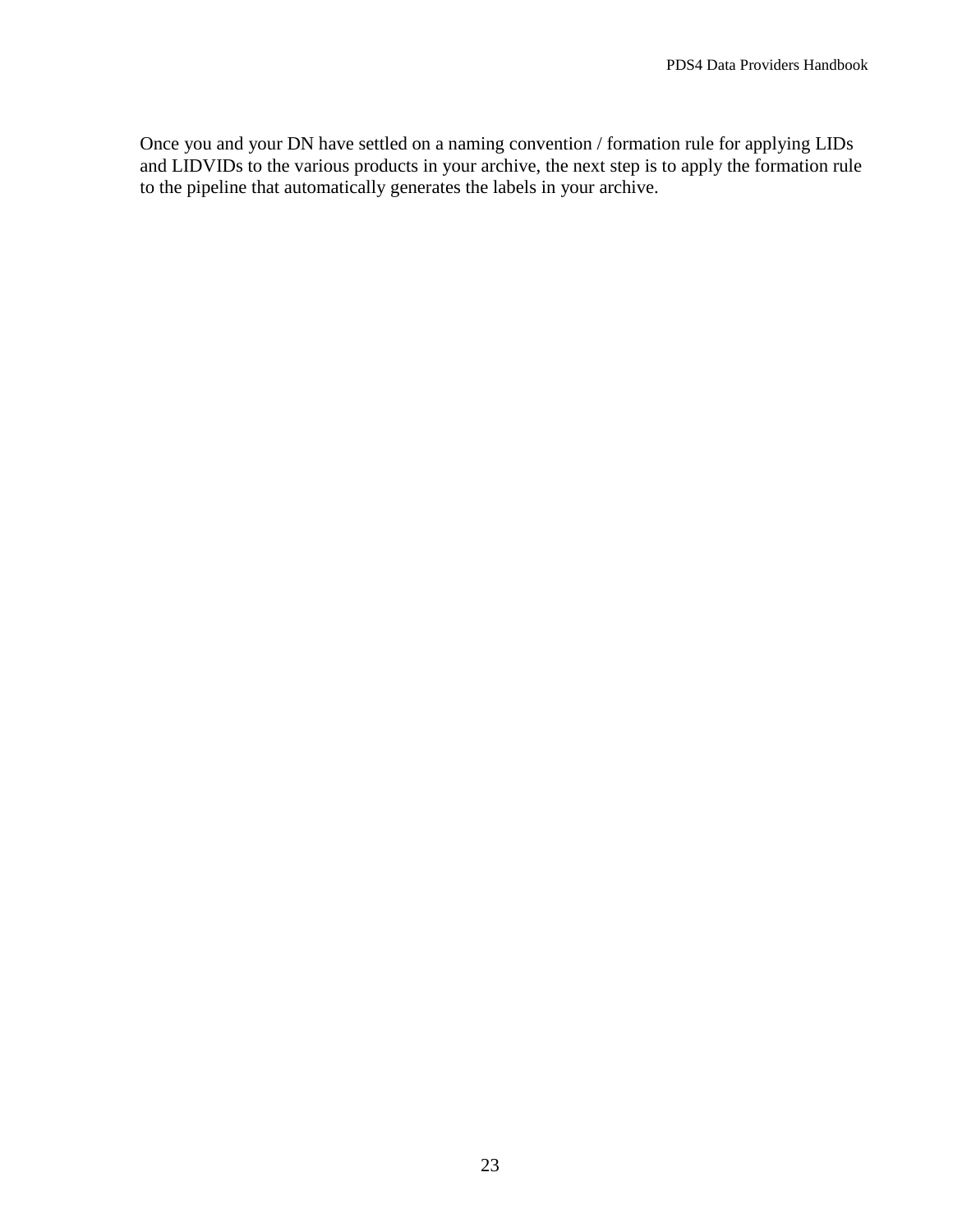# **PART III.** B**ASIC PRODUCT LABELS**

# **6.0 BASIC PRODUCT LABELS - AN OVERVIEW**

The labels for basic products (all products except Collection and Bundle products) structurally fall into two groups: observational products and all other basic products. We start with the former; then we will discuss the aspects of non-observational product labels which differ slightly. We then discuss the aspects of aggregate products labels and their construction:

- Observational Product Labels
- Non-Observational Product Labels
- Aggregate Product Labels

As a data provider, you should coordinate early with your consulting Discipline Node (DN).

All product label files are XML files generated and validated against a specific version of the "master-schema" maintained by PDS. The data provider and a representative from the DN discuss the anticipated nature of the observational data. Once the DN has sufficient information, the DN data engineer will identify the appropriate products (e.g., Product\_Observational, Product\_Document, Product\_Collection, etc) and the associated schemas (e.g., "master-schema and Schematron" and any locally defined schema and Schematron). The set of schemas / Schematron define the products in your archive and provide validation criteria for ensuring the integrity of the products in your archive. The DN will then pass the set of schemas / Schematron to you, the data provider. The DN may also provide a set of XML label templates; if not those can be generated from the master-schema using an XML aware editor as described later in this chapter.

Each PDS4 label should identify the type of product the label is describing. As discussed later, the various "Product" classes provide the set of options from which you choose the XML label's 'root element'. The options are:

- **Product Browse** a basic product containing a low resolution or "quick-look" version of an observational product.
- **Product Bundle** an aggregate product used to identify the member collections of an archive bundle.
- **Product Collection** an aggregate product used to identify the member basic products of an archive collection.
- **Product Context** a basic product identifying the physical (instrument, spacecraft, target, people) and conceptual (investigation, node) objects related to an observational product's provenance.
- **Product Document** a basic product identifying a single logical document, such as an interface specification, instrument description, or user's manual; the document product may comprise multiple formats.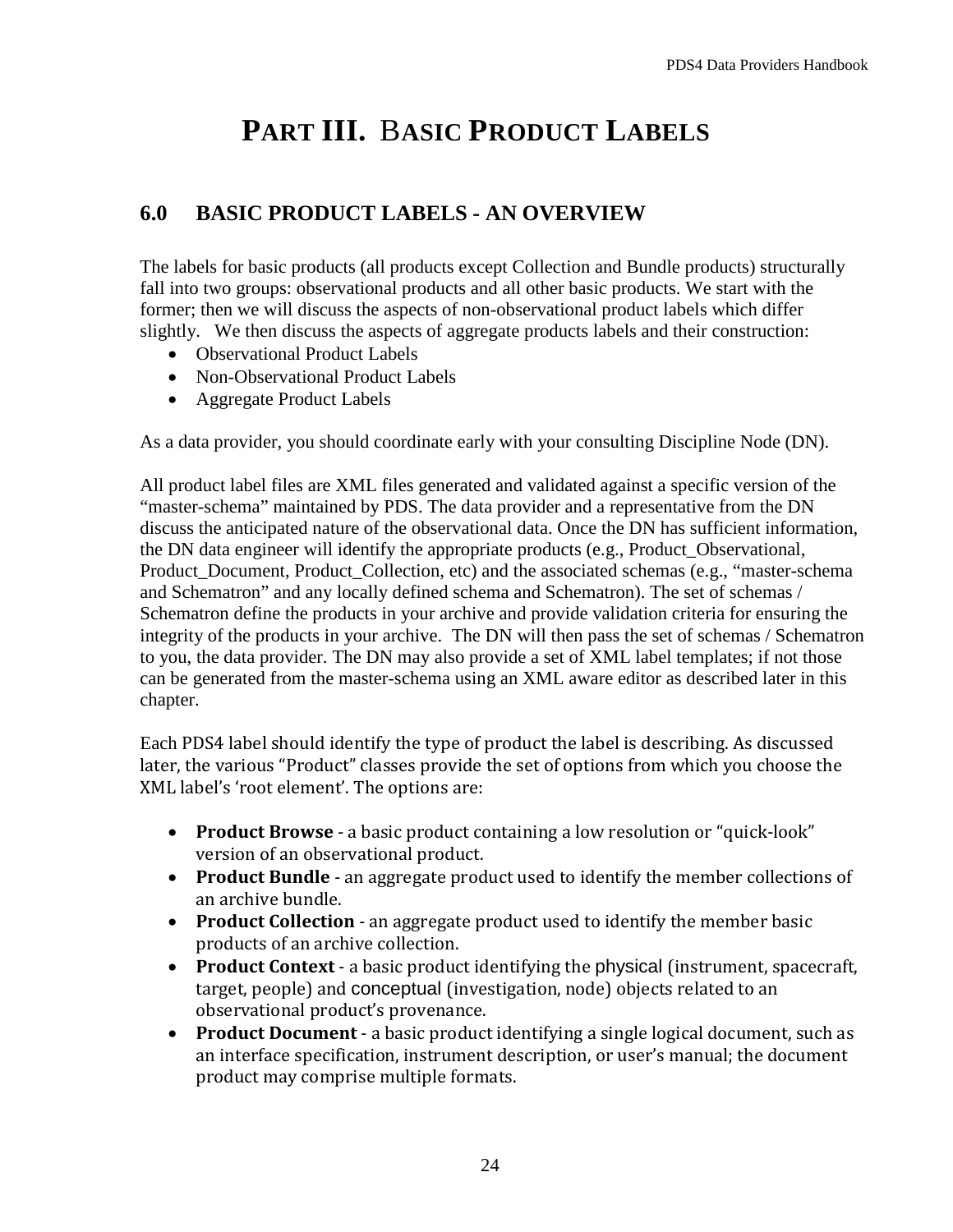- **Product File Text** a basic product consisting of a single digital file with ASCII character encoding.
- **Product Observational** a basic product comprising images, tables, and other fundamental data structures that are the result of a science or engineering investigation.
- **Product SPICE Kernel**  a basic product consisting of a SPICE kernel.
- **Product Thumbnail** a basic product consisting of a highly reduced version of an observational product, typically used in displaying the results from search interfaces.
- **Product Update** a basic product containing information about updates to observational products that have already been archived.
- **Product XML Schema** a product consisting of XML formatted schemas, Schematron files, OASIS catalog files, or any other reference schemas used in the interpretation of an observational product

*Note that the class, Ingest\_DD, used to generate a local data dictionary (see Chapter 11) is also a permitted option for 'root element'. It is the only class other than the Product\_\* classes which may be used for 'root element'.*

# **6.1 Basic Product Labels – Observational Products**

# **6.1.1 Selecting the Appropriate Type of Observational Products**

Based on the anticipated nature of the observational data, the DN and data provider will negotiate on the types of observational products (e.g., Array, Table, Header, etc) to be included in the data collection(s) of your archive. For observational products, the Product\_Observational class in the master-schema is used to define the available product types.

Within the generic Product Observational class, the available product types are further refined:

For binary array data:

- Array\_2D
- Array\_2D\_Image
- Array 2D Map
- Array 2D Spectrum
- Array\_3D
- Array\_3D\_Image
- Array\_3D\_Movie
- Array\_3D\_Spectrum

For binary tabular data:

• Table\_Binary

For character tabular data: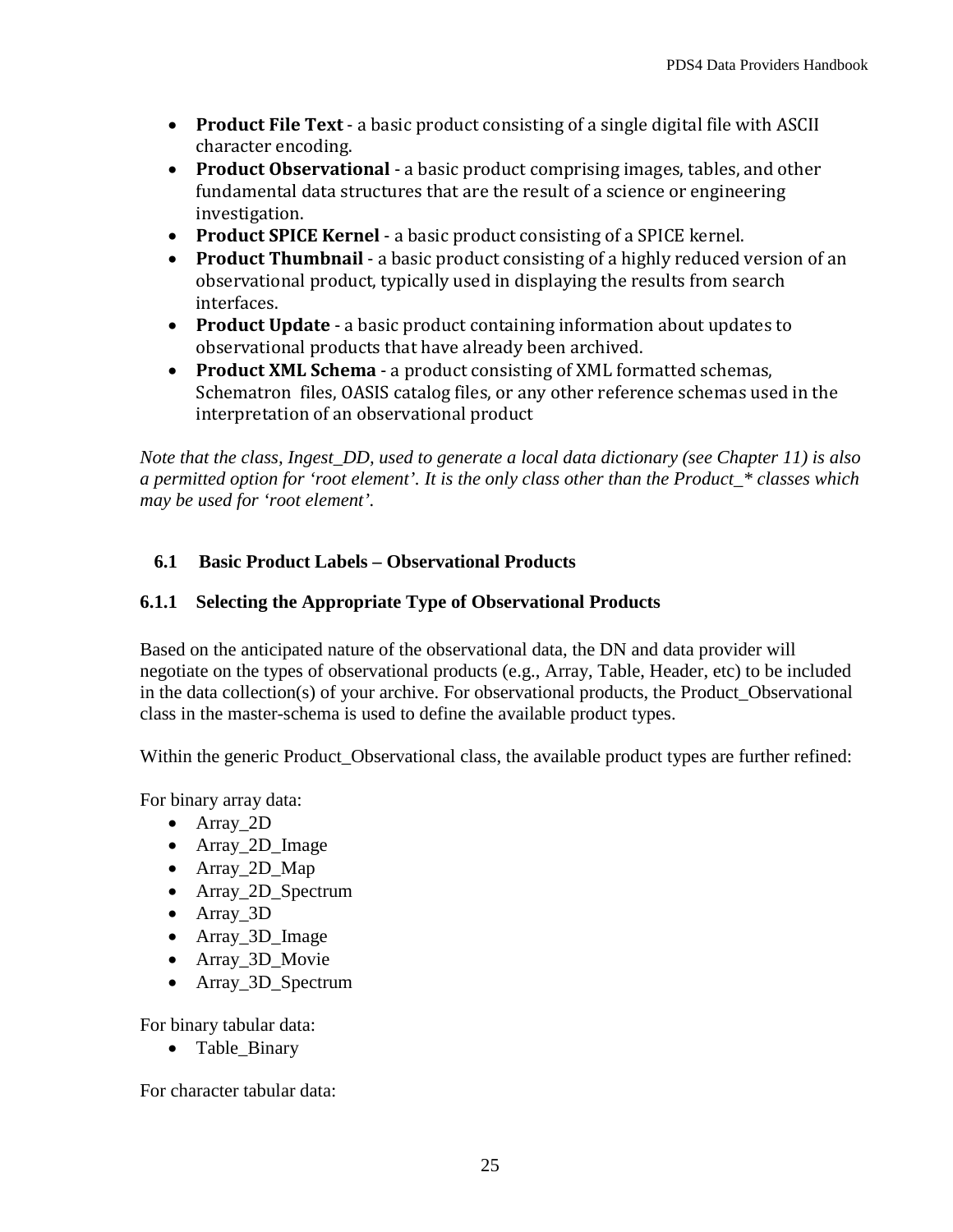- Table\_Character
- Table Delimited

For "other" data:

- Header
- Encoded\_Header
- Encoded\_Binary
- Encoded\_Byte\_Stream
- Encoded\_Image
- Parsable\_Byte\_Stream
- Stream Text

Any basic product label may support multiple objects and multiple object types. For example, the Product\_Observational class provides the capability to include the description of a Header, an Array\_2D\_Image, and a Table\_Character histogram of pixel values. The three objects, which may or may not all reside in the same file, coupled with the single XML label (that describes the objects) form the single digital product.

The hooks to incorporating additional allowed object types is via the File\_Area\_Observational class which permits the inclusion of additional digital objects (e.g., Header, Table\_Character, etc) that are specified in connection with the Array\_2D\_Image.

If your data also has browse objects, you may either create separate browse products and associate them with the appropriate observational products using the Reference\_Area, or incorporate them in the observational products using the

File\_Area\_Observational\_Supplemental. For additional information and advice, contact your consulting DN.

#### **6.1.2 Basic Product Label Organization – Observational Products**

In a typical basic product label there are a set number of major blocks of information (areas). Each of these areas contains one or more classes each of which may have several attributes. The areas are:

- XML Preamble
	- o Provides a declaration that the document is an XML version 1.0 document
	- o Provides the file names and locations of the schema and Schematron files against which the label is validated.
- Root declaration
	- o Provides a declaration of the root element of the XML document. The root element is based on the product type. See Section 6.1.1 for a list of the available product types.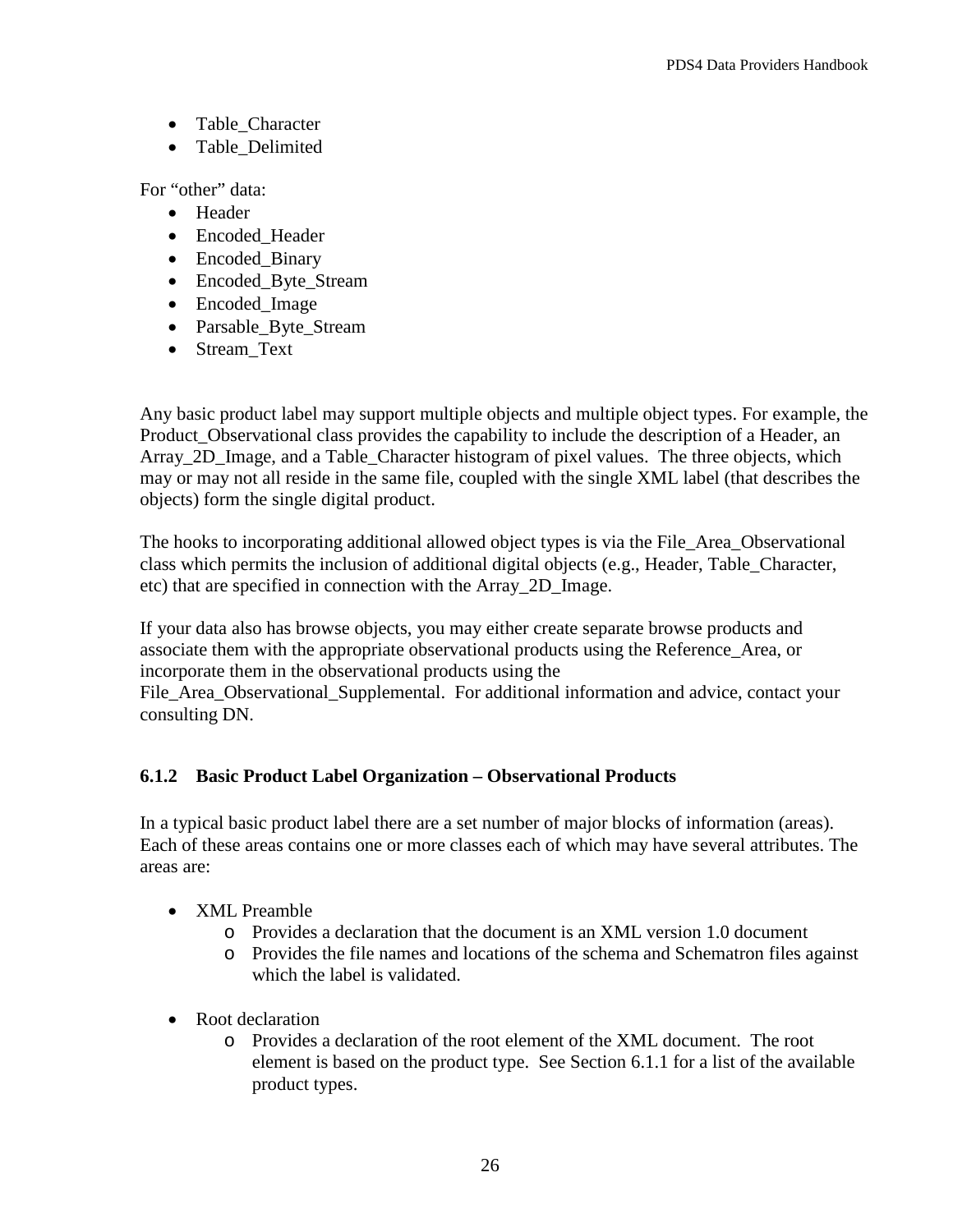- o Identifies the namespaces used in the label (i.e., the 'pds' namespace plus any additional discipline or mission name spaces) including the associated schema.
- Identification Area
	- o Provides identification information specific to the product.
	- o Provides citation information specific to the product
	- o Provides modification history specific to the product
- Observation Area
	- o Provides classes describing the specific observation, laboratory experiment, instrument, etc.
	- o Includes subsections for relevant classes specific to one or more discipline nodes, and to the mission (or equivalent name space).
- Reference List Area
	- o Provides identification information for products, journal articles, etc., relevant to understanding the product. References are made to sources both internal and external to PDS.
- File Area
	- $\circ$  Identifies the file(s) containing the data object(s), and
	- o Provides classes specific to each data object in a given file (e.g., the description and parameters of each header, table, image).

Figure 6-1 depicts the major blocks of information (areas) in a typical basic product label.

```
<?xml version="1.0" encoding="UTF-8"?>
  <?xml-model 
  href="http://pds.jpl.nasa.gov/repository/pds4/examples/dph_examples_100
  0/dph_example_products/schemas/PDS4_PDS_1000.sch"?>
  <Product_Observational xmlns="http://pds.nasa.gov/pds4/pds/v1"
     xmlns:pds="http://pds.nasa.gov/pds4/pds/v1"
     xmlns:phxmd="http://pds.nasa.gov/schema/pds4/phxmd/v01"
     xmlns:xsi="http://www.w3.org/2001/XMLSchema-instance"
       xsi:schemaLocation= "http://pds.nasa.gov/schema/pds4/pds/v1
http://pds.jpl.nasa.gov/pds4/schema/released/pds/v1/PDS4_PDS_1000.xsd"> 
   <Identification_Area> 27 lines
   <Observation_Area> 76 lines
   <Reference_List> 10 lines
        <File_Area_Observational> 41 lines
  </Product_Observational>
```


All of the basic products adhere to the structure identified in Figure 6-1. This structural consistency enables us to look at the construction of the label for a single basic product type in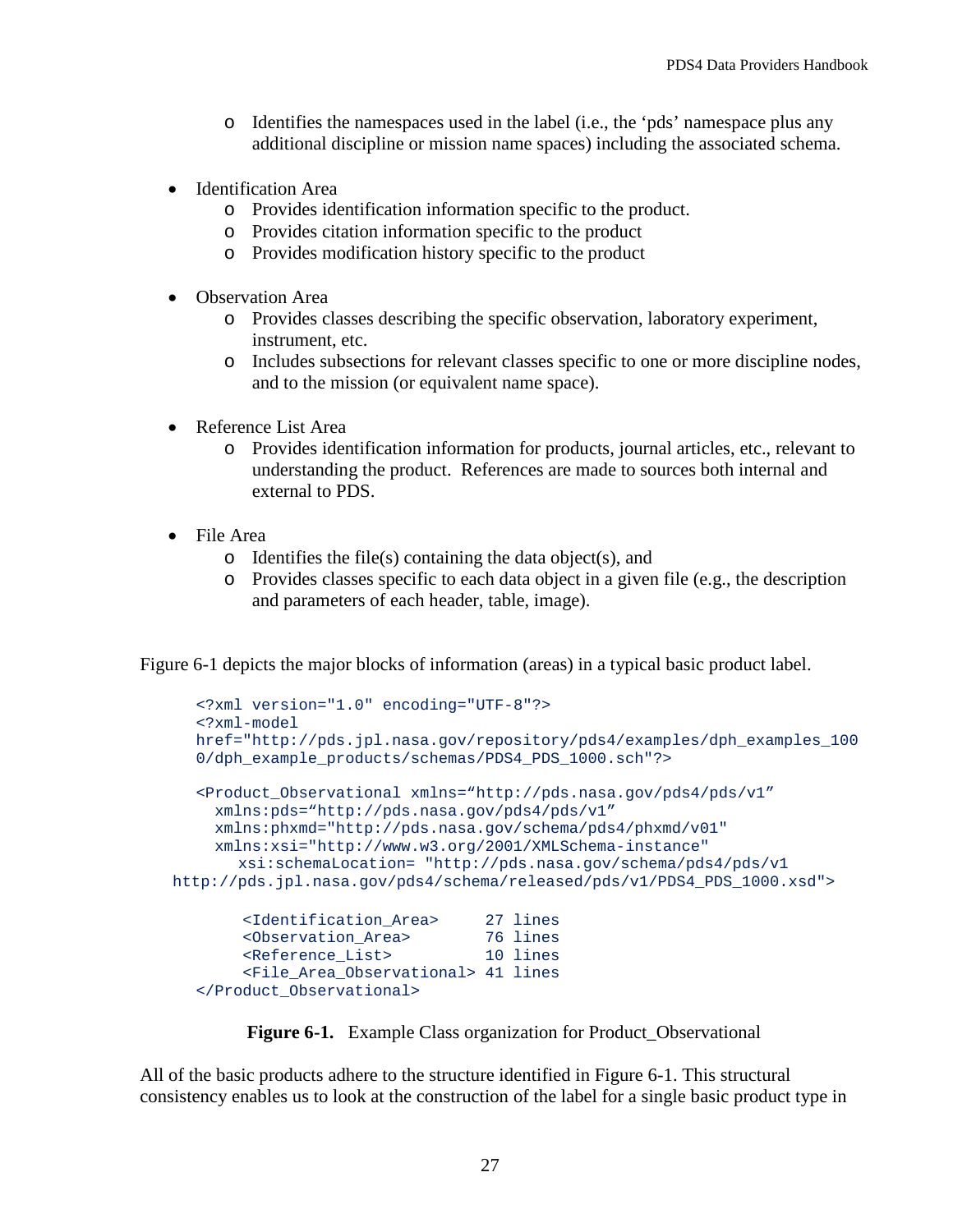detail with the knowledge that the same techniques will be applicable across all label types. This structural consistency also simplifies data management and user browsing.

We will use Product\_Table\_Character for the following discussion.

Note that Figure 6-1only reflects the content of the labels with respect to the major classes / areas and the underlying hierarchy within the areas. There is a significant amount of content that is not depicted including the sub-classes and attributes contained in the classes.

*For additional information regarding the definitions and cardinality of the attributes and classes used within the definition of a basic product label, consult the PDS4 Data Dictionary* **[3a,3b]***. For information on how to populate the attributes and classes, consult the example PDS4 products described in Section 14 - Example PDS4 Products.*

#### **6.2 Basic Product Labels – Non-Observational Products**

The Non-Observational products are still products, so the labels for non-observational products are structurally similar to those of observational products. This section highlights the differences.

#### **6.2.1 Selecting the Appropriate Types of Non-Observational Products**

Based on the requirements for documenting the ancillary / non-observational data, the DN and data provider will negotiate on the types of non-observational products (e.g., Documents, Context, Calibration, etc) to be included in your archive. For non-observational products, there is a large set of available product types. An example list of available product types includes:

- Product Browse
- Product Calibration
- Product Context
- Product Document
- Product Software
- Product\_Thumbnail

The process for selecting the appropriate product types for non-observational products is the same as that used for the observational products.

The DN will provide the schemas (e.g., "master schema and master-schematron" and any locally defined schema and schematron) to you, the data provider.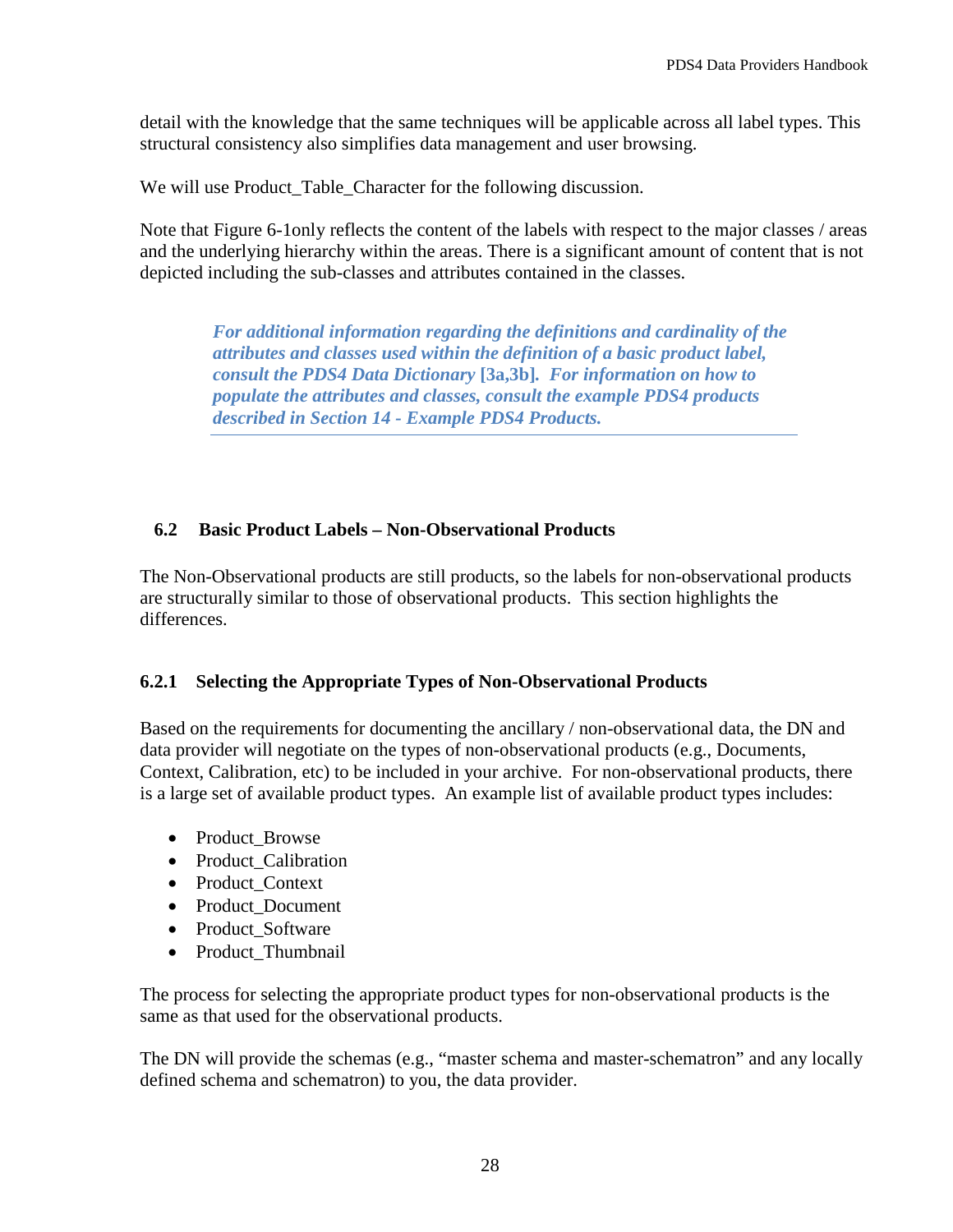Note that unlike observational products which can support multiple object types, some of the non-observational product labels only support a single object type. For example, the Product\_Document product may only describe a single digital document product although that document product may include multiple formats of the same document (e.g., an instrument description provided in both HTML and PDF/A would be a single product).

#### **6.2.2 Basic Product Label Organization – Non-Observational Products**

The organization of a non-observation product label is fairly well aligned to that of an observational product label. The PDS XML labels begin with a section of statements known as the XML preamble. This is followed by a section of statements that declare the root element of the PDS XML label. The preamble and root declarations describe the references to the masterschema and the master-Schematron (both of which reside within the "pds" namespace). Here is an example of these statements:

<?xml version="1.0" encoding="UTF-8"?> <?xml-model href="http://pds.jpl.nasa.gov/repository/pds4/examples/dph\_examples\_1000/dph\_example\_produ cts/schemas/PDS4\_PDS\_1000.sch"?>

<Product\_Document xmlns="http://pds.nasa.gov/pds4/pds/v1" xmlns:pds="http://pds.nasa.gov/pds4/pds/v1" xmlns:xsi="http://www.w3.org/2001/XMLSchema-instance" xsi:schemaLocation= "http://pds.nasa.gov/schema/pds4/pds/v1 http://pds.jpl.nasa.gov/pds4/schema/released/pds/v1/PDS4\_PDS\_1000.xsd">

For more information about the XML preamble and the root declaration contact your consulting discipline node. Additional information about the XML preamble and root declarations can be found on the SBN PDS4 Migration Wiki.

In a typical non-observational product label there are a set number of major blocks of information (areas). Each of these areas contains one or more classes each of which may have several attributes. The areas that are shared by all of the non-observational products include:

- XML Preamble
	- o Provides a declaration that the document is an XML version 1.0 document
- Root declaration
	- o Provides a declaration of the root element of the XML document. See Section 6.2.1 for a list of the available product types.
- Identification Area
	- o Provides identification information for the product.
- Context Area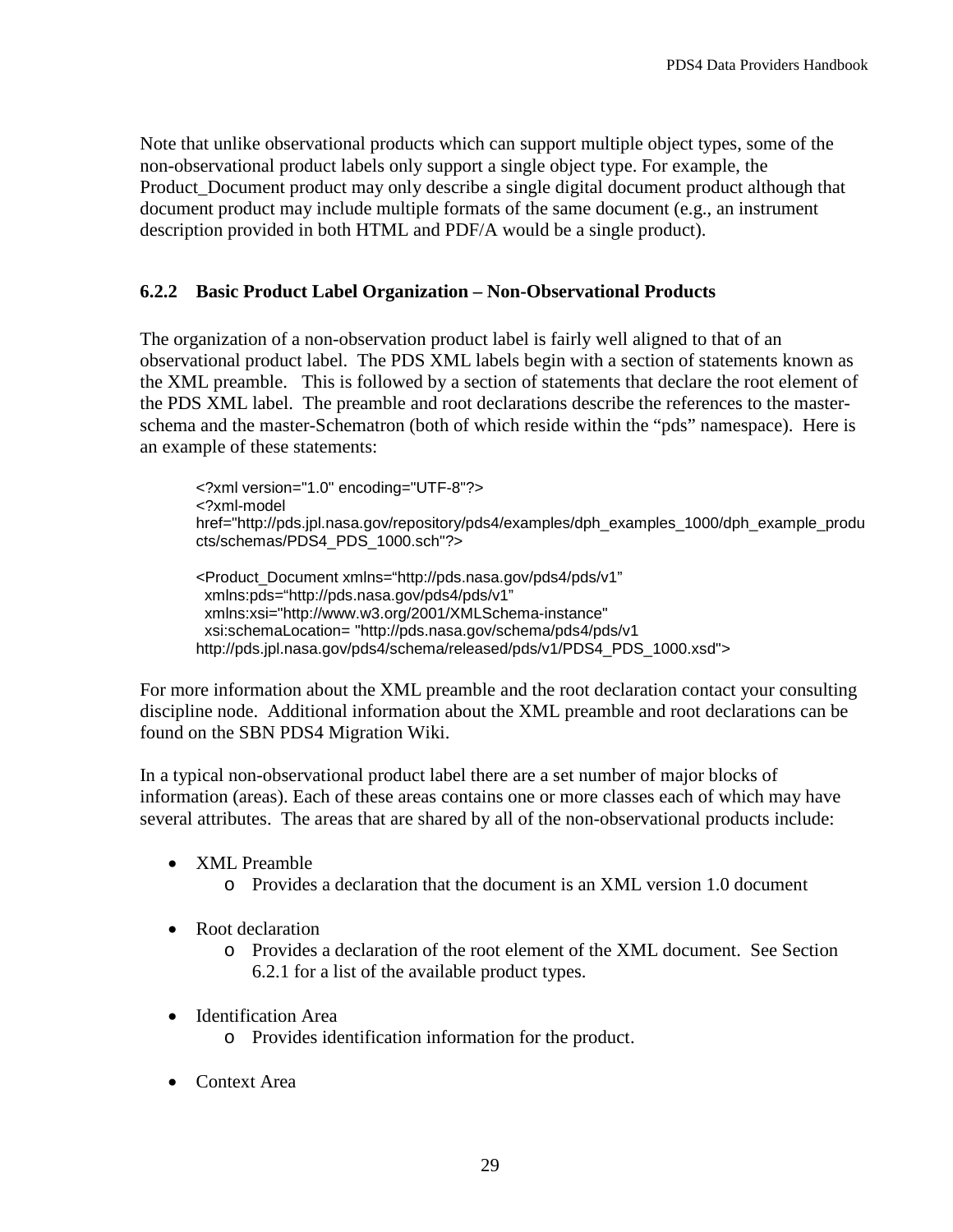- o Provides context information for the product (e.g., information about the investigation and observing system, time coordinates, target identification, etc).
- Reference List Area
	- o Provides identification information for products, journal articles, etc., relevant to understanding the product. References are made to sources both internal and external to PDS.

The following is a partial list of areas that are specific to one or more of the non-observational products:

- File Area Browse
	- $\circ$  Identifies the file(s) containing the data object(s), and
	- o Provides classes specific to each data object in a given file (e.g., the description and parameters of each browse product).
- File Area\_Encoded\_Image
	- o Identifies the file(s) containing the thumbnail data object(s), and
	- o Provides classes specific to each data object in a given file (e.g., the description and parameters of each thumbnail product).
- Document Format Set
	- o Identifies the set of data objects that collectively form the document.
	- o Provides identification information specific to each type of document format (e.g., html, pdf).
- Document\_Description
	- o Provides descriptive information about the document being described.

Note that the above only reflects the content of the labels with respect to the major classes / areas and the underlying hierarchy within the areas. There is a significant amount of content that is not depicted including the attributes contained in the classes.

*For additional information regarding the definitions and cardinality of the attributes and classes used within the definition of a basic product label, consult the PDS4 Data Dictionary* **[3a,3b]***. For information on how to populate the attributes and classes of either a Document or Browse product, consult the example PDS4 products described in Section 14 - Example PDS4 Products.*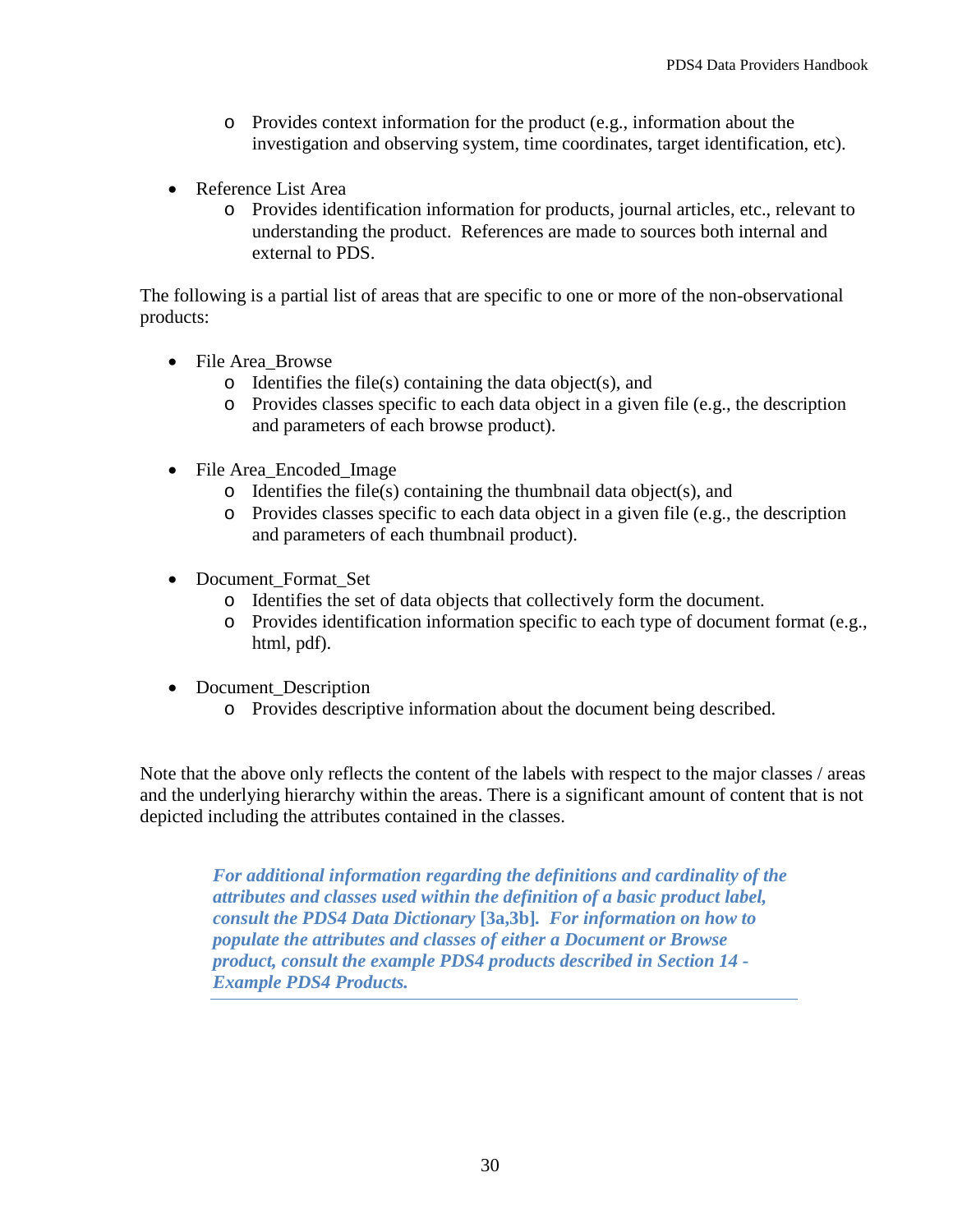## **6.3 Aggregate Product Labels**

There are two types of aggregate products:

- Product\_Bundle
- Product\_Collection

Both of these product types are discussed in detail in Sections 8 and 9, respectively.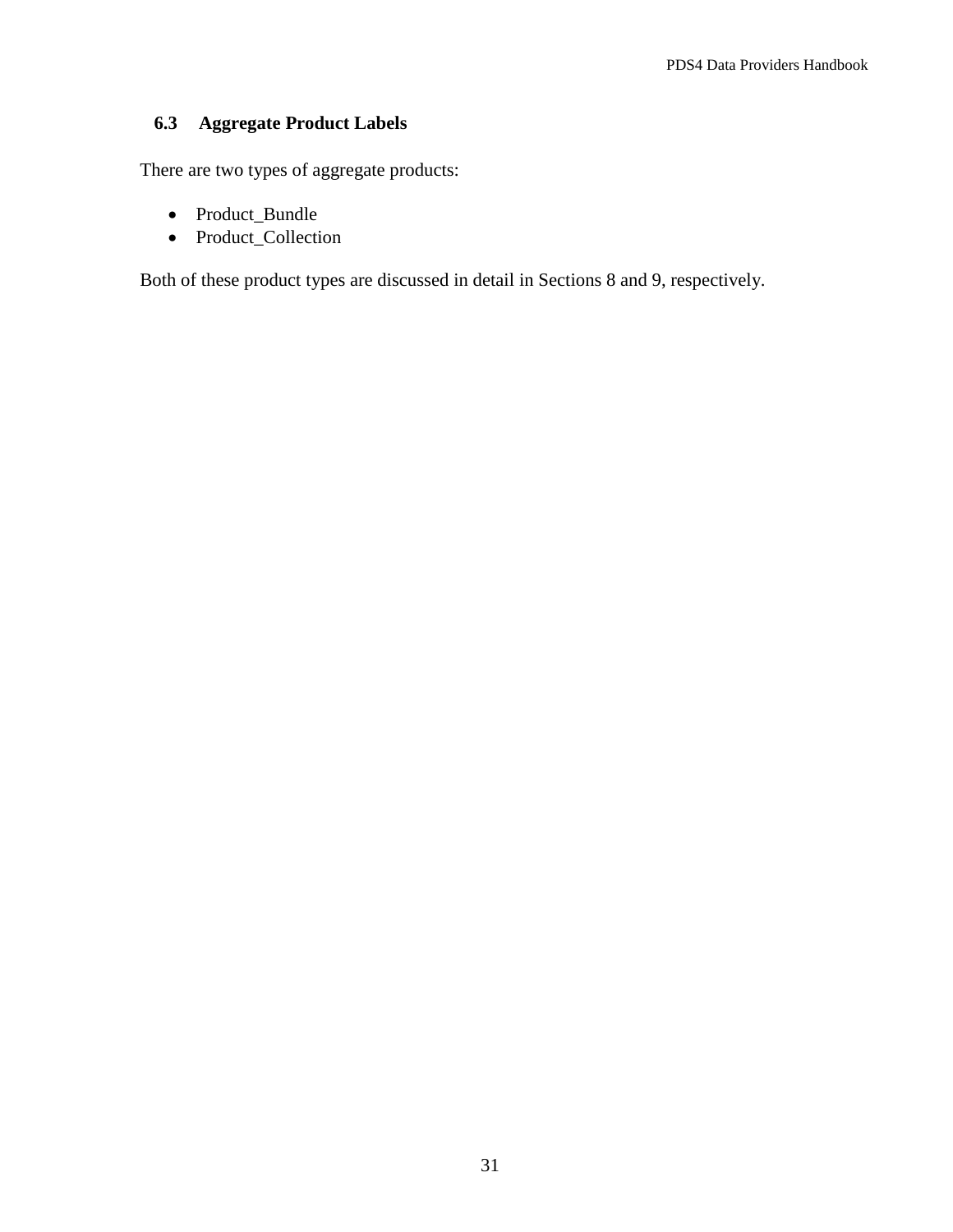# **7.0 LABEL TEMPLATE CREATION / EDITING**

The XML label-template, as the name implies, is an xml file that will be used as a template for generating / producing the actual XML label(s) that will be used in your archive.

We can use the tools provided in an XML aware editor (XAE) to generate a label-template from the master-schema (xsd). Unless label-templates are provided by your consulting node, you will need to generate a label-template for each type of product that will be used in your archive (bundle, collection, and each type of basic product).

The following is a list of the types of label-templates that can exist in your archive:

- Product Browse
- Product Bundle
- Product\_Collection
- Product Context
- Product Document
- Product File Text
- Product Observational
- Product SPICE Kernel
- Product Thumbnail
- Product XML Schema

# **7.1 Creating a Label Template**

The XML label-template is an xml file which looks much more like the final label than does the schema. The label-template is created from the master-schema (xsd) using your favorite xmlaware editor (XAE). The steps for creating the label-template are as follows:

Steps:

- 1. Download a copy of the current master-schema (xsd)
- 2. Open the master-schema in xml-aware editor (XAE)
- 3. Customize the settings
- 4. Create label-template (xml)
- 5. Ensure label-template is valid

*For additional information on how to create a label-template can be found in Appendix D – Steps to Create a Label Template.*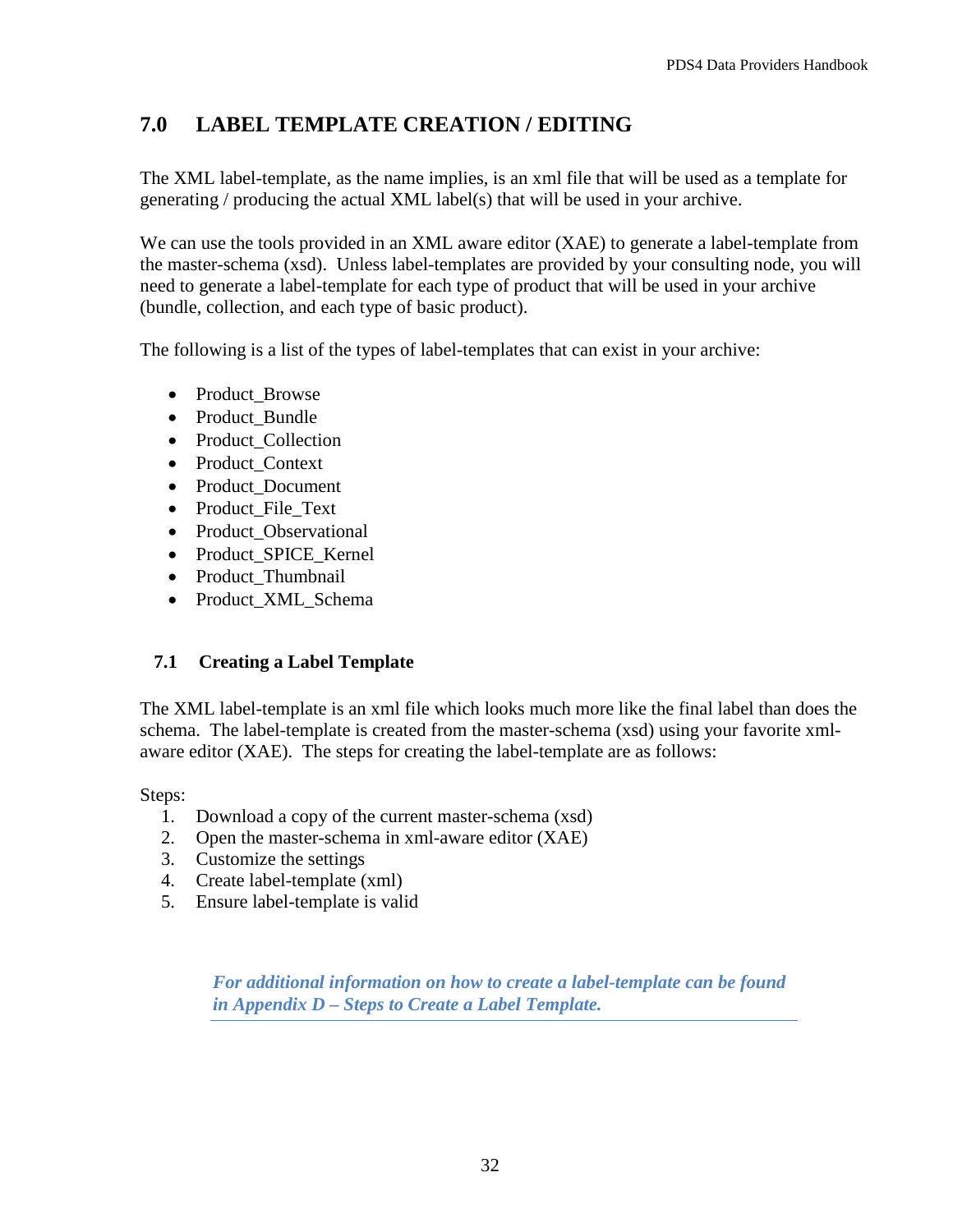## **7.2 Label Template Editing**

Editing a label-template can range from:

- A zero-step process where no modifications are made to the classes and attributes defined in the label-template (i.e., all required and optional classes and attributes are applicable to the label instance).
- A one step process where modifications are made to the classes and attributes defined within the "main body" (i.e., where non-locally defined classes and attributes reside) of the label-template (i.e., the classes and attributes defined in the label-template are "adjusted" to fit the requirements of the label instance).
- An additional follow on step where modifications are made to the areas of the labeltemplate where locally-defined classes and attributes are included (if required).

In the examples in this and following sections, we show fragments of XML templates. Values which vary from one label to the next will be represented by placeholders that either you or the pipeline software will replace.

These generally contain dummy values inserted by the XML editor, for example the value 'name1' may appear as <name>name1</name>. In the label-template, editing the "main body" of the label-template is somewhat less involved than that of editing the areas where locallydefined classes/attributes are defined. We start with the former; then we will discuss the aspects of editing the areas where locally-defined classes/attributes are defined.

We will then discuss XML declaration and schema reference which is applicable across all PDS4 product labels.

## **7.2.1 Label Editing – Main Body of the Label Template**

In terms of making changes / editing the classes and attributes defined in the "main body" of the label template, there aren't that many types of modifications that can be made:

- 1. You can remove, from the label template, the classes or attributes designated as optional in the parent schema (e.g., the "master-schema" and any locally-defined schema).
- 2. You can ensure an optional class and/or attribute is present in the label template
- 3. You can modify the number of times a class or attribute is repeated
- 4. You can set the value of an attribute to be fixed / static
- 5. You can specify a value from an enumerated list of values

Keep in mind that all changes / modifications to the label template must adhere to the constraints dictated by the referenced version of master-schema and master-Schematron plus any additional discipline specific schema / Schematron .

We will address each of these types of modifications in the sections that follow.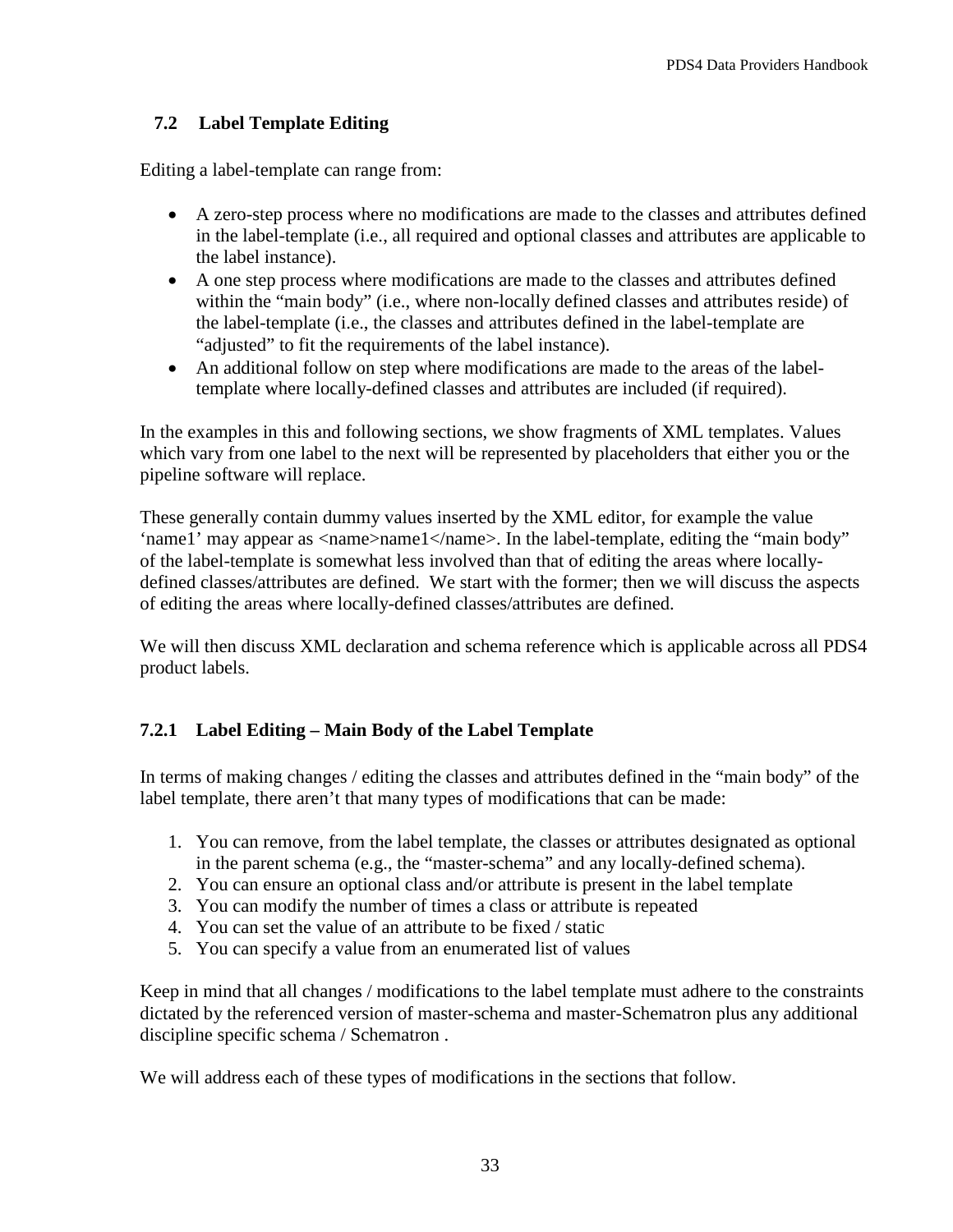#### **7.2.1.1 Label Editing - Presence / Absence of a Class or Attribute**

Recall that in a schema, either the "master-schema" or any locally-defined schema, the presence and / or absence of a class or attribute is indicated by the minOccurs and maxOccurs values appropriately (i.e., if "minOccurs=0" and "maxOccurs=1", the XML element is not required to be present; but may be present once and only once in the label template).

You have the same control over the presence and absence of classes and attributes within the label template. Use either your favorite text editor or XAE to edit the label template and simply add or delete the class or attribute from the label template. Note that using an XAE allows you to validate in real time as you make your edits.

#### **7.2.1.2 Label Editing – Ensure the Presence of a Class or Attribute**

There may be a case where you want to ensure that an optional class or attribute is always included in the label.

In order to ensure that an optional class or attribute appears in your XML label, you will need to write a 'rule' in your XML Schematron file. Strong validation is the key to an accurate archive, so you almost certainly will need to create a mission or discipline specific Schematron file. Your consulting DN may provide one or more discipline specific Schematron files to use in addition to the master-schema and Schematron file. The Schematron file(s) may include constraints such as the Schematron "rule" that follows:

```
 <sch:pattern>
    <sch:rule context="//pds:Citation_Information">
    <sch:assert test="pds:description">
      The description in Citation Information must exist.\langlesch:assert\rangle </sch:rule>
 </sch:pattern>
```
The above rule ensures that the description attribute, which is defined in the master-schema as optional, will exist in the label-template and the product labels that are generated by the labeltemplate.

> *See Appendix B for more information on how to construct Schematron "rules" or consult your discipline node.*

#### **7.2.1.3 Label Editing – Repeating a Class or Attribute**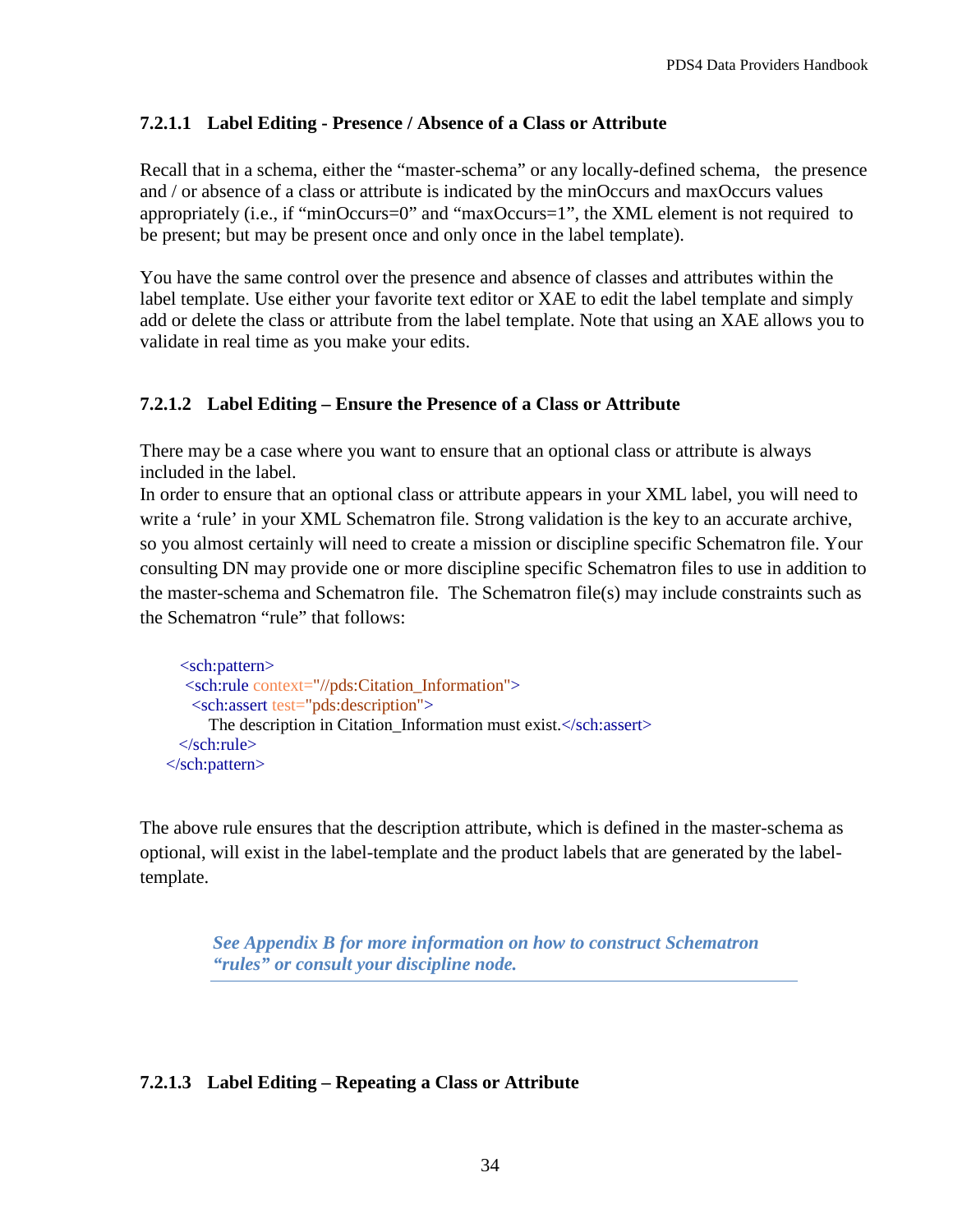In a schema, either the "master-schema" or any locally-defined schema, the number of times a class or attribute will repeat is indicated by setting the minOccurs and maxOccurs values appropriately. In the master-schema in most cases the values are either 0, 1, or unbounded. For example, if the schema specifies that there are 5, and always 5, fields in one row of a table (i.e., "minOccurs=5" and "maxOccurs=5"), initially the XML editor which generated the template will have given the attribute fields a dummy value (50 in this example, not 5 which you would expect), and the template will likely have only one instance of the field subclass (XAEs are XML aware, but not especially bright). You will need to change the value for the field attribute and manually replicate the field class such that you have the 5 instances as specified in the schema.

```
 <Record_Character>
                <fields>50</fields>
                <record_length unit="byte">50</record_length>
                <Field_Character>
                    <name>name1</name>
                   <field_number>1</field_number>
                   <field_location unit="byte">1</field_location>
                    <data_type>data_type0</data_type>
                   <field_length unit="byte">50</field_length>
                   <field_format>field_format0</field_format>
                   <unit>unit1</unit>
                   <scaling_factor>0</scaling_factor>
                   <value_offset>0</value_offset>
                   <description>description11</description>
                </Field_Character>
 .
                     . <add 3 more instances here>
 .
                <Field_Character>
                    <name>name5</name>
                   <field_number>5</field_number>
                   <field_location unit="byte">2550</field_location>
                   <data_type>data_type0</data_type>
                   <field_length unit="byte">50</field_length>
                   <field_format>field_format0</field_format>
                   <unit>unit1</unit>
                   <scaling_factor>0</scaling_factor>
                   <value_offset>0</value_offset>
                   <description>description11</description>
                </Field_Character>
            </Record_Character>
```
Often the precise number of replications appropriate for a particular label is specified in a discipline or mission level Schematron file. Repetitions of classes and attributes within the label-template must adhere to the restrictions specified in the reference schema and Schematron .

Here is an example of a Schematron "rule" that ensures that exactly 5 fields are present in one record of a table:

```
 <sch:pattern>
 <sch:rule context="pds:Record_Character">
  <sch:assert test="count(pds:Field_Character) eq 5">
   There must be 5 and only 5 instances of field_character</sch:assert>
```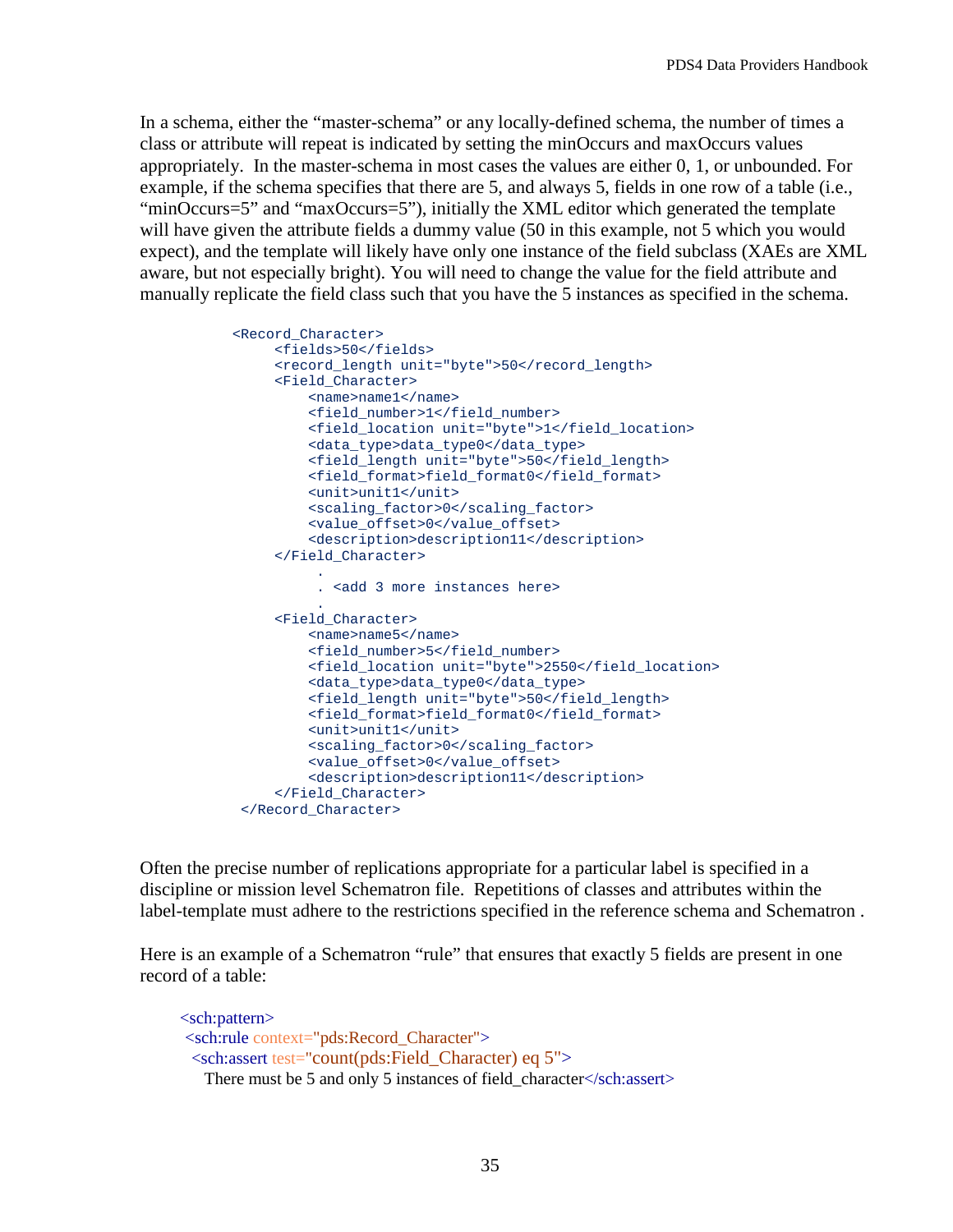</sch:rule> </sch:pattern>

> *See Appendix B for more information on how to construct Schematron "rules" or consult your discipline node.*

#### **7.2.1.4 Label Editing - Set the Value of an Attribute to be Fixed / Static**

For attributes with fixed values, like the number of fields in a record of a fixed width table, you can insert the appropriate value directly into the template. However, in order to ensure that the attribute appears in your XML label with the correct value you will need to write a 'rule' in your XML Schematron file. See Appendix B for more information on how to construct "rules" that will ensure the value of an attribute is fixed / static or the value conforms to an enumerated list of values. An example of a Schematron "rule" follows:

```
 <sch:pattern> 
   <sch:rule context="pds:Identification_Area">
   <!-- =================================================== -->
  <!-- Test: ensure 'information_model_version' value -->
            matches expected-value
  <!-- =================================================== -->
  <sch:assert test="pds:information_model_version='1.0.0.0'">
    Identification_Area.information_model_version: does NOT specify 
    the current version.
  </sch:assert>
  </sch:rule>
 </sch:pattern>
```
The above rule ensures that the information model version is fixed to a value of '1.0.0.0'.

```
 <Identification_Area>
     <logical_identifier>
         urn:nasa:pds:sampleProducts:array2d_image.mex-v1.0
     </logical_identifier>
     <version_id>1.0</version_id>
     <title>MARS
          PATHFINDER LANDER Experiment</title>
     <information_model_version>1.0.0.0</information_model_version>
     <product_class>Product_Observational</product_class>
 </Identification_Area>
```
An example of a Schematron rule that ensures the value of an attribute matches one of the values from an enumerated list of values follows:

```
 <sch:pattern>
   <sch:rule context="pds:Array">
     <sch:assert test="pds:encoding_type = ('Binary', 'Character')">
       The attribute pds:encoding_type must be equal to one of the following
```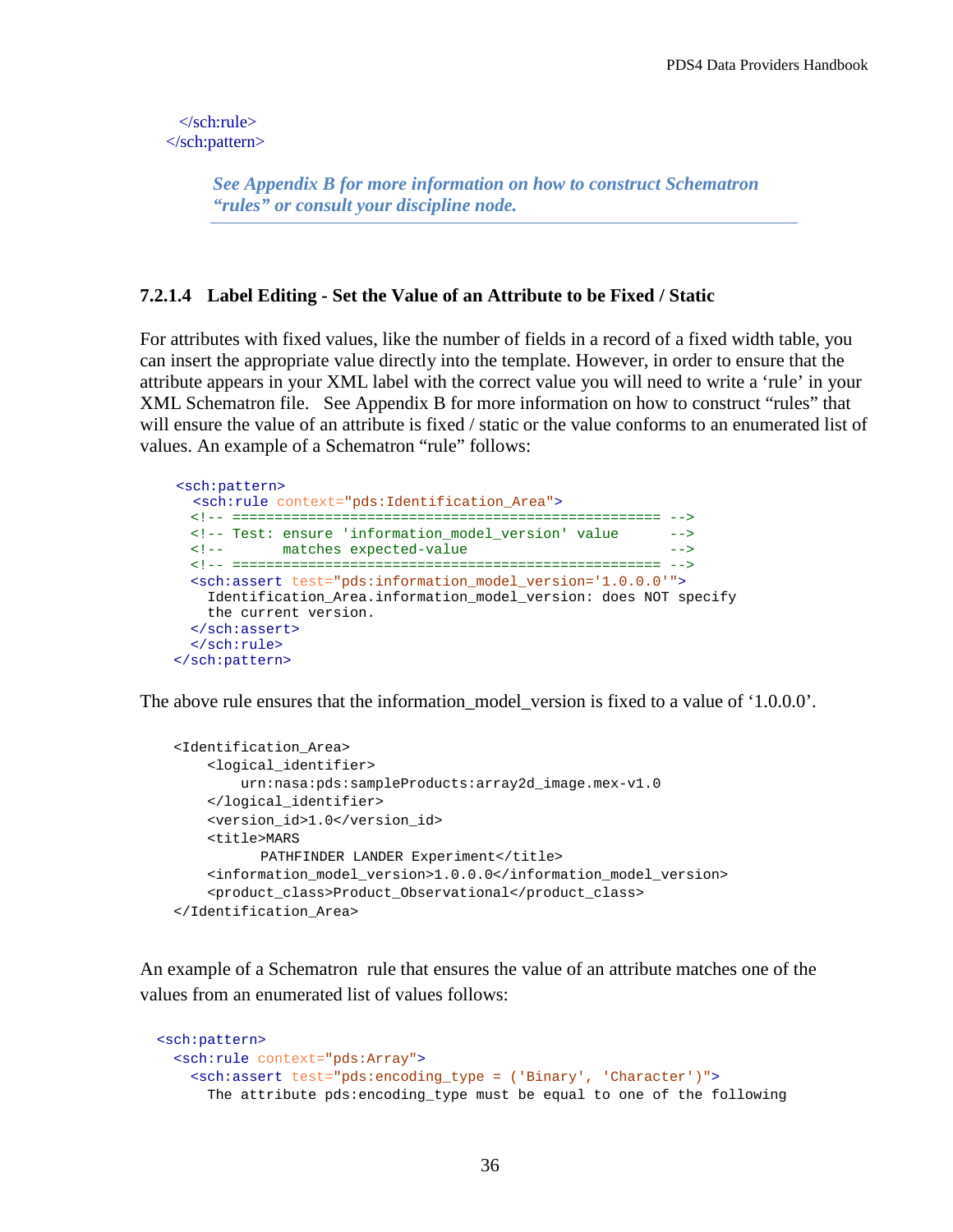```
values 'Binary', 'Character'.</sch:assert>
   </sch:rule>
 </sch:pattern>
```
*For additional information regarding the use of Schematron schemas and the construction of Schematron "rules", see Appendix B or consult your discipline node.*

*For examples, consult the example PDS4 products described in Section 14 - Example PDS4 Products.*

#### **7.2.2 Label Editing – Areas where Locally-defined Classes/Attributes are Defined**

In terms of making changes / editing the areas where locally-defined classes and attributes are defined, there are only two such areas:

- Mission\_Area
- Discipline Area

The Mission\_Area contains classes and attributes that have been defined in one or more locallydefined data dictionaries that are specific to a particular mission or investigation (i.e., the Mars Express mission could create a data dictionary for the sole purpose of defining attributes and classes that describe instrumentation and science data that is particular to the Mars Express mission).

The Discipline Area contains classes and attributes that have been defined in one or more data dictionaries that are specific to a particular discipline. For example, the Rings node has attributes / classes that are particular to a large number of Rings products. The Rings node may identify a number of instances where it would be convenient to group Rings descriptors into one or more data dictionaries that are specific to the various types of Ring disciplines.

An example of two locally-defined attributes that reside in the Mission\_Area follows:

```
 <!-- ============================================================ -->
<!-- Reference the attributes that were imported from the --><br><!-- local dictionary (using the local namespace (dph) -->
<!-- local dictionary (using the local namespace (dph)
 <!-- ============================================================ --> 
 <Mission_Area>
     <dph:spacecraft_clock_start_count>1246</dph:spacecraft_clock_start_count>
     <dph:spacecraft_clock_stop_count>unknown</dph:spacecraft_clock_stop_count>
 </Mission_Area>
 <Discipline_Area>
 </Discipline_Area>
```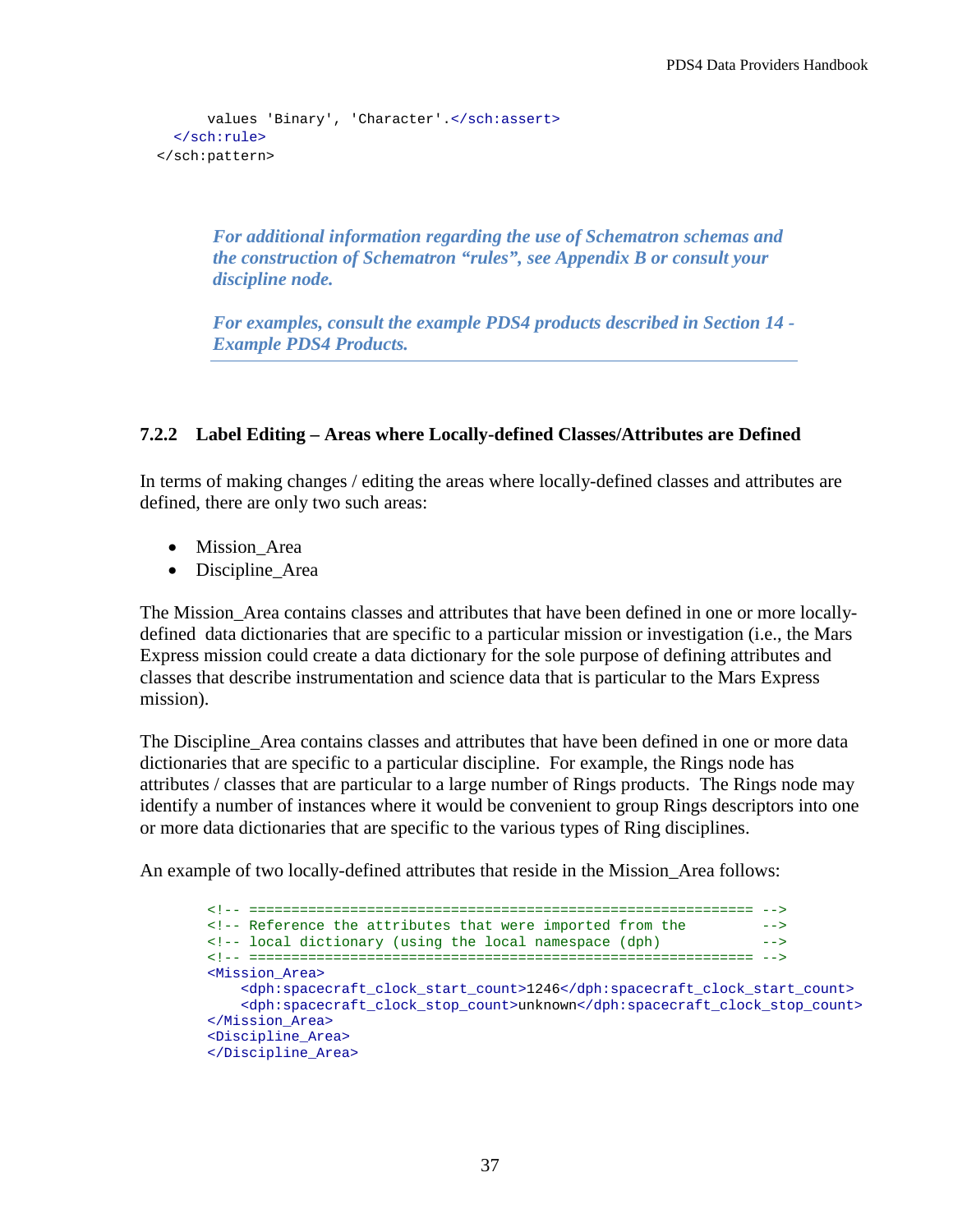In terms of editing the Mission Area and/or the Discipline Area, the constraints are imposed by the underlying locally-defined schemas (XSDs and SCHs). However, you should always confirm that changes you intend to make within the Discipline\_Area do not conflict with the intentions of the DN providing those schema. Our goal, 'our' in the sense of PDS and data provider, should be to ensure that end users receive quality data with quality documentation. We do not need to be involved in searching for loopholes in the requirements.

*For information on using Local Dictionaries in your product labels, consult Section 11.*

#### **7.3 XML Declaration – Preamble and Root Tag**

This section addresses how the XML preamble and root tag of an XML document is created. The preamble and root tag are always the beginning of a PDS XML label.

#### **7.3.1 XML Preamble – XML Declaration**

```
<?xml-model 
href="http://pds.jpl.nasa.gov/repository/pds4/examples/dph_examples_1000/dph_ex
ample_products/schemas/PDS4_PDS_1000.sch"
schematypens="http://purl.oclc.org/dsdl/schematron"?>
```
The first line declares the document to be an XML version 1.0 document using the UTF-8 encoding. The XML declaration must be the first line and is static. When you create your labeltemplate, the XML declaration is auto-populated by the XAE.

<?xml version="1.0" encoding="UTF-8">

If the XML document is compliant with the ASCII character set (i.e., only contains ASCII characters), then the following XML declaration can be used:

<?xml version="1.0" encoding="ASCII">

Information about this line can be found at:

<http://www.w3.org/TR/REC-xml/#sec-rmd>

The second line is a declaration of how to locate the master-Schematron validation file. Note this line must be entered manually.

```
<?xml-model href="http http://pds.jpl.nasa.gov/pds4/schema/released/pds/v03/
/PDS4_PDS_0310b.sch"
schematypens="http://purl.oclc.org/dsdl/schematron "?>
```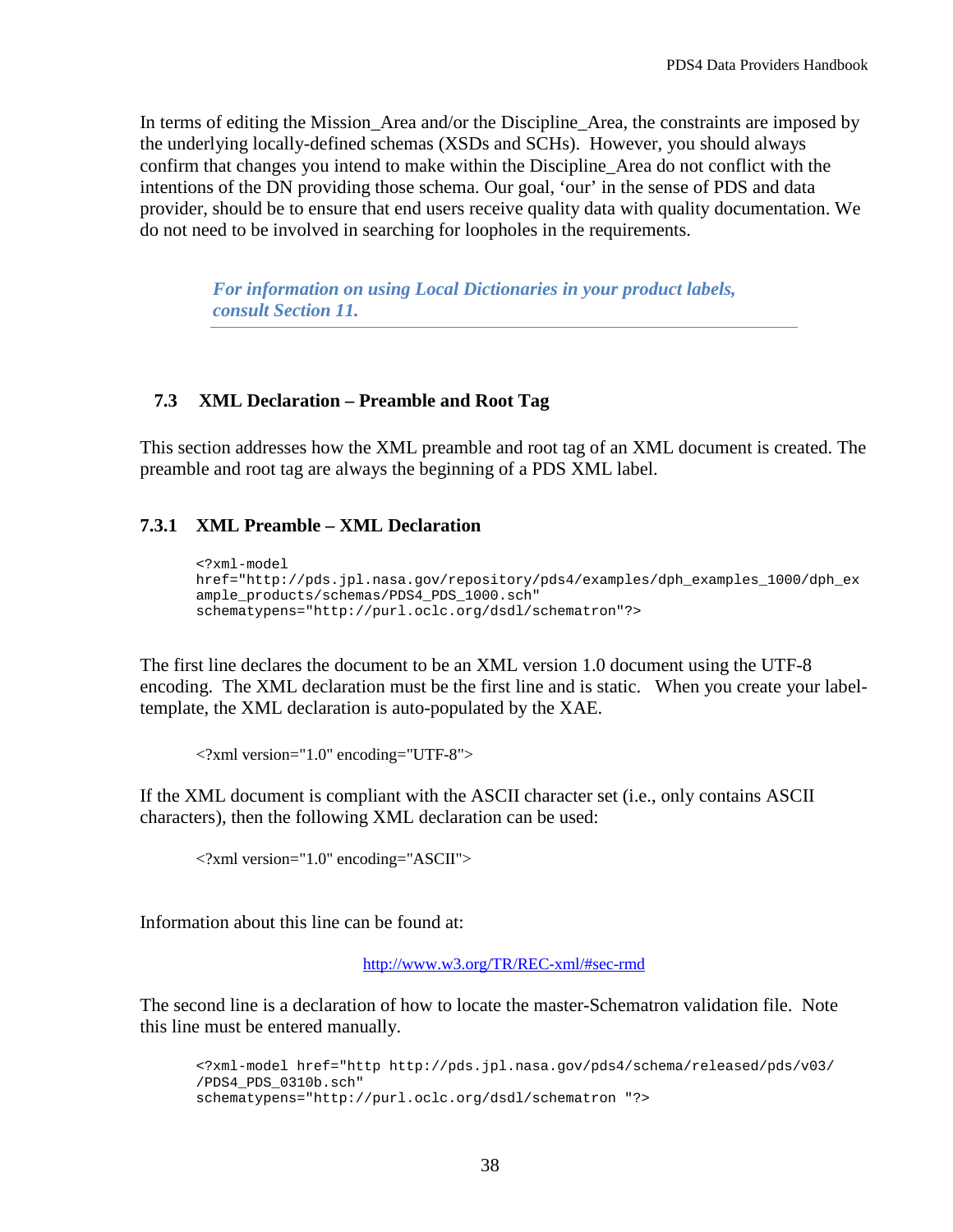Additional discipline or node specific Schematron files are referenced using similar notation.

```
<?xml-model 
href="http://pds.jpl.nasa.gov/repository/pds4/examples/dph_examples_1000/dph_ex
ample_products/schemas/PDS4_PDS_1000.sch"
schematypens="http://purl.oclc.org/dsdl/schematron "?>
<?xml-model 
href="http://pds.jpl.nasa.gov/repository/pds4/examples/dph_examples_3b/dph_exam
ple_products/schemas/PDS4_IMG_Camera.sch"
schematypens="http://purl.oclc.org/dsdl/schematron "?>
```
The namespace for the Schematron validation language is:

<http://purl.oclc.org/dsdl/schematron>

A consideration when building product labels is that you might not want to reference the physical location of files, but rather their permanent location once your archive is complete and registered with the PDS. An xml catalog file can be used to map the permanent location listed in the label to a working location on your file system. See Appendix C for more information on using XML Catalog Files.

### **7.3.2 XML Root Element Declaration – Product Type**

The XML preamble is immediately followed by a section of statements that identify / declare the root element of the PDS4 XML label – the root element declaration:

```
<Product_Observational 
     xmlns="http://pds.nasa.gov/pds4/pds/v1"
     xmlns:pds="http://pds.nasa.gov/pds4/pds/v1"
     xmlns:xsi="http://www.w3.org/2001/XMLSchema-instance"
        xsi:schemaLocation= "http://pds.nasa.gov/schema/pds4/pds/v1
http://pds.jpl.nasa.gov/pds4/schema/released/pds/v1/PDS4_PDS_1000.xsd">
```
Immediately following the root element, as part of the same XML statement, should be a list of namespaces that are used in the label. In the preceding label snippet, the root element is identified as Product\_Observational, everything else is necessary to establish the "pds" and "xsi" namespaces.

Note, for example, the xsi:schemaLocation illustrated above. The xsi is an abbreviation for the XML Schema Instance namespace formally designated by the URI:

<http://www.w3.org/2001/XMLSchema-instance>

The schemaLocation is an XML attribute of the root element and is defined in the xsi namespace. XML documents may have a default namespace. In this case, bare elements and attributes (i.e., those that are not pre-fixed with a namespace abbreviation followed by a colon)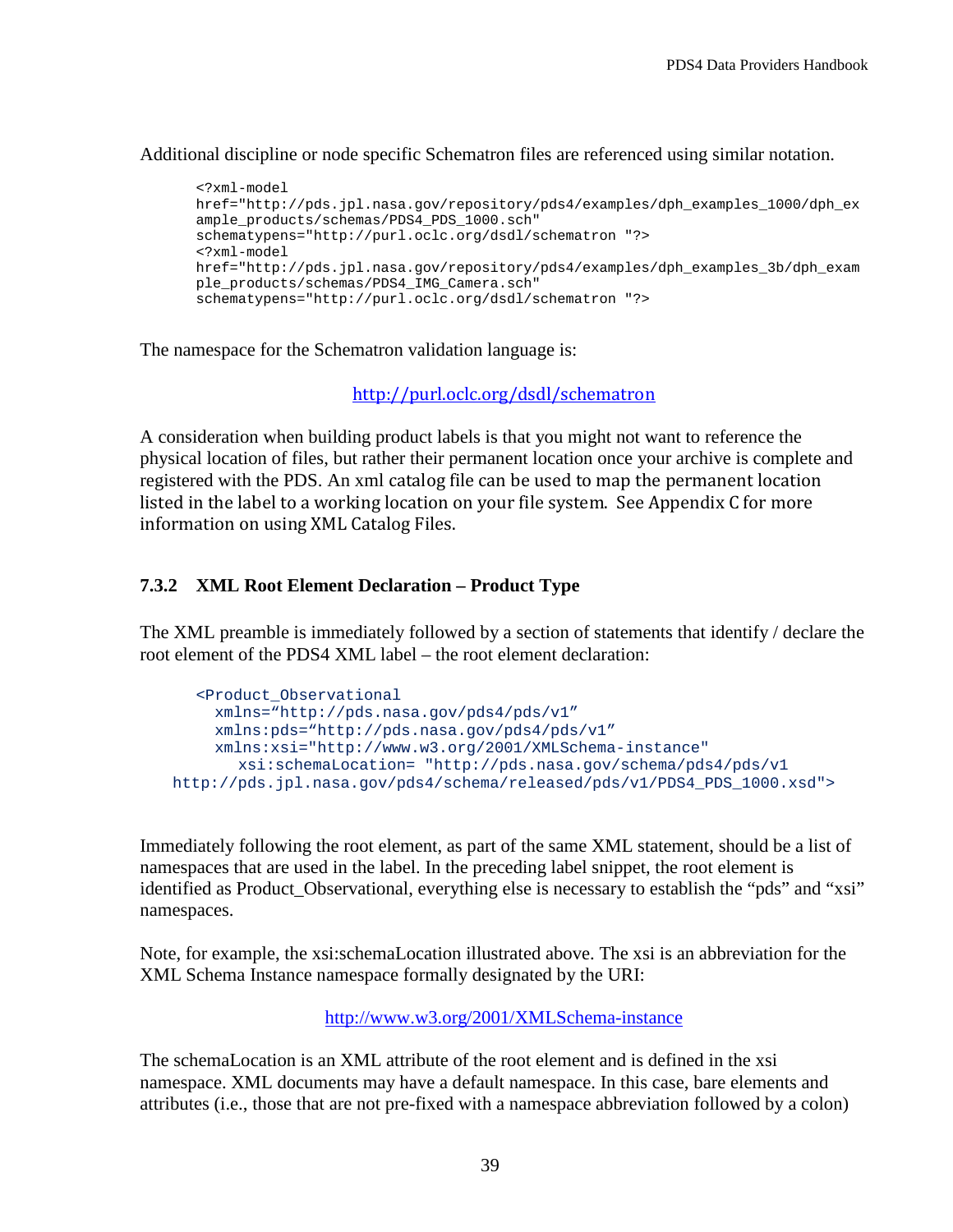are assumed to belong to the default namespace. All PDS4 labels should have the 'pds' namespace set as the default namespace.

The root element of the PDS4 XML label is also used to declare the 'pds' namespace (in which the PDS classes and attributes are defined) and additionally any other namespaces that need to be referenced for discipline and node dictionaries (in which locally defined classes and attributes are defined).

xmlns:pds="http://pds.nasa.gov/pds4/pds/v1" xmlns:img="http://pds.nasa.gov/pds4/img/v1" xmlns:mpf="http://pds.nasa.gov/pds4/mission/mpf/v1" xmlns:xsi[=http://www.w3.org/2001/XMLSchema-instance](http://www.w3.org/2001/XMLSchema-instance)

It is generally considered a good practice to repeat the pds namespace, this time with an explicit abbreviation, in case it is needed somewhere in the label or dictionaries to resolve ambiguities. The xsi namespace must also be listed, as well as any other namespaces needed in the label. Consult with your PDS DN to identify which namespaces to use in your labels.

There are two components to identifying the root element. The first leftmost component specifies one of the approved PDS product types (e.g., Product\_Document, Product\_Collection, etc). The second component references the URI of the component. The URI of the component is derived from the schema that references the PDS product. In our example above:

- product type: Product\_Collection
- URI: xmlns="http://pds.nasa.gov/pds4/pds/v1"

Since the Product\_Collection is defined in the master-schema, the URI is derived from the master-schema:

```
<?xml version="1.0" encoding="UTF-8"?>
  <!-- PDS4 XML/Schema for PDS4_1.0.0.0 Fri Sep 14 18:01:16 PDT 2012 -->
  <!-- Generated from the PDS4 Information Model V1.0.0.0 -->
  <!-- *** This PDS4 product schema is a preliminary deliverable. *** -->
  <!-- *** It is being made available for review and testing. *** -->
  <xs:schema xmlns:xs="http://www.w3.org/2001/XMLSchema"
    xmlns="http://pds.nasa.gov/pds4/pds/v1"
    targetNamespace="http://pds.nasa.gov/pds4/pds/v1"
    xmlns:pds="http://pds.nasa.gov/pds4/pds/v1"
    elementFormDefault="qualified"
    attributeFormDefault="unqualified"
    version="1.0.0.0">
```
Notice in the above snippet, from the master-schema, that the "xmlns:pds" namespace is defined as a URI:

```
xmlns:pds="http://pds.nasa.gov/pds4/pds/v1"
```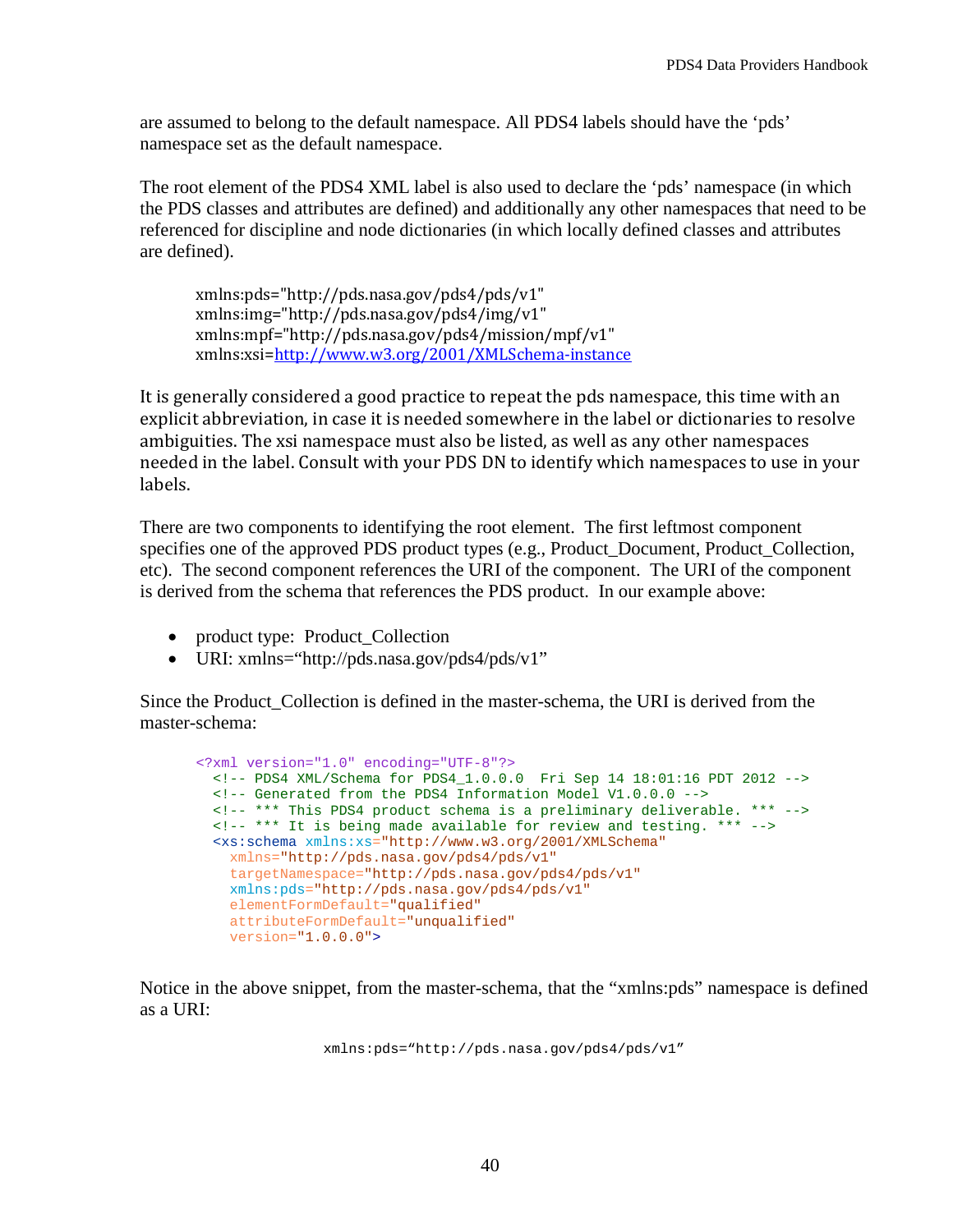This same URI is carried over to the XML root element declaration of our example Product\_Collection XML document and will be used identically for all products in your archive that are defined by the master-schema

```
<Product_Collection xmlns="http://pds.nasa.gov/pds4/pds/v1"
```
### **7.3.3 XML Root Element Declaration – Schema Instance**

The next statement in the root element declaration declares that the document conforms to the underlying schema (in the XML schema instance namespace).

```
xmlns:xsi="http://www.w3.org/2001/XMLSchema-instance"
```
When you create your label-template, the XML declaration is auto-populated by the XML-aware editor.

# **7.3.4 XML Root Element Declaration – Schema Location**

The next statement in the root element declaration specifies the location of the XML schema that is referenced by the XML document. Note that there are variants as to how the schema location is specified. We will address the types of specifications.

In all cases, the xsi:schemaLocation attribute of the root element provides hints to a parsing application as to how to locate the schemas used to assess the validity of the label. The xsi:schemaLocation contains pairs of values which map each namespace to the URI for a schema which defines that namespace. Thus, in the example below, the pds namespace is shown as the first value, and the URI for the PDS4 master-schema, which defines all the PDS classes and attributes for that namespace, is listed second. Remember that a URI is an identifier, not a location, although it may (and in this case does) resolve to a real (online accessible) location.

```
xsi:schemaLocation="
http://pds.nasa.gov/pds4/pds/v1
http://pds.jpl.nasa.gov/pds4/schema/released/pds/v1/PDS4_PDS_1000.xsd">
```
In the following example, there are two components that collectively map the namespace to the URI of the schema that defines the namespace. The first leftmost component is the URI of the schema referenced by the Product\_Collection XML document. The second rightmost component is, in this case, the physical location / path to the schema (e.g., D:/schemas/PDS4\_PDS\_1000.xsd).

```
xsi:schemaLocation="http://pds.nasa.gov/schema/pds4/pds/v1
file:/D:/schemas/PDS4_PDS_1000.xsd">
```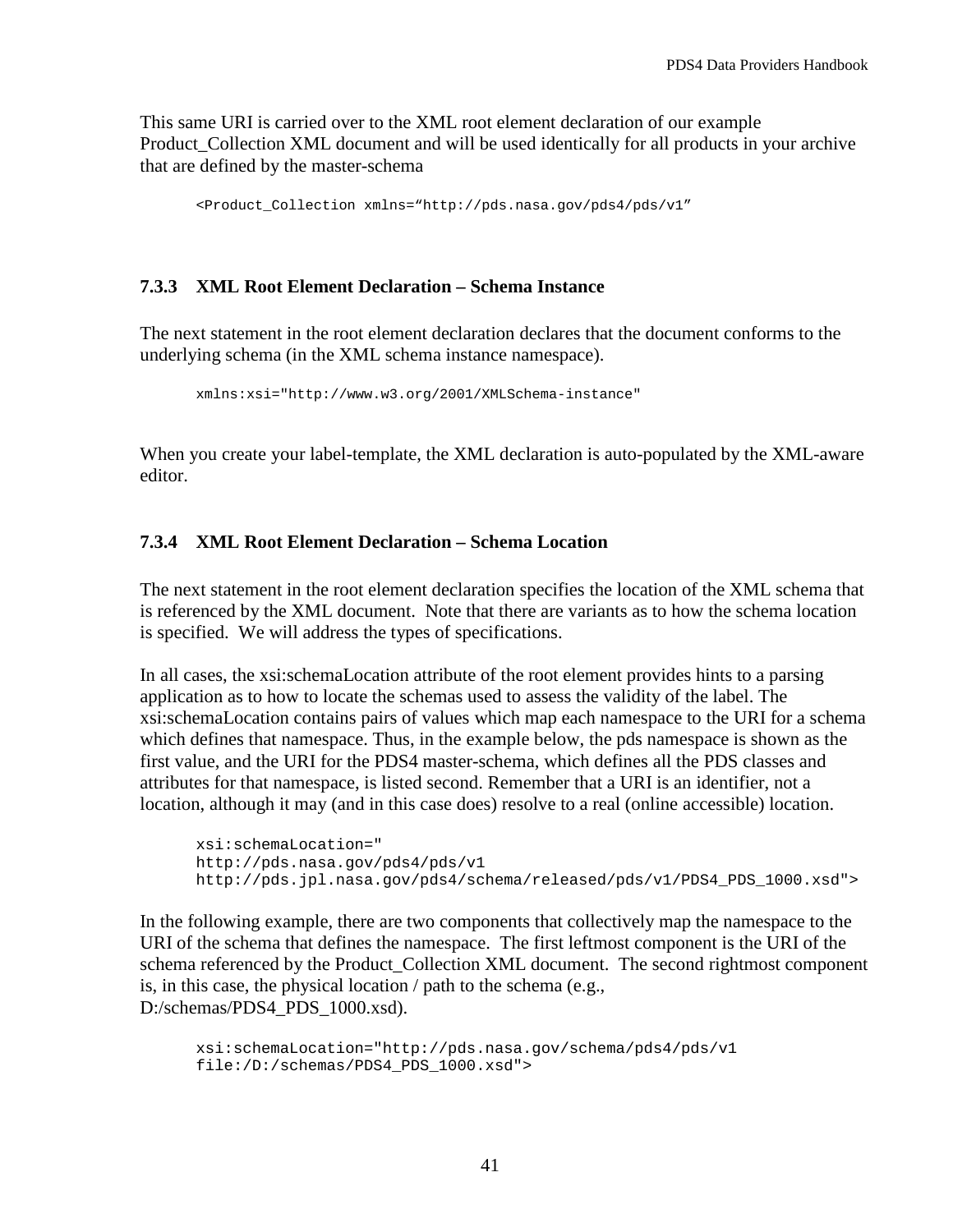When you create your label-template, the XML declaration is auto-populated by the XAE. Both the URI and the location /path are derived from the schema. However, you will most likely need to change the location / path as the label-template and schema progress through the development stage.

### **7.3.4.1 Schema Location – Physical Location**

A consideration when building product labels is that you might not want to reference the physical location of files, but rather their permanent location once your archive is complete and registered with the PDS.

There are several methods for specifying the physical location / path of the schema.

• Schema and label-template are co-located:

```
xsi:schemaLocation="http://pds.nasa.gov/schema/pds4/pds/v1
file:/PDS4_PDS_1000.xsd">
```
• Schema is located in a parent directory to label-template:

```
xsi:schemaLocation="http://pds.nasa.gov/schema/pds4/pds/v1
file:./PDS4_PDS_1000.xsd">
```
• Schema is located in the xml schema child directory to label-template:

```
xsi:schemaLocation="http://pds.nasa.gov/schema/pds4/pds/v1
file:/xml_schema/PDS4_PDS_1000.xsd">
```
# **7.3.4.2 Schema Location – Online Accessible Location**

Another method for referencing the location of the schema is through a reference to a URL that is online accessible.

• Schema is online accessible:

```
xsi:schemaLocation="http://pds.nasa.gov/schema/pds4/pds/v1
http://pds.jpl.nasa.gov/pds4/schema/released/pds/v1/PDS4_PDS_1000.xsd">
```
#### **7.3.4.3 Schema Location – Using XML Catalog**

Yet another method for referencing the location of the schema is by using an XML catalog. An XML catalog is a separate file which you identify using the 'preferences' menu in your XAE. The XML catalog is a document describing a mapping between external entity references and locally-cached equivalents. This removes the need to include the reference to the location of the local version while allowing local validation without accessing the online file.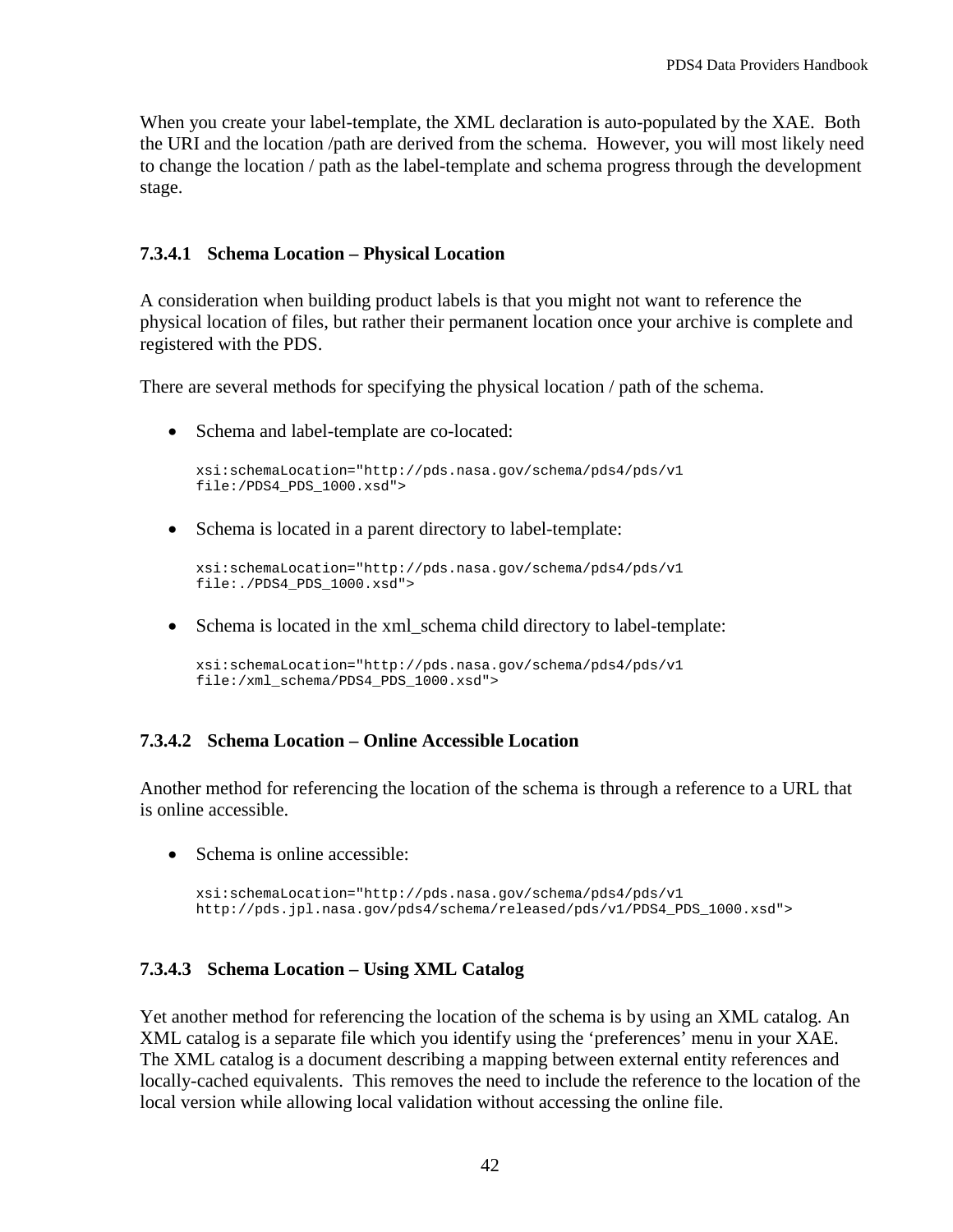*For additional information on using an XML catalog to reference the schema, consult Appendix C on XML Catalog Reference.*

#### **7.4 XML Root Element Declaration with Local Dictionary**

This section addresses how the root element declaration section of an XML label, having a local dictionary, is created. Most of your Observational products will presumably contain references to one or more local dictionaries. Each dictionary will reside in a namespace.

Our next example uses the Product\_Observational product where the product is assumed to reference node and/or discipline specific dictionaries.

The root element declarations of XML labels, that reference local dictionaries, require each namespace to be identified. Our next example includes a reference to a single local dictionary in the "dph" namespace.

```
<?xml version="1.0" encoding="UTF-8"?>
<?xml-model 
href="http://pds.jpl.nasa.gov/repository/pds4/examples/dph_examples_1000/dph_ex
ample_products/schemas/PDS4_PDS_1000.sch"?>
<Product_Observational xmlns="http://pds.nasa.gov/pds4/pds/v1"
   xmlns:pds="http://pds.nasa.gov/pds4/pds/v1"
   xmlns:dph="http://pds.nasa.gov/schema/pds4/dph/v01"
  xmlns:xsi="http://www.w3.org/2001/XMLSchema-instance"
   xsi:schemaLocation="http://pds.nasa.gov/schema/pds4/pds/v1
http://pds.jpl.nasa.gov/pds4/schema/released/pds/v1/PDS4_PDS_1000.xsd">
```
From the above example, you can see that the "dph" namespace has the following URI:

```
xmlns:dph="http://pds.nasa.gov/schema/pds4/dph/v01"
```
If you have been following the association between the schema and the referenced URI, you will not be surprised that the "dph" local dictionary specifies the URI that is to be used when referencing the "dph" schema:

```
<xsd:schema xmlns:xsd="http://www.w3.org/2001/XMLSchema"
   targetNamespace="http://pds.nasa.gov/schema/pds4/dph/v01"
  xmlns:pds="http://pds.nasa.gov/pds4/pds/v1"
  xmlns:dph="http://pds.nasa.gov/schema/pds4/dph/v01" 
  elementFormDefault="qualified"
  attributeFormDefault="unqualified" version="1.0.0.0">
```
Had the XML document referenced multiple local dictionaries, you simply repeat the reference to each namespace identified by each local dictionary.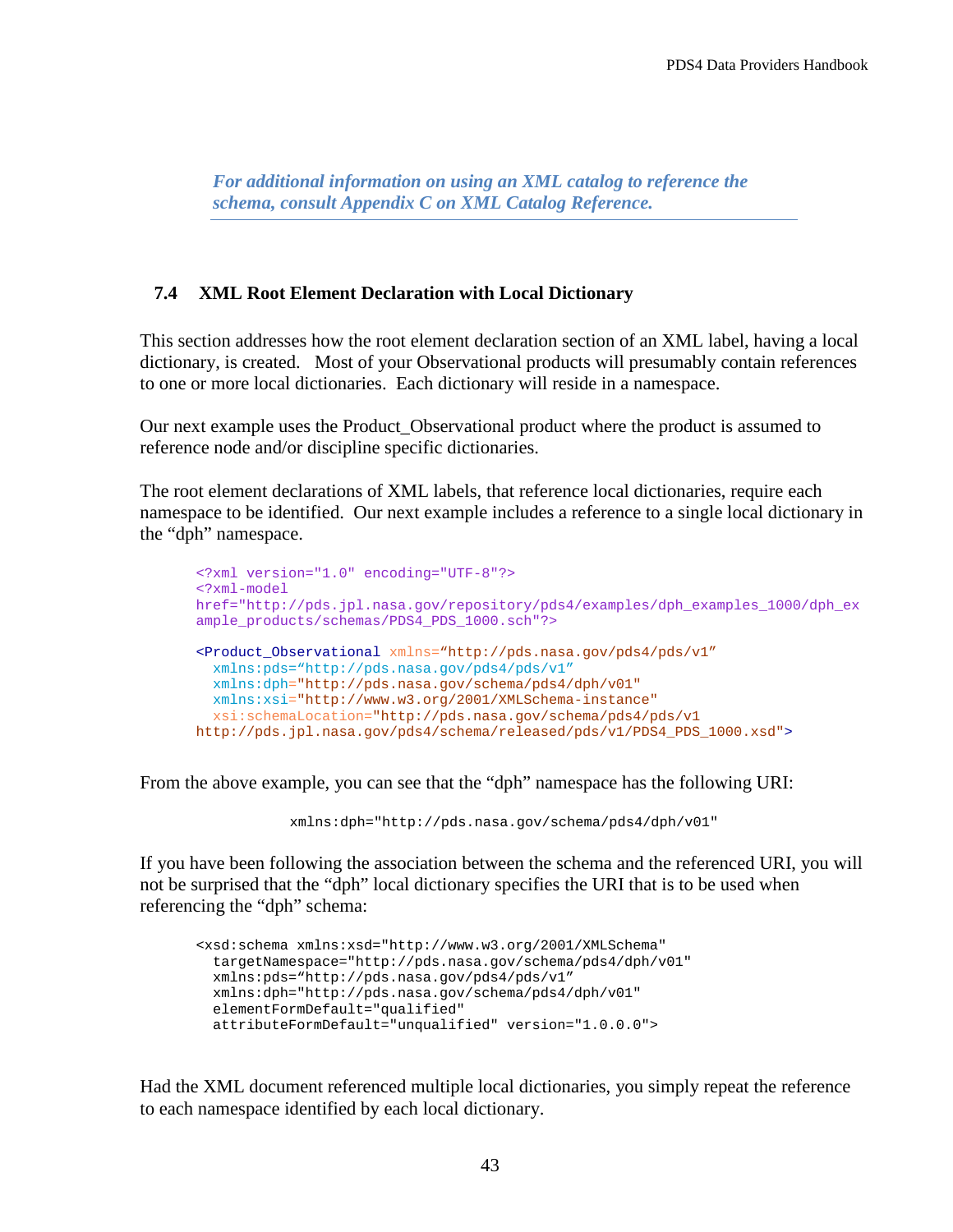```
<?xml version="1.0" encoding="UTF-8"?>
<Product_Observational xmlns="http://pds.nasa.gov/pds4/pds/v1"
   xmlns:pds="http://pds.nasa.gov/pds4/pds/v1"
   xmlns:dph="http://pds.nasa.gov/schema/pds4/dph/v01"
   xmlns:phxmd="http://pds.nasa.gov/schema/pds4/phxmd/v01"
  xmlns:xsi="http://www.w3.org/2001/XMLSchema-instance"
   xsi:schemaLocation="http://pds.nasa.gov/schema/pds4/pds/v1
http://pds.jpl.nasa.gov/pds4/schema/released/pds/v1/PDS4_PDS_1000.xsd">
```
In the above example, both the "dph" and the "phxmd" local dictionaries are referenced, each using a namespace that is unique to the particular node or discipline dictionary.

In the next example, the physical location / path of the master-schema, which resides in the pds namespace, and the two local dictionary schema (e.g., "dph" and "phxmd") are specified. Note that in this particular case, all dictionaries are assumed to be online accessible.

```
<?xml version="1.0" encoding="UTF-8"?>
<Product_Observational xmlns="http://pds.nasa.gov/pds4/pds/v1"
   xmlns:pds="http://pds.nasa.gov/pds4/pds/v1"
   xmlns:dph="http://pds.nasa.gov/schema/pds4/dph/v01"
   xmlns:phxmd="http://pds.nasa.gov/schema/pds4/phxmd/v01"
   xmlns:xsi="http://www.w3.org/2001/XMLSchema-instance"
   xsi:schemaLocation="http://pds.nasa.gov/schema/pds4/pds/v1
http://pds.jpl.nasa.gov/pds4/schema/released/pds/v1/PDS4_PDS_1000.xsd
   xsi:schemaLocation="http://pds.nasa.gov/schema/pds4/dph/v01
http://pds.jpl.nasa.gov/pds4/schemas/DPH_1000.xsd
   xsi:schemaLocation="http://pds.nasa.gov/schema/pds4/phxmd/v01
http://pds.jpl.nasa.gov/pds4/schemas/PHXMD_1000.xsd">
```
# **7.5 XML Label – The Closing Tag**

In order to for the XML label to be well formed, it must end with a closing tag for the class opened at the beginning of the label.

```
<Product_Observational xmlns="http://pds.nasa.gov/pds4/pds/v1"
        xmlns:pds="http://pds.nasa.gov/pds4/pds/v1"
         xsi:schemaLocation="http://pds.nasa.gov/schema/pds4/pds/v1
         http://pds.jpl.nasa.gov/pds4/schema/released/pds/v1/PDS4_PDS_1000.xsd">
 .
                 .
                 .
 </Product_Observational>
```
# **7.6 Next Steps**

In any case, you will want to have a fully functional PDS4 compliant label-template in place before proceeding onto the next step of integrating the pieces into the pipeline production of the various products in your archive.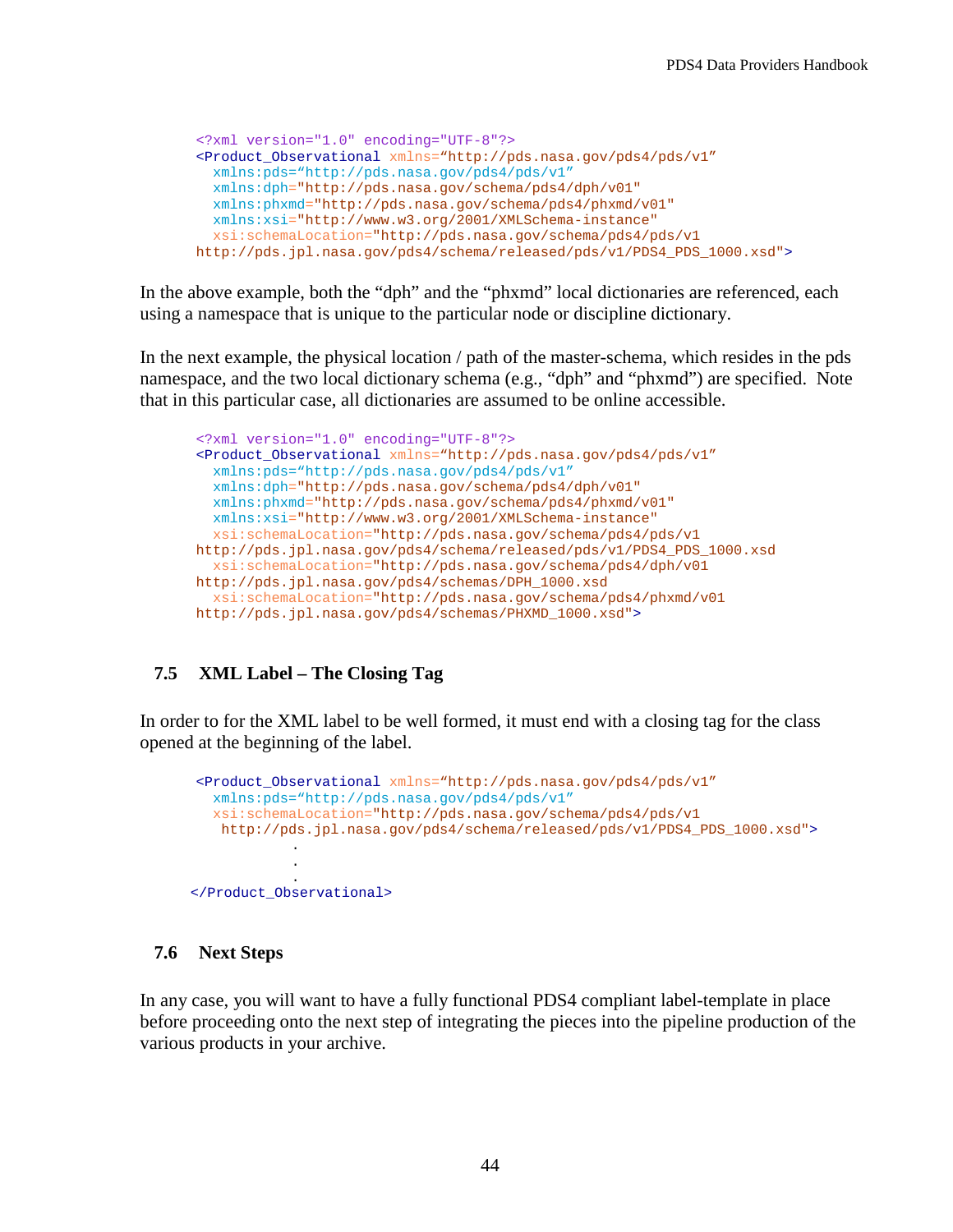# **7.7 Example XML Preambles**

*For additional information regarding the XML preamble and the root element declaration and how they are used within a Product Label, consult your discipline node.*

*For examples, consult the example PDS4 products described in Section 14 - Example PDS4 Products.*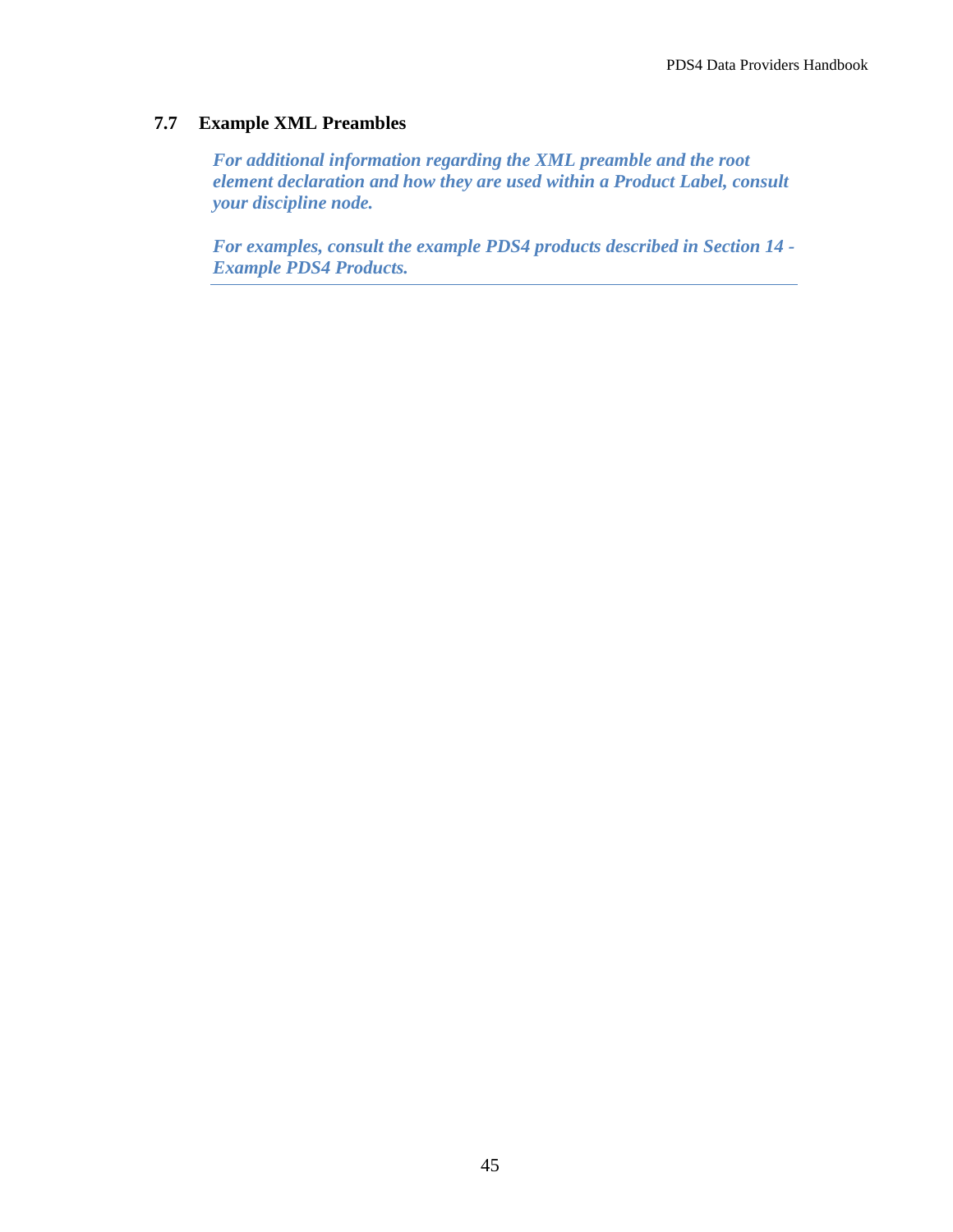# **PART IV. COLLECTIONS, BUNDLES, DELIVERY PACKAGES**

# **8.0 COLLECTIONS**

The next higher level in the organizational hierarchy of an archive is the Collection — an inventory of member products and an accompanying label. The inventory and label are known as a Collection Product. Basic products of similar type and content are grouped into a collection. Observational data, for example, will be gathered into one or more data collection(s), documents into a document collection, etc.

In consultation with your consulting DN, for each product type, determine how best to group the products, that share common characteristics, into appropriate collections (*e.g*., only 'quick-look' or 'browse' products are expected to be assigned to the *browse* collection).

To define a collection, the archivist creates a collection inventory, a specific type of character table that lists the logical identifiers (LIDs or LIDVIDs) of all the products that are members of the collection. The archivist then creates a collection label that describes the collection inventory.

A collection label contains a logical identifier (LID) that uniquely identifies the collection and provides the links between products that share common characteristics.

For a delivery to the PDS, the basic products, included in the delivery and listed in the collection inventory, must be physically located either in the same directory as the collection label, or in one or more subdirectories to it.

*For information on how to populate the attributes and classes in a collection, consult the example PDS4 products described in Section 14 - Example PDS4 Products.*

# **8.1 Members of a Collection**

The members of a collection are designated as being either primary or secondary.

- Every product must be a primary member of one and only one collection.
	- o That collection is the one in which the product is registered in the PDS repository.
- Products already registered in the PDS repository may be secondary members of other collections.
	- o For example a collection of mosaic products might include the source products for each mosaic as secondary members of the collection.
- Primary members must be identified in the collection inventory using LIDVIDs.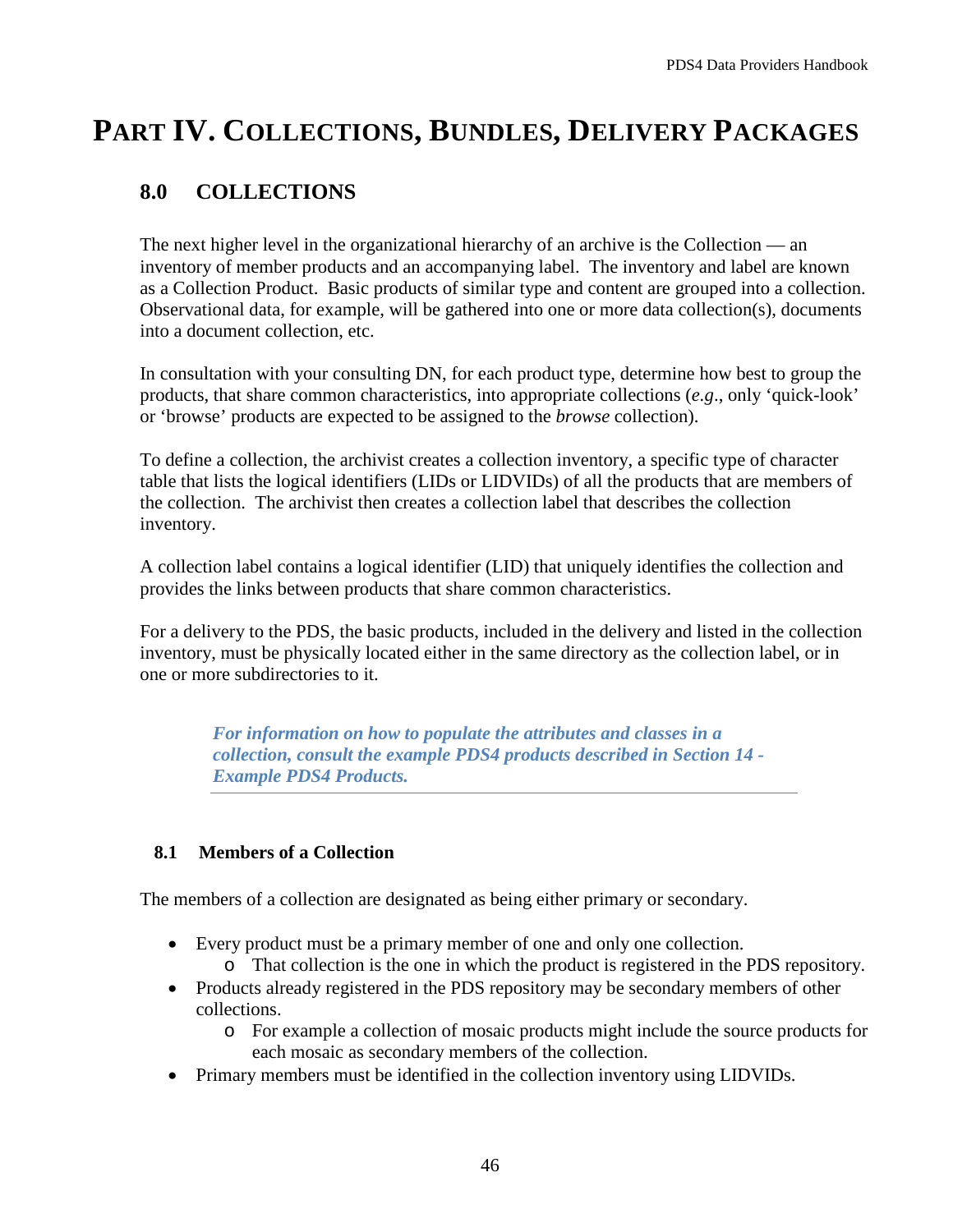• Secondary members may be identified in the collection inventory using either LIDs or LIDVIDs based on which is more appropriate for that collection and product.

# **8.2 Collection Inventory**

The collection inventory is a two column character table where each row of the table describes one of the member products of the collection.

The first column of the table specifies whether the product is either a primary (P) or secondary (S) member of the collection. The second column of the inventory table specifies either the LID or LIDVID of the product.

Secondary members, although they are listed in the collection inventory, are not required to be physically included in deliveries to PDS.

# **8.3 Generating and Populating a Collection Label**

Using an XML aware editor, the archivist generates a label template using the master-schema and selecting Product\_Collection as the root element.

Two areas in a collection product label, Collection\_Area and File\_Area\_Inventory, differ from those described under basic product labels.

In addition, the description in the Citation Information class in the Identification Area is required. It should provide a terse description of the contents of the collection suitable to be displayed in a web browser.

# **8.3.1 Collection Area**

The Collection area contains two attributes – description which is optional, and collection\_type which is required. The description attribute is used to provide an overall description of the collection, and although it is optional, it should be used whenever possible to briefly describe the nature of the contents of the collection. The value of the collection\_type attribute must be one of the following values:

- Browse
- Calibration
- Context
- Data
- Document
- Geometry
- Miscellaneous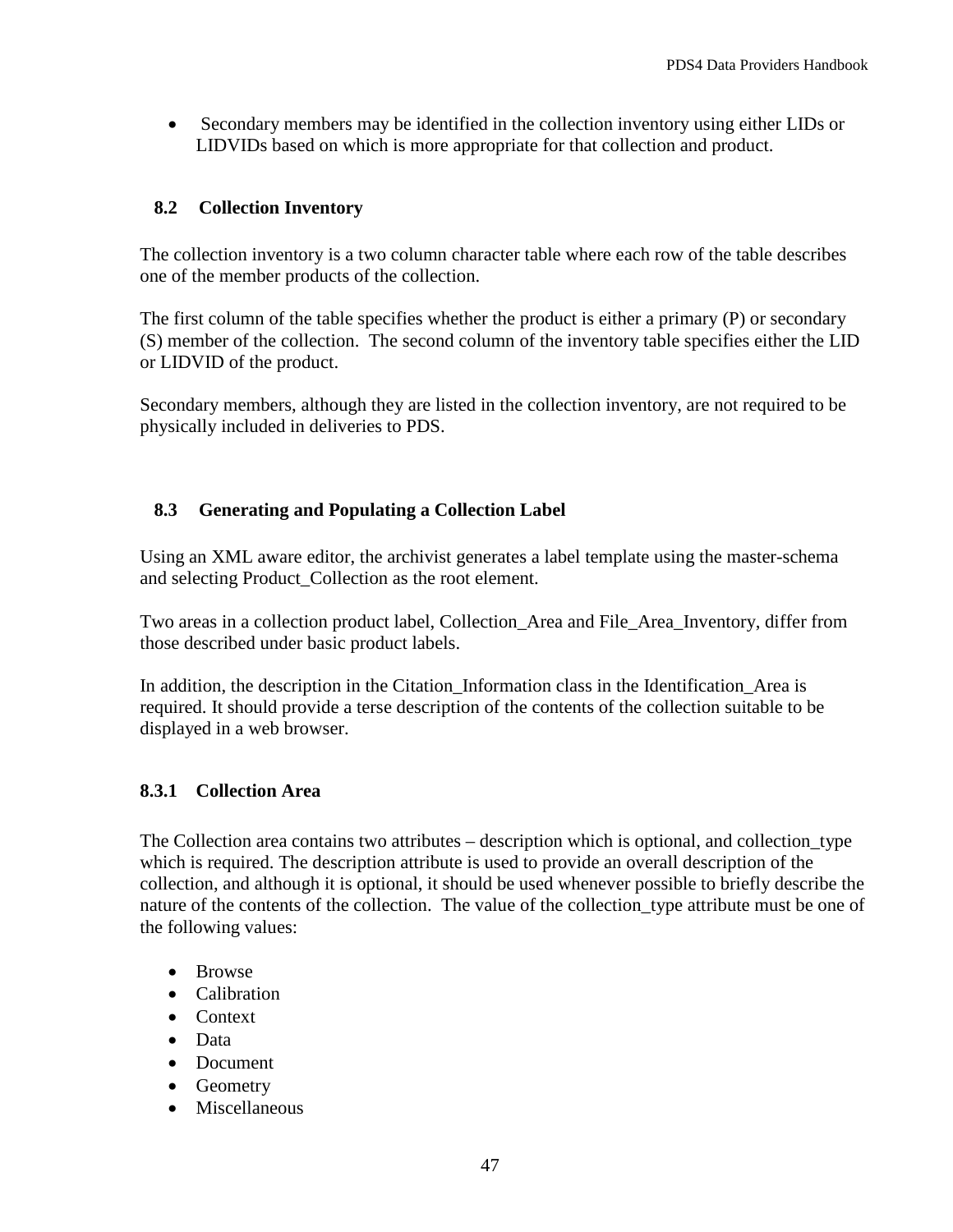- SPICE Kernel
- XML\_Schema

#### **8.3.2 File Area\_Inventory**

Similar in structure to the File\_Area\_Observational, this area has many more constraints on it, reflecting the requirements for Collection inventory table formatting and content. It is required to be present.

The File\_Area\_Inventory contains a reference to a single physical file, and an inventory description detailing the structure in the file. An inventory object is a specific form of delimited table, with predefined columns.

In the following example inventory object, we have included the required attributes and a few, but not all, of the optional attributes. Almost all of the values are enumerated. The lone exception is <records> the value of which is of course specific to the inventory table being described.

```
 <Inventory>
         <offset unit="bytes">0</offset>
         <parsing_standard_id>PDS DSV 1</parsing_standard_id>
         <encoding_type>Character</encoding_type>
         <records>?</records>
         <record_delimiter>carriage-return line-feed</record_delimiter>
         <field_delimiter>comma</field_delimiter>
         <Record_Delimited>
             <fields>2</fields>
             <groups>0</groups>
             <Field_Delimited>
                 <name>Member_Status</name>
                <field_number>1</field_number>
                <data_type>ASCII_String</data_type>
                <maximum_field_length unit="byte">1</maximum_field_length>
             </Field_Delimited>
             <Field_Delimited>
                 <name>LIDVID_LID</name>
                <field_number>2</field_number>
                <data_type>ASCII_LIDVID_LID</data_type>
                <maximum_field_length unit="byte">255</maximum_field_length>
             </Field_Delimited>
         </Record_Delimited>
         <reference_type>inventory_has_member_product</reference_type>
     </Inventory>
 </File_Area_Inventory>
```
The figure below shows six entries from a collection inventory, for a calibrated data collection (data-cal). The first three entries indicate primary members, each identified using a LIDVID. The last three entries indicate secondary members, each identified using a LID.

P,urn:nasa:pds:dph:data-cal:prod1::l P,urn:nasa:pds:dph:data-cal:prod2::1 P,urn:nasa:pds:dph:data-cal:prod3::1 S,urn:nasa:pds:dph:data-raw:prod1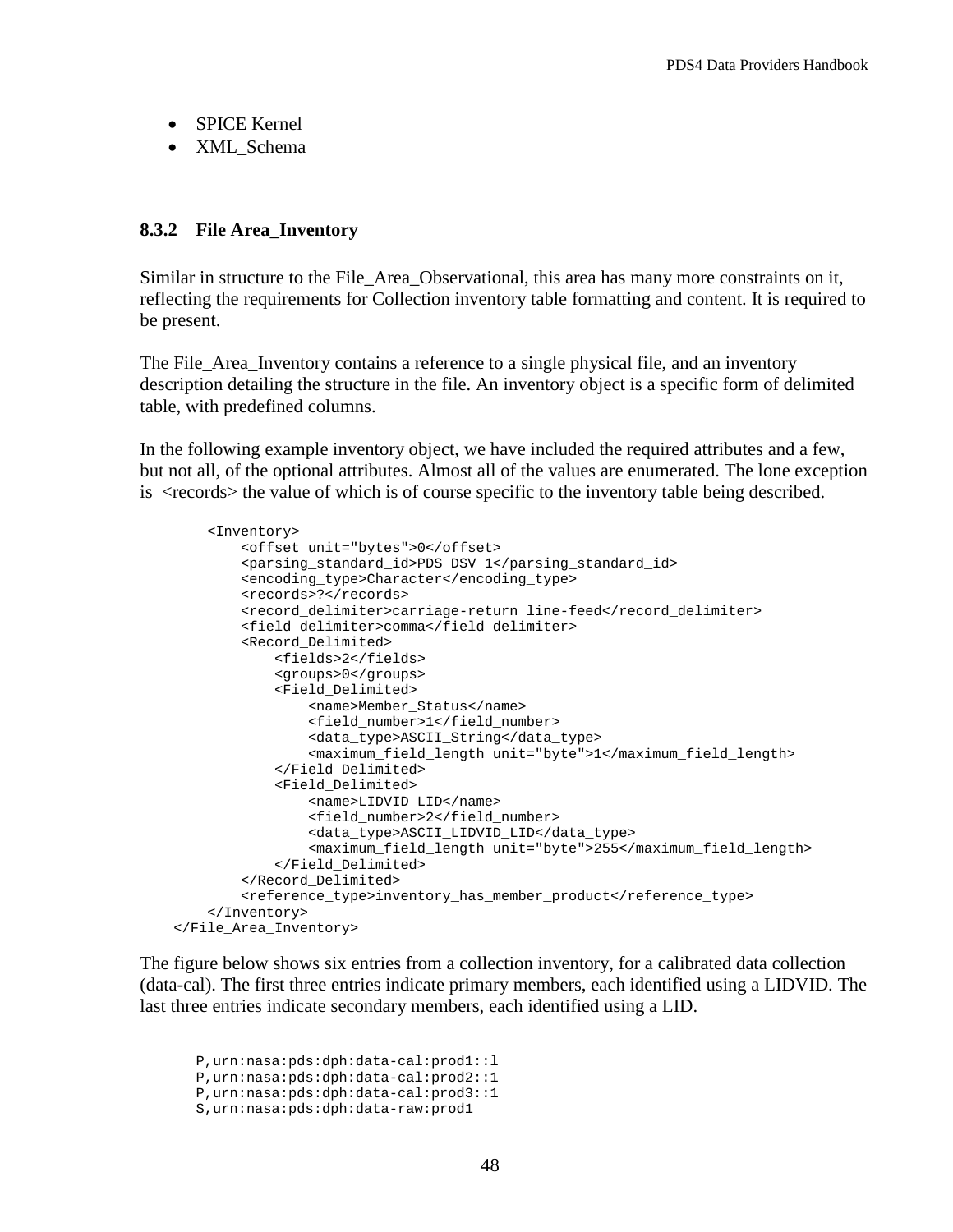S,urn:nasa:pds:dph:data-raw:prod2 S,urn:nasa:pds:dph:data-raw:prod3

*For further discussion regarding producing collection products, see the SBN PDS4 Migration Wiki.*

*For additional information regarding the definitions and cardinality of the attributes and classes used within the definition of a Collection label, consult the PDS4 Data Dictionary* **[3a,3b]***. For information on how to populate the attributes and classes in a collection, consult the example PDS4 products described in Section 14 - Example PDS4 Products.*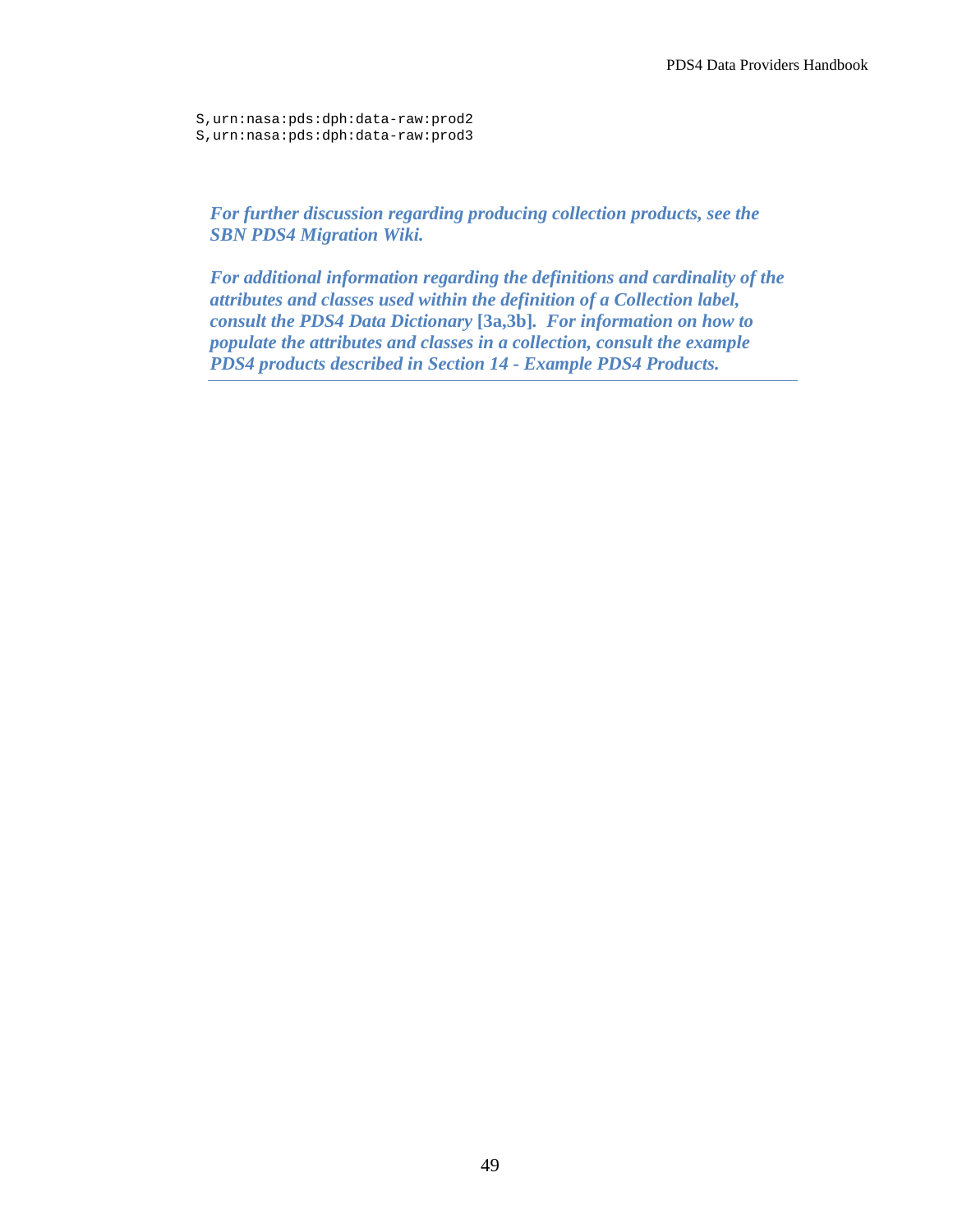# **9.0 BUNDLES**

The product at the highest level in the product hierarchy is referred to as a Bundle. Like collections, bundles consist of a list of references to products; however in this case, the referenced products are collections. PDS does not impose requirements on how bundles are defined except that (1) bundle LIDs must be distinct within the overall holdings of PDS, and (2) each bundle must be approved by a PDS peer review.

A bundle identifies all of the collections in a given archive; while the collections together identify all of the basic products in the bundle. The inventory and label are known as a Bundle Product. Unlike collection products, the bundle inventory is a table contained in the XML label file describing it, not in a separate table file. A bundle product may optionally include a separate "read me" file.

To define a bundle, the archivist creates a Product\_Bundle label. A bundle label contains a logical identifier (LID) that uniquely identifies the bundle and provides the links between the collection products in the archive.

> *For information on how to populate the attributes and classes in a bundle, consult the example PDS4 products described in Section 14 - Example PDS4 Products.*

# **9.1 Generating and Populating a Bundle Label**

Using an XML aware editor, the archivist generates a bundle label by setting the root element to Product Bundle and generating a label template.

You will create a single bundle product for the archive you are preparing with references to the member collections in the archive.

Three areas in a bundle product label differ from those described under basic product labels:

- Bundle\_Area
- File\_Area\_Text
- Bundle\_Member\_Entry

In addition, the description in the Citation Information class in the Identification Area is required. It should provide a terse description of the contents of the bundle suitable to be displayed in a web browser.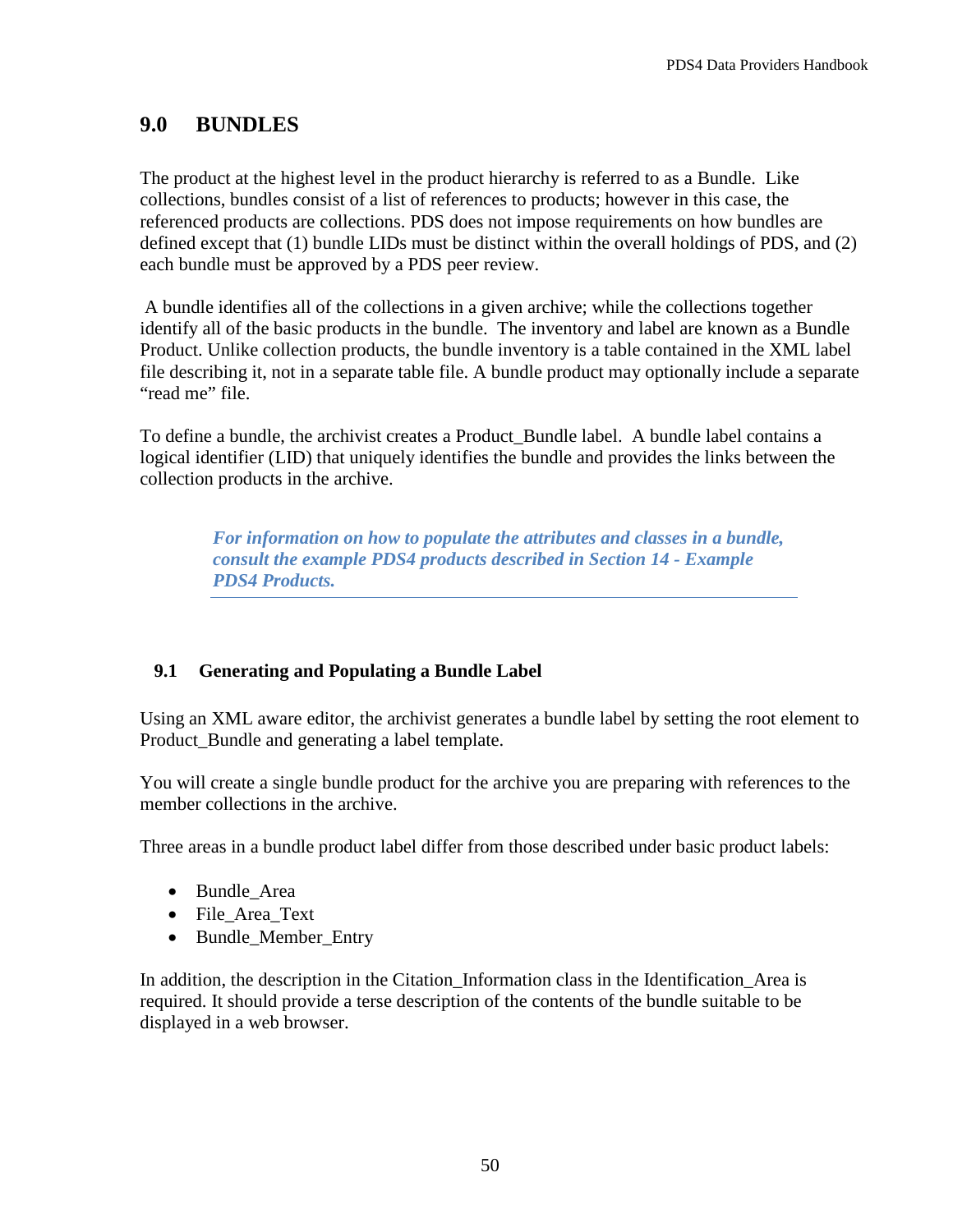### **9.2 Bundle Area**

The Bundle area contains two attributes – bundle\_type and description. This is where you, the data provider, will want to adequately describe the bundle and indicate the type of bundle that you are producing. Since you are creating a bundle that describes an archive, you will set bundle\_type to "Archive". A non-archive bundle has a bundle\_type of "Supplemental".

```
 <Bundle>
     <description>
         Some really good description of the archive goes here 
     </description>
     <bundle_type>Archive</bundle_type>
 </Bundle>
```
# **9.3 File\_Area\_Text**

The File\_Area\_Text of a bundle product XML label is used to reference the optional 'readme.txt' file (i.e., the string of bits) being described by the label. This area is required if a 'readme.txt' is included as part of the archive.

The File\_Area\_Text class in the template looks something like this:

```
 <File_Area_Text>
      <File>
          <file_name>README.TXT</file_name>
          <local_identifier>document.README.TXT</local_identifier>
          <creation_date_time>2010-03-12T11:59:04</creation_date_time>
          <file_size unit="byte">22875</file_size>
          <md5_checksum>5ef7af310b99d8189e670830c954a290</md5_checksum>
     \langleFile>
      <Stream_Text>
          <name>readme.txt</name>
          <local_identifier>document.stream_text</local_identifier>
          <offset unit="byte">0</offset>
          <external_standard_id>TEXT</external_standard_id>
          <encoding_type>Character</encoding_type>
          <description>
              A really good description goes here.
          </description>
         <record_delimiter>carriage-return line-feed</record_delimiter>
      </Stream_Text> 
 </File_Area_Text>
```
Populating entries in the File\_Area\_Text of the XML label is remarkably straightforward. The File\_Area\_Text class consists of a number of optional and required attributes that describe the data file:

- The file name attribute, a required attribute, provides the name of the file being described.
- The local identifier attribute, an optional attribute, provides the name of the local object being described; the value must be unique within the XML label.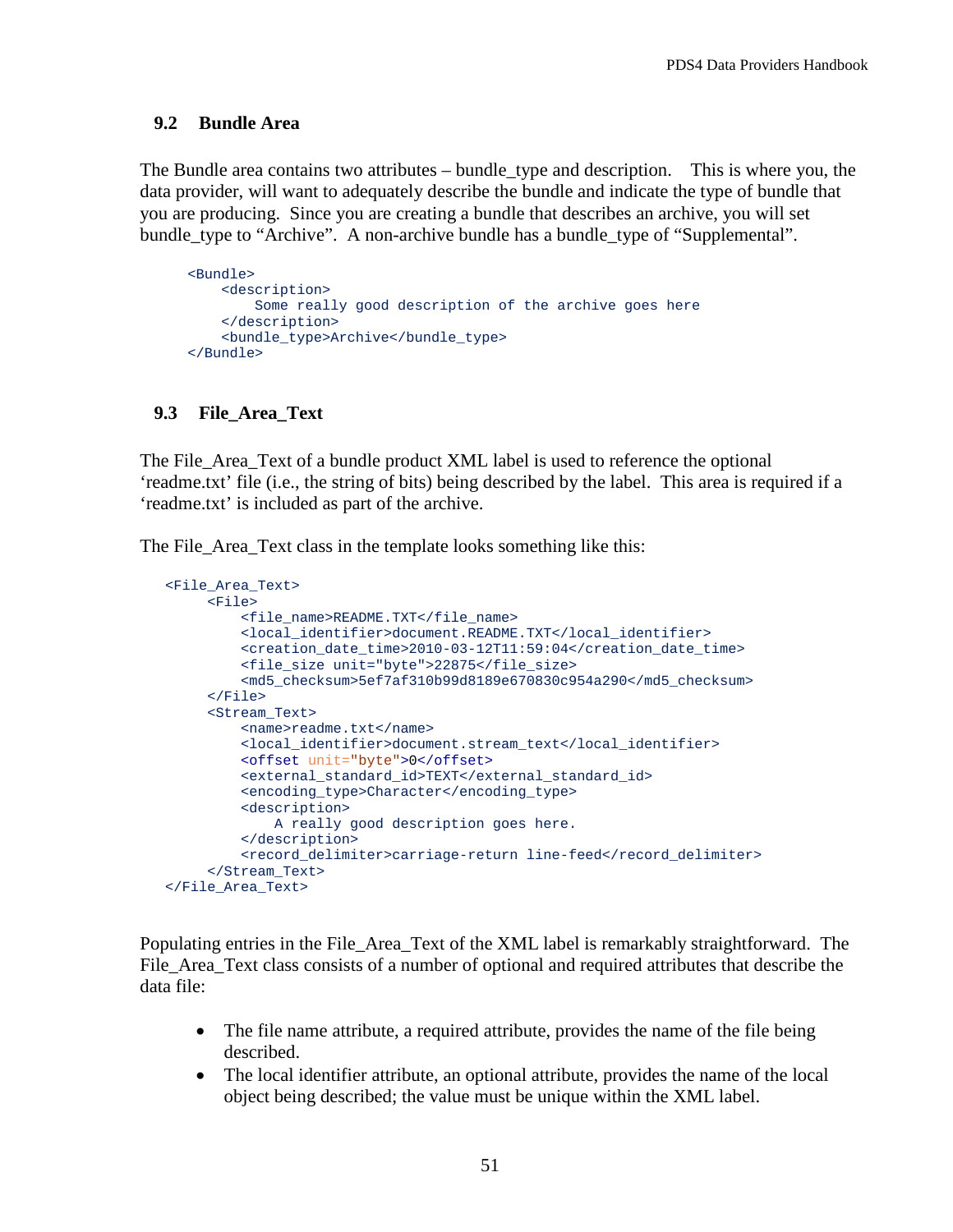- The creation date time attribute, an optional attribute, provides the date/time when the file was created, either in YMD or DOY format.
- The file size attribute, an optional attribute, provides the size (in bytes) of the file.
- The records attribute, am optional attribute, provides the number of records in the file.
- The md5 checksum attribute, an optional attribute, provides the md5 checksum of the file.
- The comment attribute, an optional attribute, provides a brief description of the comment.

The next sub-block, the Stream\_Text class, contains details of the 'readme.txt' product component being described by the XML label.

```
 <Stream_Text>
     <local_identifier>local_identifier1</local_identifier>
     <offset unit="byte">0</offset>
     <parsing_standard_id>ASCII</parsing_standard_id>
    <encoding_type>Character</encoding_type>
     <description>some description goes here</description>
     <record_delimiter> carriage-return line-feed </record_delimiter>
 </Stream_Text>
```
- 1. As the 'readme.txt' file is always ASCII, the encoding type is set to 'Character'.
- 2. The offset is set to indicate the starting location (in bytes) of the 'readme.txt' object. Populating the offset attribute for the bundle product is very simple. As there is only a single product being referenced, the offset is always set to '0' bytes.
- 3. The parsing\_standard\_id attribute is set to indicate the formal name of the standard used for the structure of the 'readme.txt' file. This is typically ASCII.
- 4. The record delimiter attribute is set to indicate the delimiter used to separate records / lines in the files. This is required to be 'carriage-return line-feed'.

Note that the 'readme.txt' file referenced by the bundle product label must be co-located with the label for the bundle product.

#### **9.4 Bundle Member Entry**

The Members of a bundle are referenced using the Bundle\_Member\_Entry area. The Bundle\_Member\_Entry area is repeated for each collection product referenced in the bundle.

```
 <Bundle_Member_Entry>
     <lid_reference>urn:nasa:pds:example.dph.samplearchive:browse</lid_reference>
     <member_status>Primary</member_status>
     <reference_type>bundle_has_browse_collection</reference_type>
 </Bundle_Member_Entry>
 <Bundle_Member_Entry>
    <lid_reference>urn:nasa:pds:example.dph.samplearchive:context</lid_reference>
     <member_status>Primary</member_status>
    <reference_type>bundle_has_context_collection</reference_type>
 </Bundle_Member_Entry>
```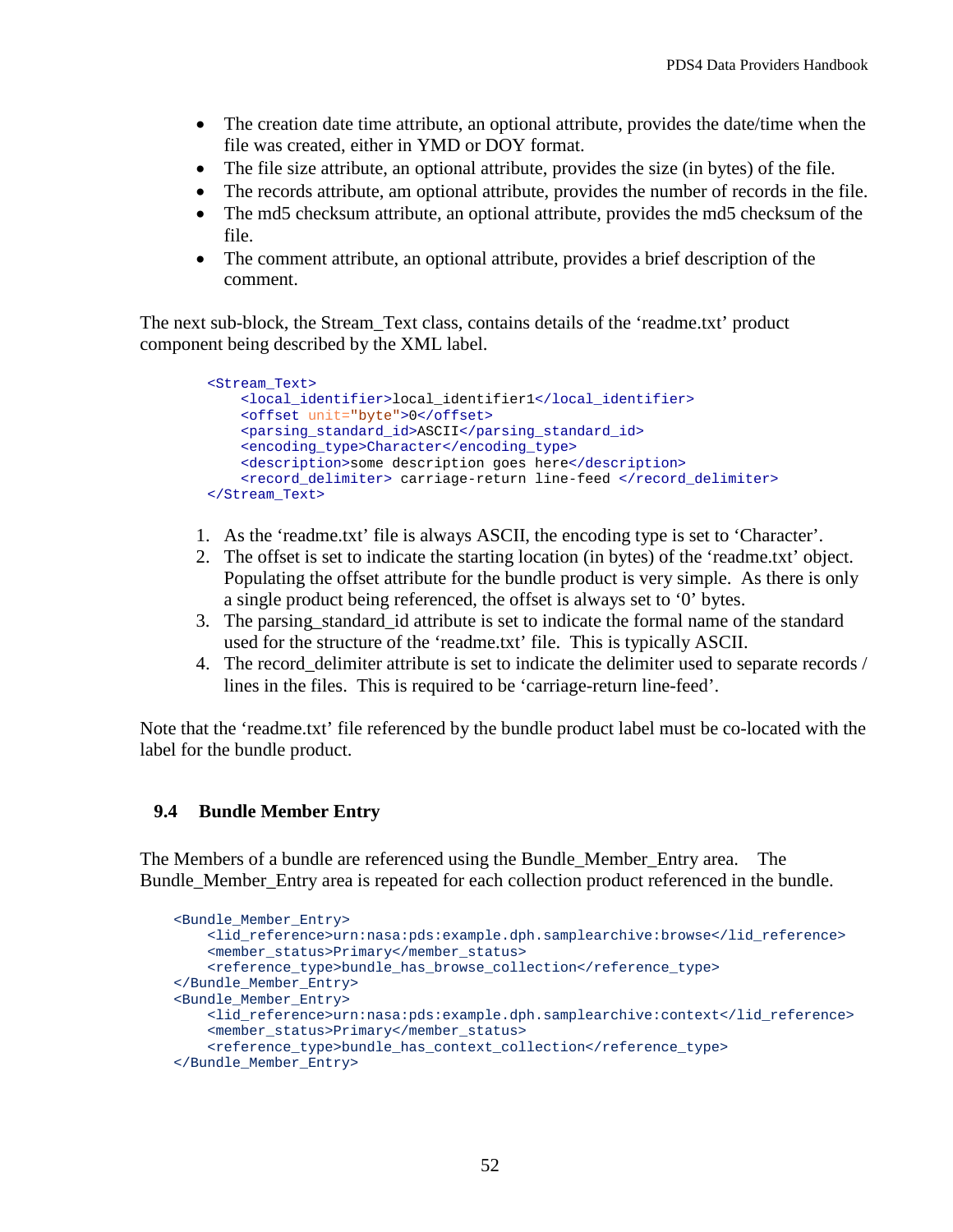In the Bundle\_Member\_Entry class:

- 1. You use either the lidereference or the lidvid reference attribute. You normally will only specify one or the other In bundles, collections which are primary members may be specified by either a LID or LIDVID depending on which is more appropriate for the particular bundle. Discuss which option to use with your consulting node.
- 2. The value for the reference\_type is dependent up on the type of collection being referenced:
	- Browse bundle\_has\_browse\_collection
	- Calibration bundle has calibration collection
	- Context bundle\_has\_context\_collection
	- Data bundle has data collection
	- Document bundle has document collection
	- Geometry bundle\_has\_geometry\_collection
	- Miscellaneous bundle has member collection
	- SPICE Kernel bundle has spice kernel collection
	- Schema bundle has schema collection
- 3. The value for the member\_status attribute specifies whether the collection is either a primary (Primary) or secondary (Secondary) member of the bundle.

Note that for collections which are primary members of a bundle, in deliveries to the PDS the collection products must reside in a subdirectory of the directory containing the bundle label.

*For further discussion regarding producing bundle products, see the SBN PDS4 Migration Wiki*.

*For additional information regarding the definitions and cardinality of the attributes and classes used within the definition of a Bundle label, consult the PDS4 Data Dictionary [3a, 3b]. For information on how to populate the attributes and classes in a bundle, consult the example PDS4 products described in Section 14 - Example PDS4 Products.*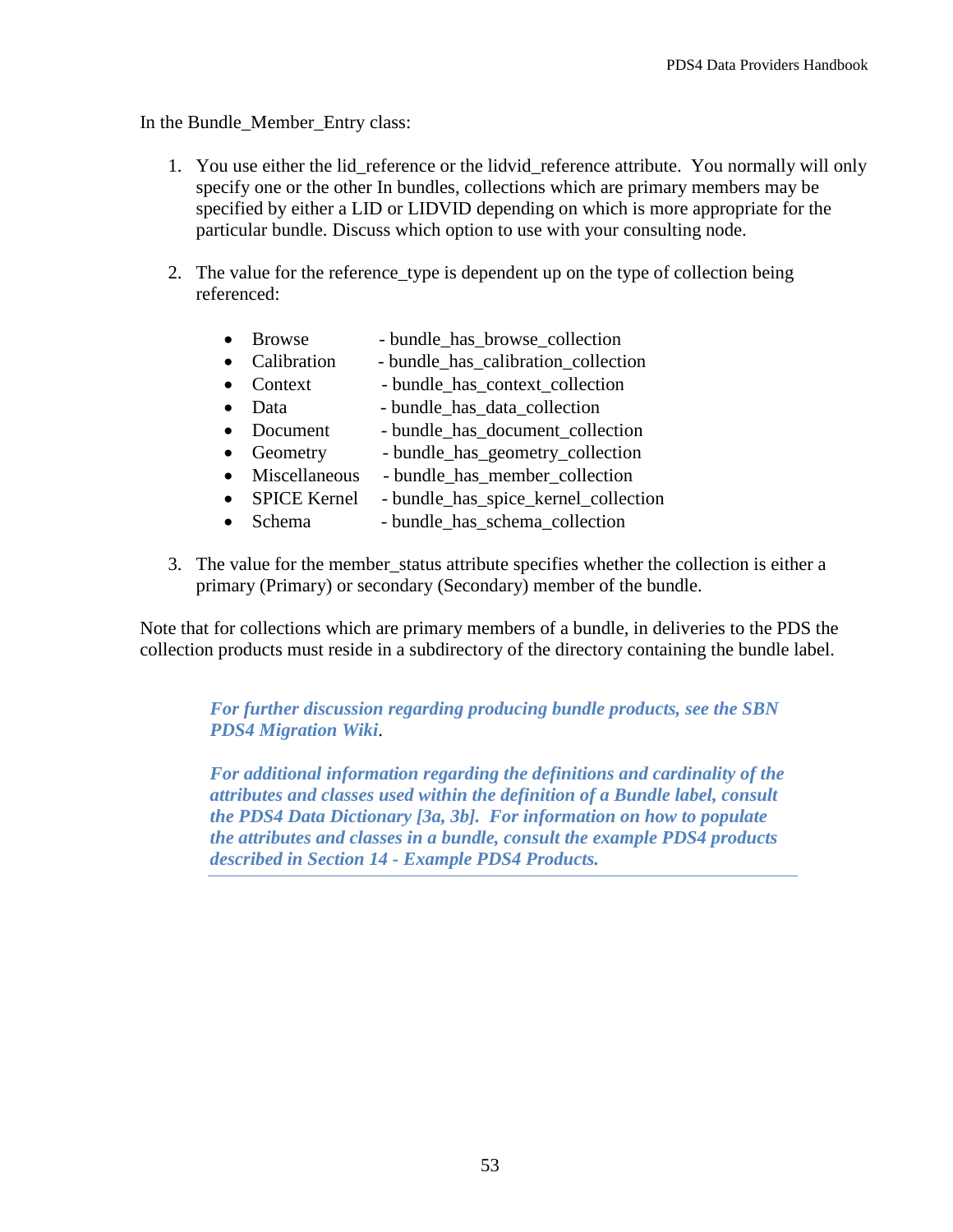# **10.0 DELIVERIES**

The organizational products of PDS4 (i.e. bundles and collections) are logical, not physical structures. Products transferred to, within, or from PDS, need to be placed into a physical structure. PDS uses "delivery packages" to accomplish such transfers. In many cases it will be convenient to organize delivery packages into a physical structure that parallels the logical structure of the archive (i.e., the bundle product at the root level with subdirectories for collections, etc.). However, alternate organizations are possible (such as flat directory structures for incremental deliveries of accumulating collections). PDS only requires that the sender and receiver agree on the structure in advance.

In addition to the contents of the delivery package (the bundle product, collection product(s), and basic products), delivery packages contain two additional files: a transfer manifest and a checksum manifest (think of a shipping inventory on the outside of a box delivered to your home).

- Transfer manifest (optional at the discretion of the recipient, such as for very small packages). Provides the location within the package of each product. It contains one record with two fields for each product (including the bundle product) in the package:
	- o first field LIDVID,
	- o second field the file specification for the product label associated with the LIDVID. This includes the file name of the product label, and is given relative to the location of the bundle product.
- Checksum manifest (required for all delivery packages). Contains an entry for every file (not product) in the delivery package, and will be in the standard format used by md5deep, and other similar MD5 generation tools. Each line in the file contains:
	- o first field 32 character hexadecimal MD5 checksum value, followed by two spaces
	- o second field the file specification relative to the root directory of the delivery for the file associated with the checksum.

Transfers of products from point to point within and external to the PDS can be accomplished using a variety of mechanisms from electronic transfer by email attachment of a handful of files to the transfer of multiple terabytes of data using external hard drives. The actual transfer mechanism should be coordinated with the node with which you are working.

Any transfer, to, from, or within PDS has three parts:

- 1. The "Package" containing the material being transferred.
- 2. The "Transfer Manifest" that maps each product's LIDVID to the file\_specification\_name of the product's label file, and
- 3. The "Checksum Manifest" that maps the individual MD5 checksums to each file in the materials being transferred.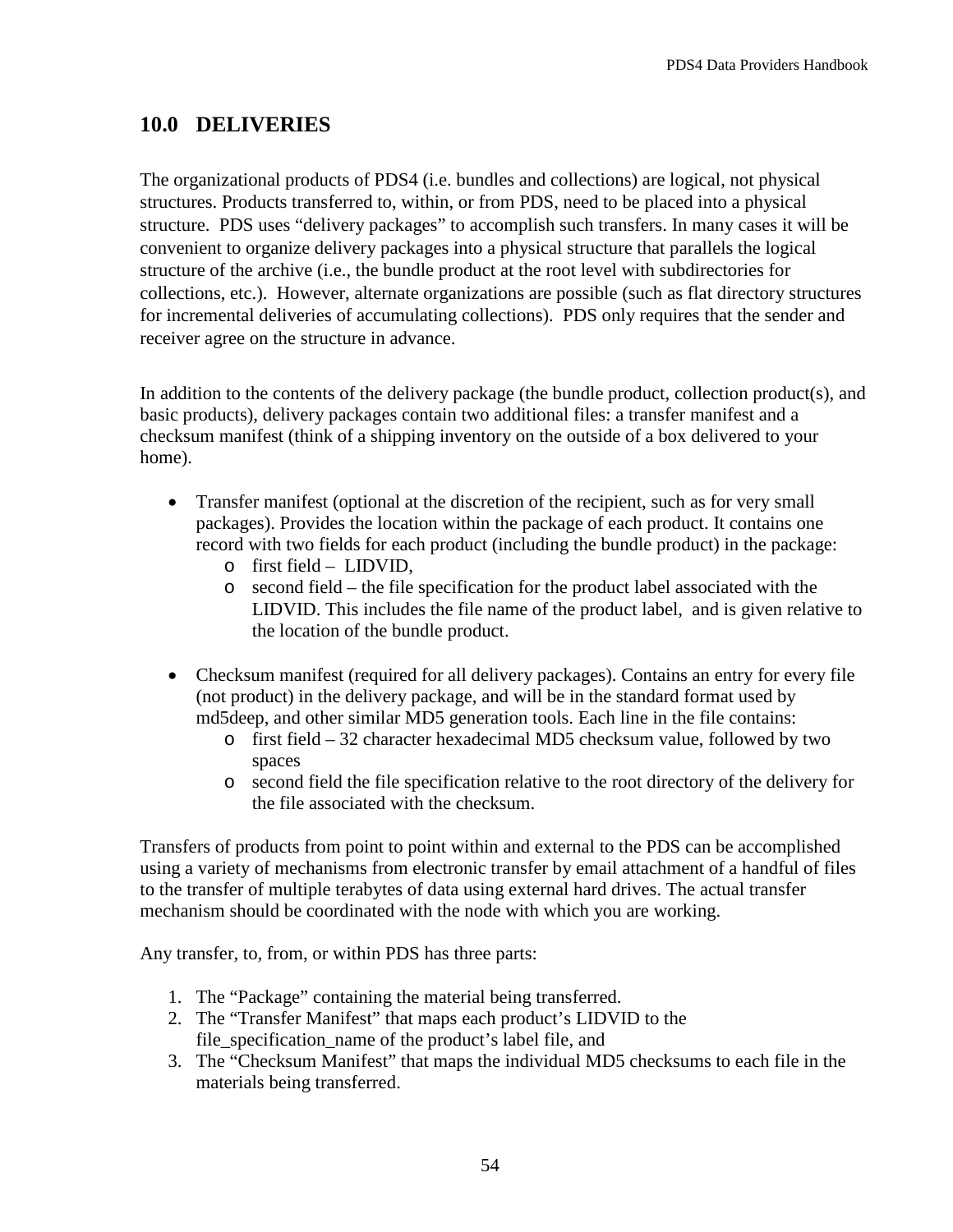# **10.1 The Package**

The term "Package" is a logical (as opposed to physical) concept encompassing the material actually being transferred and the two required manifest files. The material being transferred may be "packaged" using one of several options. The options include ZIP, gzip, tar, physical media such as thumb drives, external hard drives, etc. Any such option must be approved by PDS. There is no requirement to use any of these for the transfer of a handful of files, nor is there a requirement to use software such as zip when the entire transfer is being made with a dedicated external hard drive.

The data provider and the receiving node determine the best 'packaging' option for the delivery.

Except for the case of the delivery of a handful of files, either as test samples or as replacements for previously delivered files, the files within the transfer package must be organized in a PDS compliant directory structure (see the *PDS Standards Reference [2], Section 2* for additional information.

# **10.2 The Transfer Manifest**

The "Transfer Manifest" is a file provided with each transfer to, from, or within PDS. The manifest is external to the package. It is a manifest for each product in the package. It maps product LIDVIDs to file\_specification\_names for each product XML label file. Please note, if the transfer package is a zip file, tar file, etc., the manifest must contain entries for every label file in the package once that package is unpacked. The transfer manifest is defined as a two column fixed-width table where each row of the table describes one of the products in the package. The first column gives the LIDVID of each product in the package. The second column gives the file specification name of each product in the package. The file\_specification\_name provides the name and location of the product label file relative to the location of the bundle product.

```
urn:nasa:pds:example.dph.sample:browse:collection::1.0 ./browse/collection.xml
urn:nasa:pds:example.dph.sample:browse:ele_mon::1.0 ./browse/ele_mom_brow;<br>urn:nasa:pds:example.dph.sample:data:collection::1.0 ./data/collection.xml
urn:nasa:pds:example.dph.sample:data:collection::1.0 ./data/collection.xml<br>urn:nasa:pds:example.dph.sample:data:ele_mon::1.0 ./data/ele_mom_data.xml
urn:nasa:pds:example.dph.sample:data:ele_mon::1.0
```
Since the transfer manifest is external to the package, and hence external to the archive, there is no requirement to provide a separate PDS4 XML label.

# **10.3 The Checksum Manifest**

The "Checksum Manifest" is a file provided with each transfer to, from, or within PDS that is external to the package. It is a checksum manifest for each file in the package. Please note, if the transfer package is a zip file, tar file, etc., the manifest must contain entries for every file in the package once that package is unpacked. Currently PDS uses MD5 checksums, so the checksum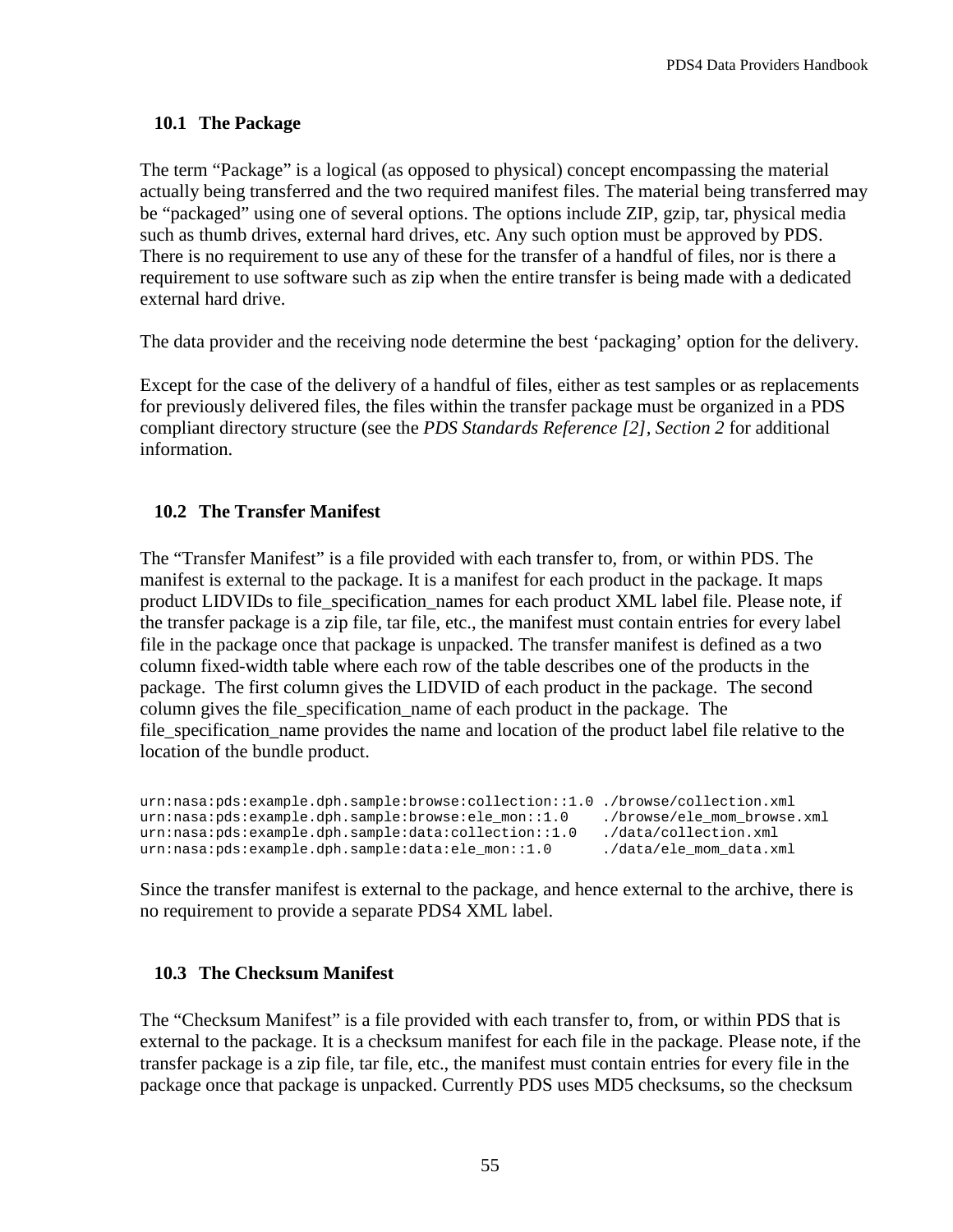manifest is just an MD5 checksum table that consists of two columns of data that is compatible with the output from an MD5 checksum utility.

4a9a9081a3561e54c12b7e1f6ad4c194 md5deep-3.0\CHANGES.TXT deb4923feb034f6471f44073d3f9496e md5deep-3.0\COPYING.TXT<br>fc619ce13794aed2f9f362a52b1abc54 md5deep-3.0\hashdeep.exe fc619ce13794aed2f9f362a52b1abc54 md5deep-3.0\hashdeep.exe 0326aeff13c17b7f8f5a0917628cab91 md5deep-3.0\HASHDEEP.TX<br>9432a6dc6bf452bdf3f92e19106d0bbe md5deep-3.0\md5deep.exe 9432a6dc6bf452bdf3f92e19106d0bbe md5deep-3.0\md5deep.exe<br>419106c4e9471facb6baf22fa1565643 md5deep-3.0\MD5DEEP.TXT 419106c4e9471facb6baf22fa1565643 md5deep-3.0\MD5DEEP.TXT 0b5cd51e2de15f532fe75bcfbcd0b924 md5deep-3.0\sha1deep.exe<br>f2c3f93de180d7871fe7b2407434e049 md5deep-3.0\sha256deep.exe f2c3f93de180d7871fe7b2407434e049 md5deep-3.0\sha256deep.exe 81ad20307fdfc959696f31be160db17a md5deep-3.0\tigerdeep.exe 770b6eb6911ca29c83ee2b17e3866fa0

Since the checksum manifest is external to the package, and hence external to the archive, there is no requirement to provide a separate PDS4 XML label.

# **10.4 Generating and Populating an XML Label for the "Package"**

If a PDS node wishes to register and preserve a delivery package, transfer or checksum manifest, the node must generate an XML label for the resulting product using the appropriate Product\_DIP or Product\_SIP.

*For additional information regarding the definitions and cardinality of the attributes and classes used within the definition of a basic product label, consult the PDS4 Data Dictionary [3a,3b].*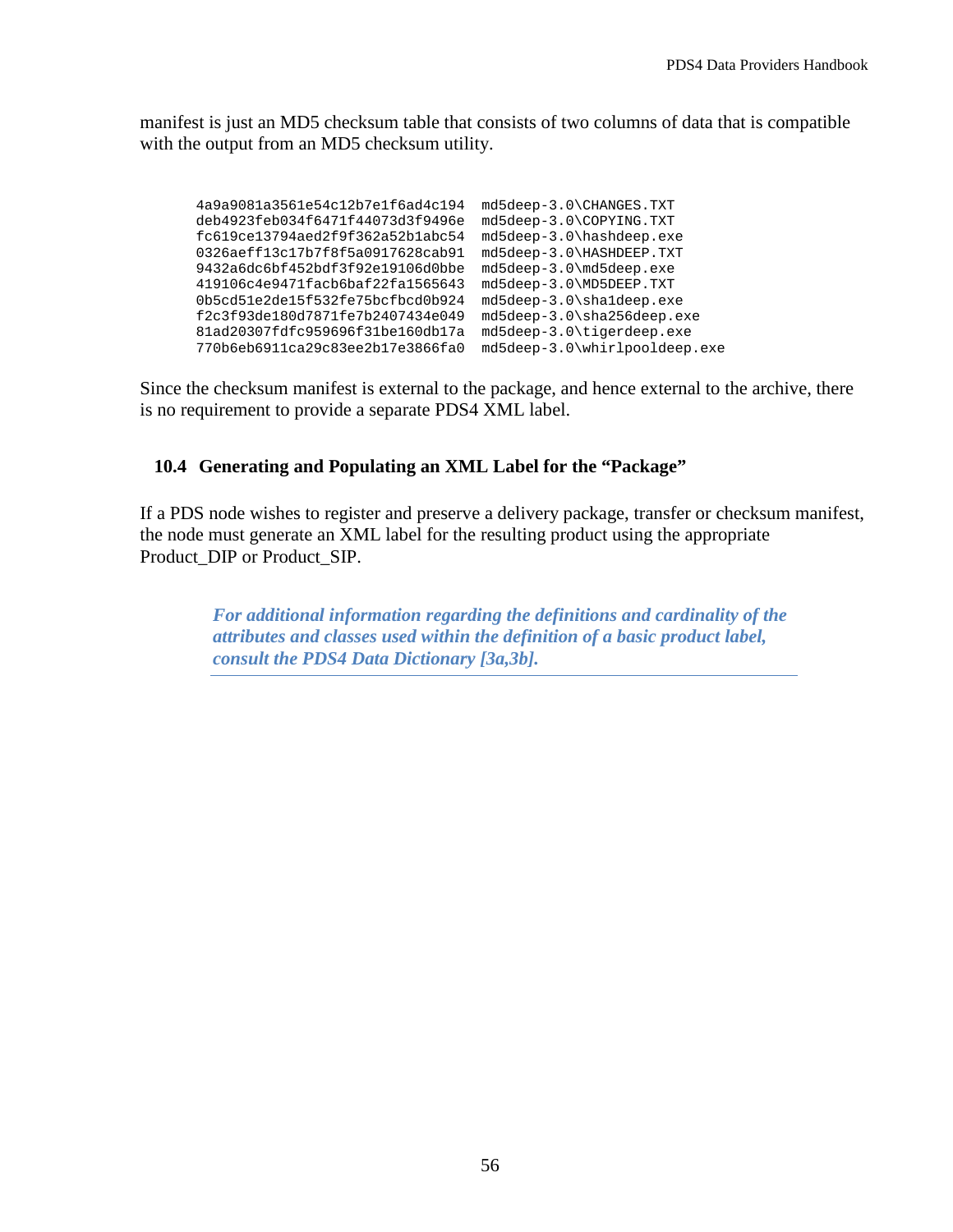# **PART V. LOCAL DICTIONARIES AND OTHER DOCUMENTATION**

# **11.0 LOCAL DATA DICTIONARY**

A Data Dictionary serves several purposes. First, the dictionary serves as a reference manual to users of the PDS (and other planetary data systems) to define the attributes and classes that are used to describe planetary data and meta-data. Second, the dictionary serves as a reference for data producers (and others) to aid in the design and understanding of data descriptions. Third, the dictionary has the overall responsibility of ensuring the attributes and classes used in the data descriptions are used in a standard, consistent, predictable manner to the point where each attribute and class can be managed and used as a resource.

Conceptually, a data dictionary defines the attributes and classes which may be used in PDS4 product labels. Practically speaking, it must contain human-readable definitions as well as the syntax and semantic constraints placed on values of the attribute. For classes, it provides the explicit list of attributes constituting the class, and indicates which are required, optional, and/or repeatable. It might also indicate that one or more sub-classes are allowed (or required).

Every attribute and class that is used in any PDS label must first be defined in a data dictionary. Ultimately, all dictionaries will be integrated into the PDS4 Information Model which will "build" the PDS4 Data Dictionary document and the associated Mission and Discipline "dictionary" schemata.

Data dictionaries are categorized into:

- Mission specific
- Discipline specific

Mission specific data dictionaries are those that are comprised of attributes and classes specific to a particular mission or investigation (i.e., the Mars Express mission could create a data dictionary for the sole purpose of defining attributes and classes that describe instrumentation and science data that is particular to the Mars Express mission). Depending upon preference, the mission may elect to have a single data dictionary (that describes both instrumentation and science data) or multiple dictionaries where one dictionary is specific to instrumentation descriptors and another is specific science data descriptors.

Discipline specific data dictionaries are those that are comprised of attributes and classes specific to a particular discipline. For example, the Rings node has attributes / classes that are particular to a large number of Rings products. The Rings node may identify a number of instances where it would be convenient to group Rings descriptors into one or more data dictionaries that are specific to the various types of Ring disciplines.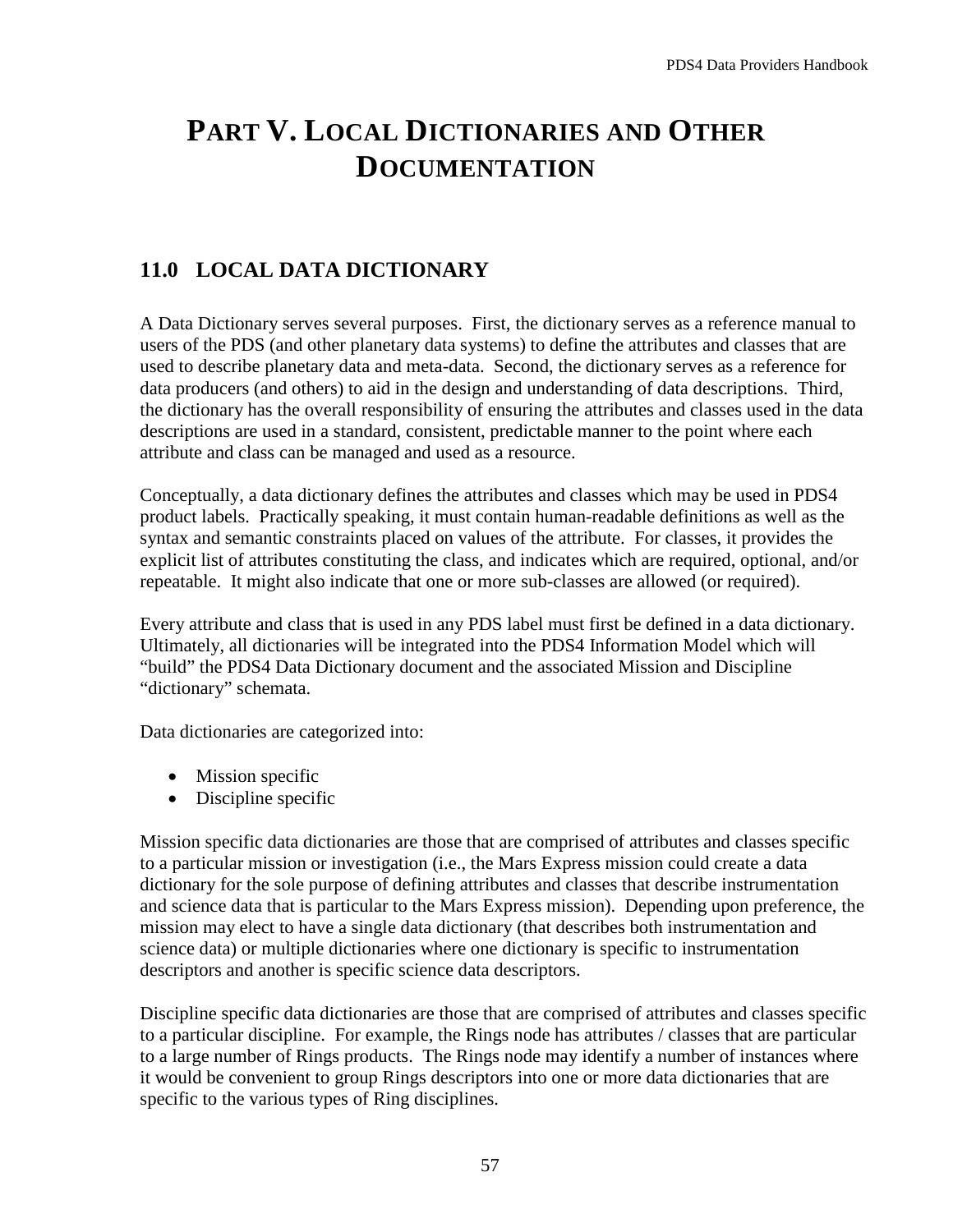A local dictionary must reside within a namespace that is unique across all other locally defined dictionaries. In order to avoid collisions among namespaces used in PDS4 labels, the namespace must be chosen from a predefined set. Refer to the *Standards Reference [2], Section 6B* or confer with your PDS discipline node to determine and/or select an appropriate namespace for each local dictionary for your archive.

#### **11.1 Local Data Dictionaries - The Mission Area**

The Mission Area, a subclass of the Observation Area, functionally acts as a container for mission specific classes and attributes of which each are defined in a local data dictionary. The set of locally defined attributes and classes must be prefixed with a 'mission' namespace identifier applicable to the respective dictionary. The 'mission' namespace identifier must be unique across all other locally defined dictionaries.

```
 <!-- ======================================================== -->
       \leq -- Reference the attributes that were imported from the \leq -->
       <!-- local dictionary (using the local namespace (dph)
        <!-- ======================================================== --> 
        <Observation_Area>
 .
 .
 .
          <Mission_Area>
             <dph:spacecraft_clock_start_count>
               1246943630
             </dph:spacecraft_clock_start_count>
             <dph:spacecraft_clock_stop_count>
                unkown
            </dph:spacecraft_clock_stop_count>
          </Mission_Area>
          <Discipline_Area>
          </Discipline_Area>
        </Observation_Area>
```
#### **11.2 Local Data Dictionaries - The Discipline Area**

The Discipline Area, a subclass of the Observation Area, functionally acts as a container for discipline specific classes and attributes of which each are defined in a local data dictionary. The set of locally defined attributes and classes must be prefixed with a 'discipline' namespace identifier applicable to the respective dictionary. The 'discipline' namespace identifier must be unique across all other locally defined dictionaries.

 <!-- ======================================================== -->  $\langle$ -- Reference the attributes that were imported from the  $\langle$ --> $\langle$ --- $\rangle$ <!-- local dictionary (using the local namespace (dph) <!-- ======================================================== --> <Observation\_Area> . .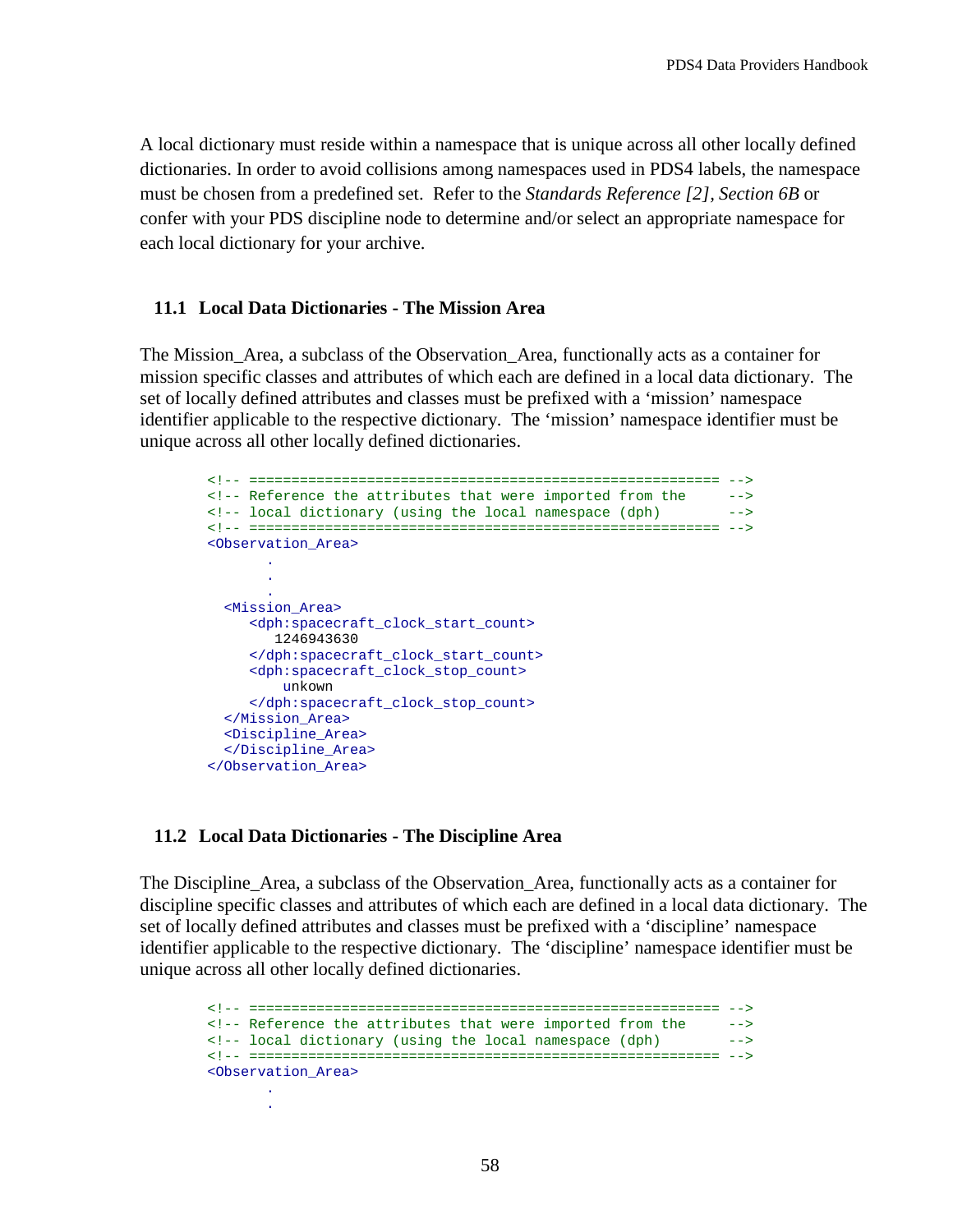```
 .
          <Mission_Area>
          </Mission_Area>
          <Discipline_Area>
             <img:application_process_id>
                1246943630
             </img:application_process_id>
             <img:application_process_name>
                unkown
             </img:application_process_name>
          </Discipline_Area>
        </Observation_Area>
```
# **11.3 Building and Using Local Data Dictionaries**

Local data dictionaries are categorized into:

- Mission specific
- Discipline specific

This section describes the inter-relationships between the data dictionary schemas, the data dictionary label(s), and the dictionary service that creates the local data dictionary schema.

The dictionary service optionally merges the attributes and classes defined in the local data dictionary with the PDS4 Information Model. This will ensure that your locally defined attributes and/or classes will be contained in the next build of the PDS4 Data Dictionary and the next build of the Generic Mission & Discipline schemata.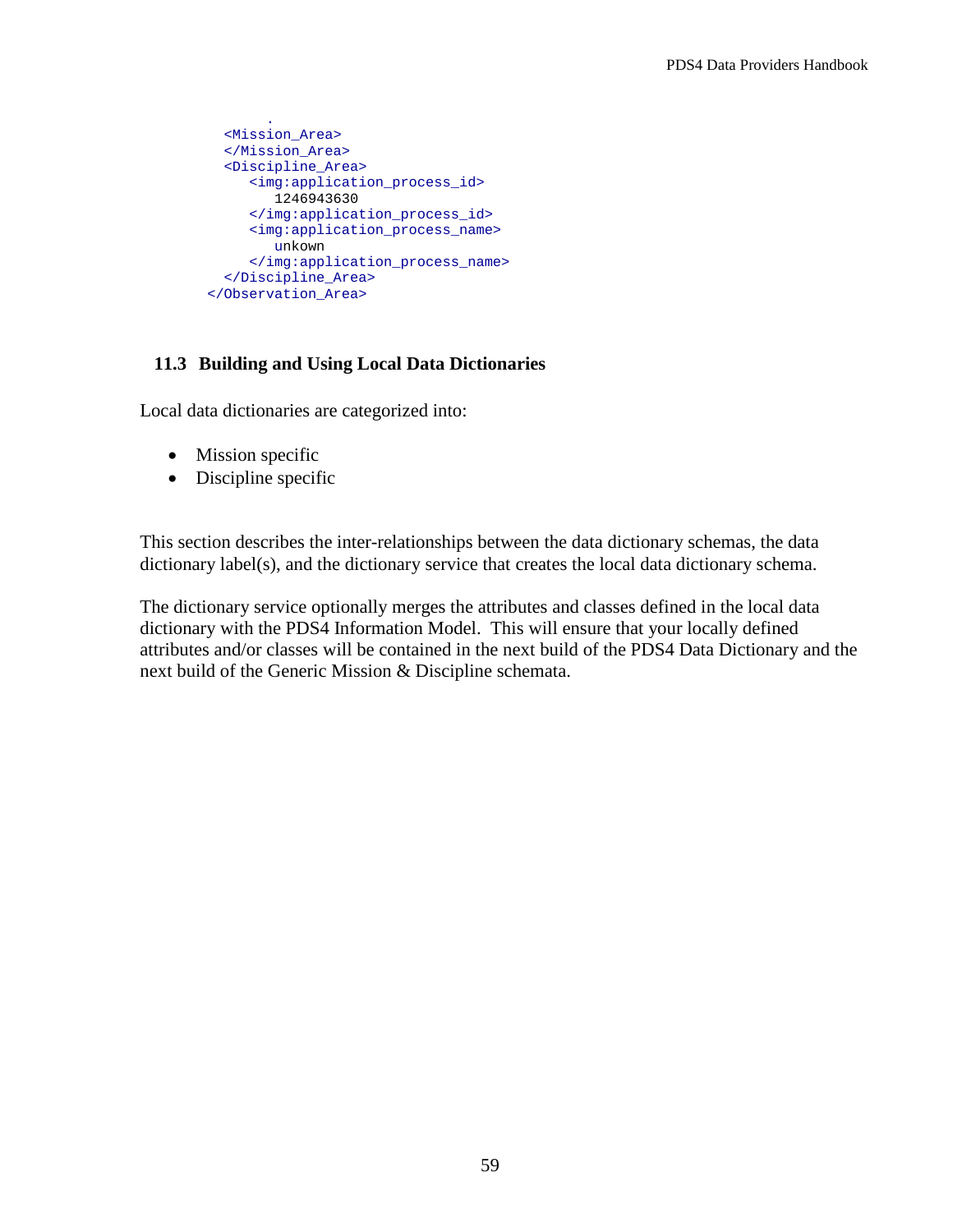

Figure 11-1 Local Data Dictionary Development Flow Diagram

*Note that the following examples use Oxygen as the vehicle for demonstrating the local-DD process. In no way does this suggest or imply a recommendation or endorsement for using Oxygen over any of the other XML-aware editors (XAEs).*

The steps that follow are a narrative of the major steps to creating a label-template for Ingest\_DD. A more detailed description of the generic process of creating a label-template, can be found on the SBN PDS4 Migration Wiki.

**Step #1:** Download the current version of the master-schema:

<http://pds.nasa.gov/pds4/schema/released/pds/>

You will want to copy the master-schema (XSD) file to a local directory / folder.

- Open your favorite browser
- Navigate to the above url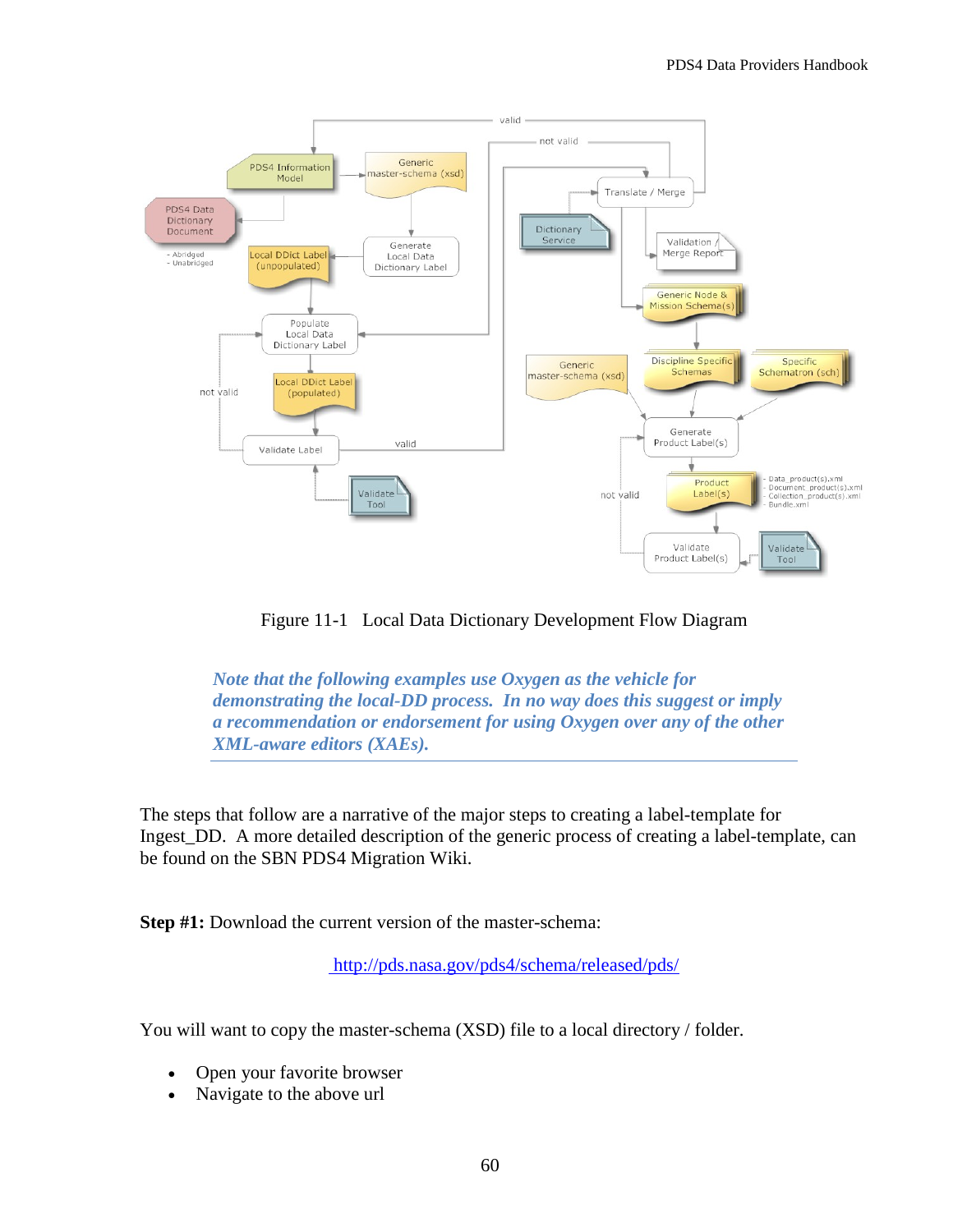- Select the file of choice to download
- Put your mouse-cursor over the file to be copied
	- o right-click and select "Save Link-As" this will open a dialog box to specify a directory / folder where you want to copy the file

**Step #2:** Using the XML-aware editor (XAE) of your choice, open the master-schema (XSD) file. Locate the Ingest\_LDD class. This is the class from which we will generate the labeltemplate.

**Step #3:** Most XML-aware editors provide a capability to generate a label-template from a schema. In our case, you will want to generate a label-template from the reference to the Ingest\_LDD class.

In Oxygen:

• select: Tools / Generate Sample XML Files.

| Schema<br>Options Advanced    |                                                            |  |                |  |
|-------------------------------|------------------------------------------------------------|--|----------------|--|
| W3C XML Schema                |                                                            |  |                |  |
| URL:                          | has/Schema 0700j 120403/PDS4 OPS 0700j.xsd v               |  |                |  |
| Namespace:                    | http://pds.nasa.gov/schema/pds4/pds/v07                    |  |                |  |
| <b>Root Element:</b>          | Ingest_DD                                                  |  |                |  |
| Output folder:                | ook\aaaVer_8_20111011\schemas\Schema_0700j_120403          |  |                |  |
| Filename prefix:              | Ingest DD instance                                         |  | Extension: xml |  |
| Number of instances: 1        |                                                            |  |                |  |
| Open first instance in editor |                                                            |  |                |  |
| Namespaces                    |                                                            |  |                |  |
|                               | Default Namespace: http://pds.nasa.gov/schema/pds4/pds/v07 |  |                |  |
|                               |                                                            |  |                |  |
| Prefix                        | Namespace                                                  |  |                |  |
| pds                           | http://pds.nasa.gov/schema/pds4/pds/v07                    |  |                |  |
|                               |                                                            |  |                |  |
|                               |                                                            |  |                |  |
|                               |                                                            |  |                |  |
|                               |                                                            |  |                |  |
|                               |                                                            |  |                |  |
|                               |                                                            |  |                |  |
|                               |                                                            |  |                |  |

Notice that the "Schema" tab is active. This tab is used to specify the XSD from which the labeltemplate will be generated.

- In URL, you will want to specify the local copy of the master-schema file
- In Namespace, the value should be auto-populated with the value specified in the masterschema. The value should be fairly close to the value displayed above.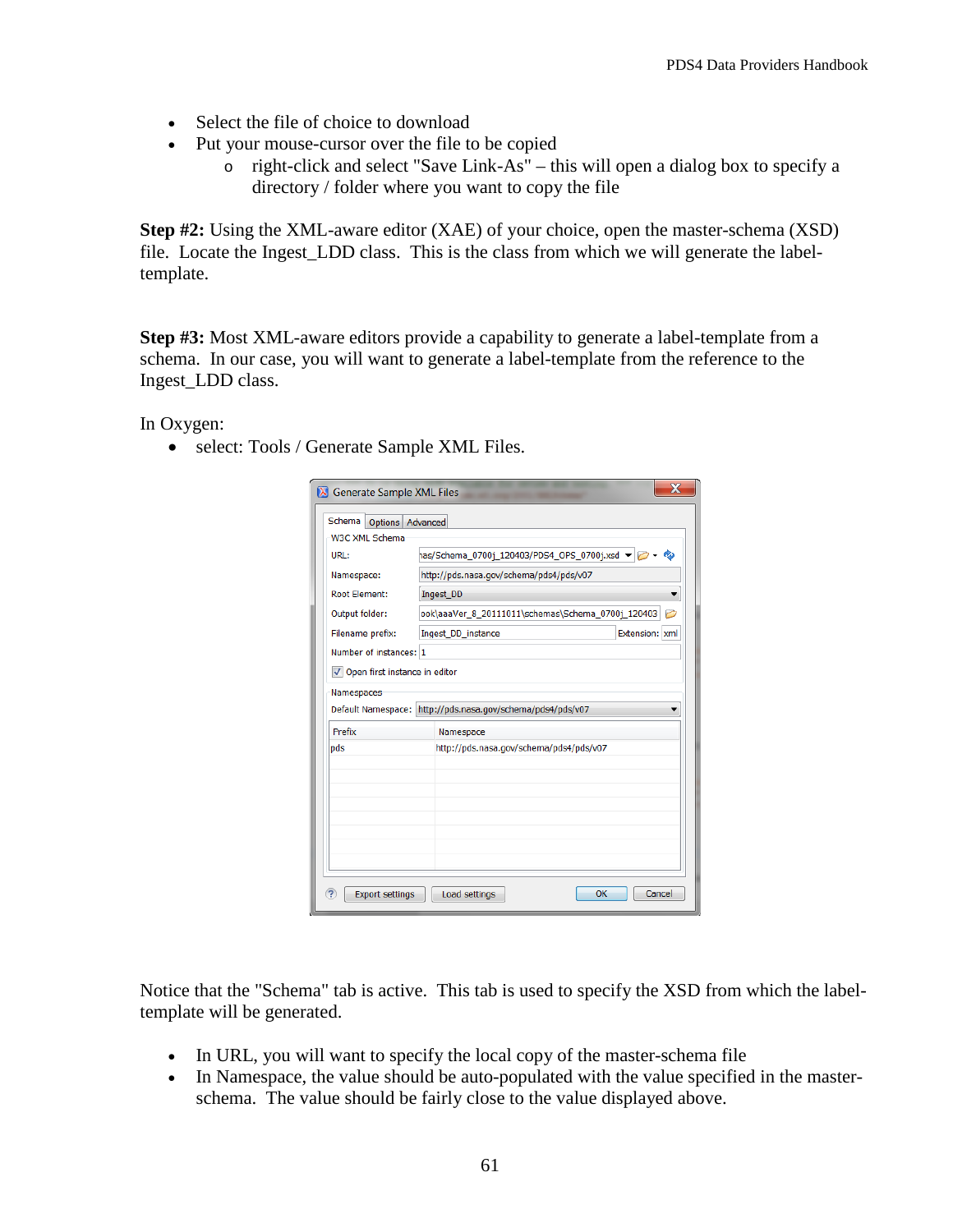- In Root Element, you will want to use the drop-down to select the product for which you want to create a label-template – Ingest LDD.
- In Output folder, you will want to specify the directory / folder where you want the labeltemplate to reside (when created).
- In Filename prefix, you will want to specify the name of the label-template.
- In Number of instances, you will most likely want a single instance of the label-template to be created. Note that based on the number of instances specified, the value specified in "Filename prefix" will be used as a template for generating multiple instances.
- In Open first instance in editor, you will most likely want to check the box so that the label-template will be displayed in Oxygen (when created).
- In Default Namespace, the value should be auto-populated with the value specified in the master-schema. The value should be fairly close to the value displayed above.
- In Prefix and Namespace, the values should be auto-populated and should be fairly close to the values displayed above.

Once you have verified the above values, select the "Options" tab (at the top of the dialog box).

- In Generate optional elements, you will most likely want to check the box so all optional elements are generated in the label-template.
- In Generate optional attributes, you will most likely want to check the box so all optional attributes are generated in the label-template.
- In Values of elements and attributes, you will most likely want to select "Default" as the option.
- In Preferred number of repetitions, you will most likely want to specify "1" so that a single instance of all elements and attributes will be generated in the label-template.
- In Maximum recursivity level, you will most likely want to specify "1" as the maximum allowed depth in case of recusivity.
- In Choice strategy, you will most likely want to specify "Random" values over "First" value in series.

Once, you verified the above values, click on the "OK" button. This will generate the labeltemplate.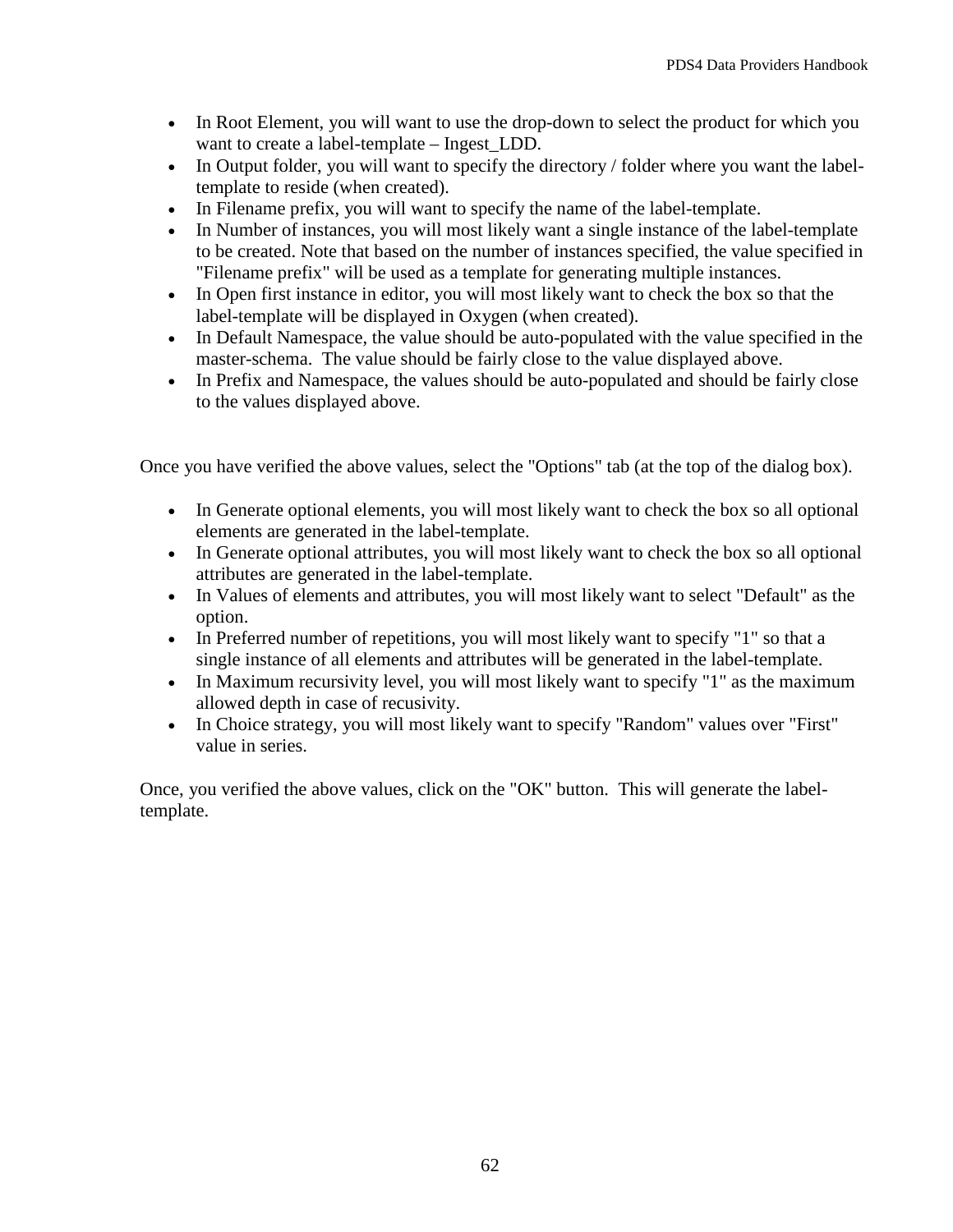|                                                                                                                                                                                                                                                                                                  | 76 - M Ingest_DD_instance1.xml [D:\WINWORD\aaaSysEng\PDS4_DataModel\Data_Prep_HandBook\aaaVer_8_20111011\schemas\Schema_0700j_120403\Ingest_DD_instance1.xml] - <ox< th=""><th></th></ox<>                                                                                                                                                                                                                                                                                                                                                                                                                                                      |                                                                                   |
|--------------------------------------------------------------------------------------------------------------------------------------------------------------------------------------------------------------------------------------------------------------------------------------------------|-------------------------------------------------------------------------------------------------------------------------------------------------------------------------------------------------------------------------------------------------------------------------------------------------------------------------------------------------------------------------------------------------------------------------------------------------------------------------------------------------------------------------------------------------------------------------------------------------------------------------------------------------|-----------------------------------------------------------------------------------|
| File Edit Find Project Options Tools Document Window Help                                                                                                                                                                                                                                        |                                                                                                                                                                                                                                                                                                                                                                                                                                                                                                                                                                                                                                                 |                                                                                   |
| □○○■ ね Q ② ② L'←→ External Tools - Saxon-EE -                                                                                                                                                                                                                                                    |                                                                                                                                                                                                                                                                                                                                                                                                                                                                                                                                                                                                                                                 |                                                                                   |
| $XPath 2.0$ $\sim$                                                                                                                                                                                                                                                                               | ▼※*   イ・ルヴ ※   〇 八 0* ※   三 0 月 1* 2* 9 回   11   メ                                                                                                                                                                                                                                                                                                                                                                                                                                                                                                                                                                                              |                                                                                   |
| <b>PP</b> Outline<br>$\Box$ $\Box$<br>$Q \parallel \Phi$<br>Element name filter<br>Archive Browser<br>· Ingest_DD "http://pds.nasa.gov/schema/pds4/pds/<br>· full_name full_name0<br>· local identifier local identifier0<br>• comment comment0<br>· last_modification_date_time 0000-01-01T00:0 | • PDS4 OPS 0700j.xsd $\times$ • Ingest DD instance1.xml $\times$<br>4 ▶ 国<br>xml version="1.0" encoding="UTF-8"?<br>$\overline{\phantom{a}}$<br><ingest <br="" dd="" xmlns="http://pds.nasa.gov/schema/pds4/pds/v07"><math>2 \nabla</math><br/><math>\mathcal{R}</math><br/>xmlns:xsi="http://www.w3.org/2001/XMLSchema-instance"<br/>xsi:schemaLocation="http://pds.nasa.gov/schema/pds4/pds/v07_file:/D:/WINWORD/aaaSysEng/PDS4_Datal<br/><math>\overline{4}</math><br/>5<br/><full name="">full name0</full><br/>6<br/><local identifier="">local identifier0</local><br/><math>\overline{7}</math><br/><comment>comment0</comment></ingest> | <b>Attributes</b><br>Ingest_DD<br>Attribute<br>xmlns<br>xmlns:xsi<br>xsi:schema   |
| 忠<br>· pds4_merge_flag false<br>· DD Attribute name0<br>Þ.<br>· DD Class name3                                                                                                                                                                                                                   | 8<br><last date="" modification="" time="">0000-01-01T00:00</last><br>$\mathbf{9}$<br><pds4 flag="" merge="">false</pds4><br>$10 -$<br><dd attribute=""><br/>11<br/><name>name0</name><br/>12<br/><version id="">version id0</version><br/>13<br/><local identifier="">local identifier1</local><br/>14<br/><steward id="">steward id0</steward><br/>15<br/><name id="" space="">name space id0</name></dd>                                                                                                                                                                                                                                     |                                                                                   |
|                                                                                                                                                                                                                                                                                                  | 16<br><submitter id="">submitter id0</submitter><br>17<br><definition>definition0</definition><br>18<br><comment>comment1</comment><br>19<br><terminological entry=""><br/>20<br/><name>name1</name><br/>21<br/><definition>definition1</definition></terminological>                                                                                                                                                                                                                                                                                                                                                                           | a Attribut<br><b>Transforma</b><br>$\rightarrow$ (2) $\rightarrow$<br>Type filter |
|                                                                                                                                                                                                                                                                                                  | 22<br><language>language0</language><br>23<br><preferred flag="">false</preferred><br>24<br><external extended="" reference=""><br/>25<br/><reference text="">reference text0</reference><br/>26<br/><description>description0</description><br/>27<br/><name>name2</name></external>                                                                                                                                                                                                                                                                                                                                                           | <b>XML</b><br><b>XML</b><br>$\triangleright$ DITA<br><b>ANT</b><br><b>XSLT</b>    |
|                                                                                                                                                                                                                                                                                                  | 28<br><url>http://www.oxygenxml.com/</url><br>29<br><br>30<br><br>31<br><dd domain="" value=""><br/>32<br/><enumeration flag="">false</enumeration></dd>                                                                                                                                                                                                                                                                                                                                                                                                                                                                                        | XPro<br>XOue<br><b>SOL</b>                                                        |
|                                                                                                                                                                                                                                                                                                  | 33<br><value_data_type>value_data_type0</value_data_type><br><formation_rule>formation_rule0</formation_rule><br>34<br>35<br><minimum characters="">minimum characters0</minimum><br>36<br><maximum characters="">maximum characters0</maximum><br>37<br><minimum value="">minimum value0</minimum><br>38<br><maximum value="">maximum value0</maximum><br>39<br><pattern>pattern0</pattern>                                                                                                                                                                                                                                                    |                                                                                   |
| $\blacktriangleleft$<br>HH.                                                                                                                                                                                                                                                                      | m<br>$\overline{\phantom{a}}$<br>Text<br>Grid<br>Author                                                                                                                                                                                                                                                                                                                                                                                                                                                                                                                                                                                         | & Tran                                                                            |

From the above step, you should have successfully created a label-template for the Ingest\_LDD product. With the label-template visible, ensure that in the top right, you can see a little green box. If the box is red (or not green), the label-template (xml document) is not valid. As the sample label was generated by the XML editor, there shouldn't be any errors. Contact your PDS rep to resolve any discrepancies.

The label-template when populated will become the data-dictionary label.

**Step #4:** Examine the as-yet-unedited data dictionary label in your favorite XAE. You are now ready to begin populating the data dictionary label with the metadata associated with each attribute and class that is to be defined in the local data dictionary.

As you populate the dictionary label, ensure that the XML is fully formed (i.e., the XAE will validate the XML and will have an indicator (which is usually a green or red box) that indicates if errors are present in the XML). Or, you can use the PDS4 Validation Tool to further validate the contents of the XML label.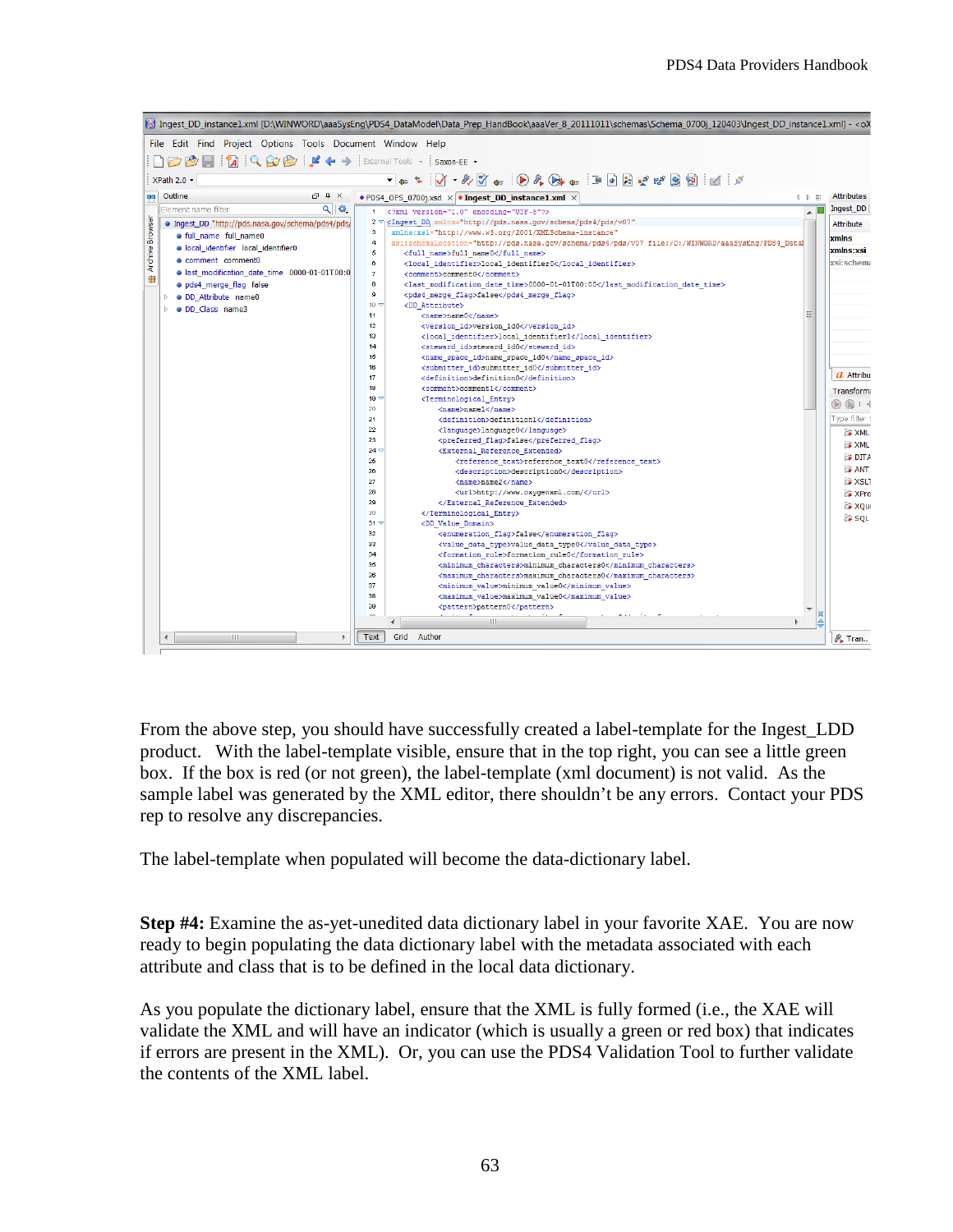**Step #5:** At this point, you should have a fully formed (populated) compliant XML data dictionary label. Save all changes to the data dictionary label file.

**Step #6:** A decision point has been reached whereby the contents of the locally defined data dictionary may be "merged" with the PDS4 Data Dictionary (via ingestion into the PDS4 Information Model (IM). You will need to inform the DE, when you submit the Ingest\_LDD.xml for ingestion, of your decision.

**Step #7:** At this point, you need to send the 'Ingest\_LDD.xml'' file to the EN, EN will use software to "ingest" the classes and attributes that you defined (in Ingest\_LDD.xml) into the IM. EN will then send back to you, the following:

- 1. A local-dictionary XSD that contains the classes and attributes that you defined.
- 2. A validation report that indicates either "success" or issues that may need to be addressed.
- 3. A local-dictionary HTML file that can be browsed for a human-readable dictionary content.

So, the next step is to email the data dictionary label file to the EN for processing. The EN data engineer will process your file and create a local instance of the "Discipline & Mission" schemata (XSD) and a report describing any anomalies encountered while translating / ingesting.

In the future, you will eventually access the online Data Dictionary Service, "point" the service to your data dictionary label, and press "go". The online Data Dictionary Service is under development.

If you have elected to "merge" the locally defined data dictionary with the PDS4 Data Dictionary, the "service" will additionally validate the contents to ensure a compliant "merge" of the elements and classes is possible (e.g., no duplication of element / class names within the same Registration Authority, etc.). If the EN data engineer doesn't detect any anomalies, then the data engineer will "register" the contents of your data dictionary label with the PDS4 Information Model. This will ensure that your locally defined attributes and/or classes will be contained in the next build of the PDS4 Data Dictionary.

The end result is that you will have online access to the node and mission schemas (XSD).

**Step #8:** Now that you have a valid local instance of the node and mission schemas (XSD), you can incorporate these dictionaries into your data product pipeline. This is done through an XML include reference in your specific product schema. So, the next step is to "link" the set of discipline and mission schemas (that are to be referenced) into the product schema.

There are four types of references:

• A reference to a schema that is in the same directory as the label-template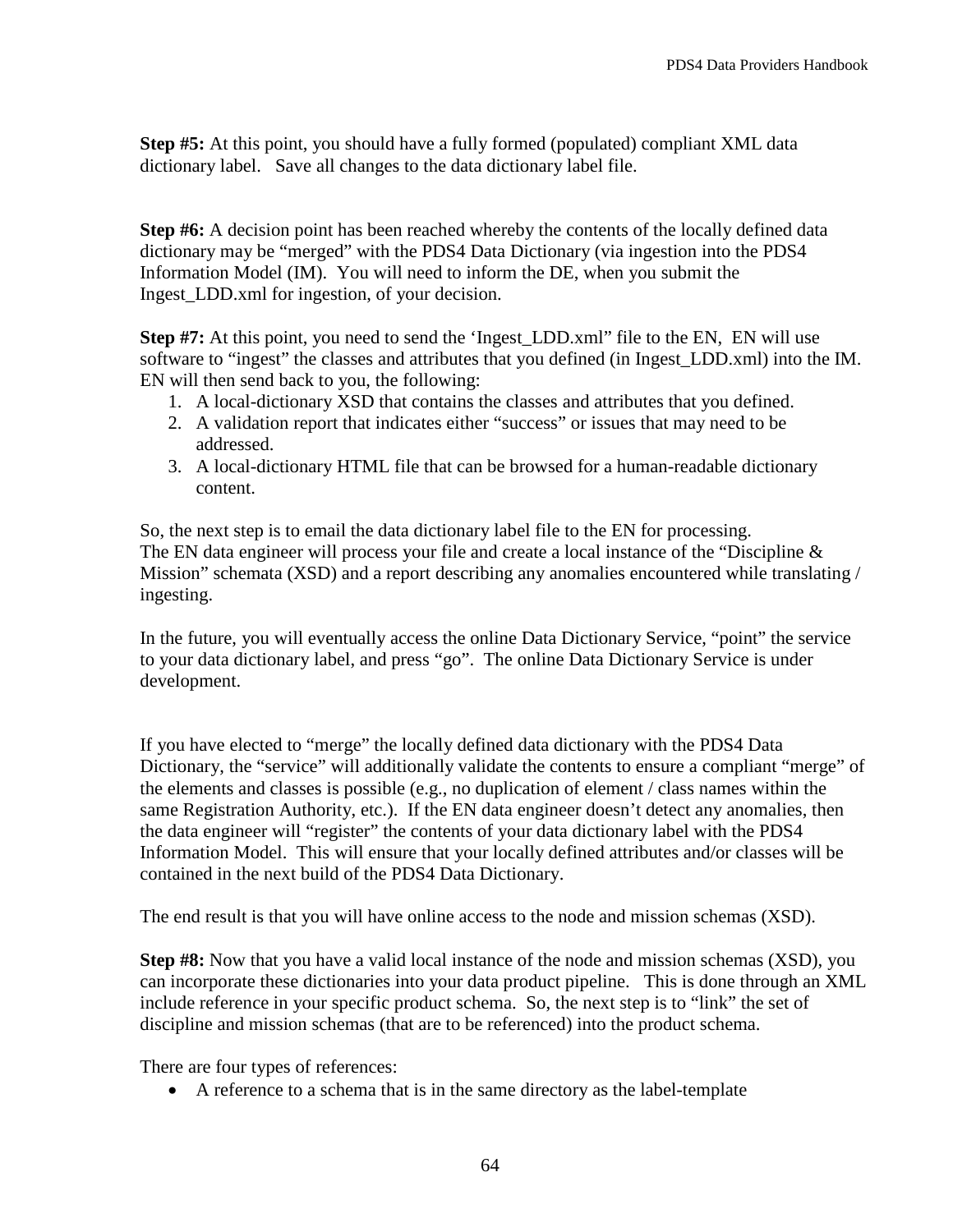- A reference to a schema that is locally-cached / defined
- A reference to a schema that is online accessible
- A reference to a schema using an XML-catalog

In all of the examples that follow, these equivalences are made:

- a. the "pds" namespace to: ["http://pds.nasa.gov/pds4/pds/v1"](http://pds.nasa.gov/pds4/pds/v1%22)
- b. the "phxmd" namespace to: ["http://pds.nasa.gov/schema/pds4/phxmd/v01"](http://pds.nasa.gov/schema/pds4/phxmd/v01)
- c. the "phxmd" schema file: "phxmd.xsd"
- 1. Here is an example of a reference where the schema and the label are in the same directory.

```
 <Product_Observational xmlns="http://pds.nasa.gov/pds4/pds/v1"
  xmlns:pds="http://pds.nasa.gov/pds4/pds/v1"
  xmlns:phxmd="http://pds.nasa.gov/schema/pds4/phxmd/v01"
  xmlns:xsi="http://www.w3.org/2001/XMLSchema-instance"
  xsi:schemaLocation="http://pds.nasa.gov/schema/pds4/phxmd/v01 file:/phxmd.xsd">
```
2. Here is an example of a reference where the schema is locally defined.

```
 <Product_Observational xmlns="http://pds.nasa.gov/pds4/pds/v1"
  xmlns:pds="http://pds.nasa.gov/pds4/pds/v1"
  xmlns:phxmd="http://pds.nasa.gov/schema/pds4/phxmd/v01"
  xmlns:xsi="http://www.w3.org/2001/XMLSchema-instance"
  xsi:schemaLocation="http://pds.nasa.gov/schema/pds4/phxmd/v01 
  file:/D:/schemas/phxmd.xsd">
```
3. Here is an example of a reference where the schema is online accessible.

```
 <Product_Observational xmlns="http://pds.nasa.gov/pds4/pds/v1"
  xmlns:pds="http://pds.nasa.gov/pds4/pds/v1"
  xmlns:phxmd="http://pds.nasa.gov/schema/pds4/phxmd/v01"
  xmlns:xsi="http://www.w3.org/2001/XMLSchema-instance"
  xsi:schemaLocation="http://pds.nasa.gov/schema/pds4/phxmd/v01 
  http://pds.nasa.gov/schemas/phxmd.xsd">
```
4. Here is an example of a reference where the schema is referenced using an XML-catalog. For more information on using XML-catalogs, consult Appendix C on XML Catalog references.

```
 <Product_Observational xmlns="http://pds.nasa.gov/pds4/pds/v1"
  xmlns:pds="http://pds.nasa.gov/pds4/pds/v1"
  xmlns:phxmd="http://pds.nasa.gov/schema/pds4/phxmd/v01"
  xmlns:xsi="http://www.w3.org/2001/XMLSchema-instance"
  xsi:schemaLocation="http://pds.nasa.gov/schema/pds4/phxmd/v01 junk.xsd">
```
**Step #9:** Now that you have all of the pieces in place, you can incorporate all of these files into your data product pipeline that will pump out gazillions of PDS compliant labels --- don't forget to validate, and then validate again, and again, and again…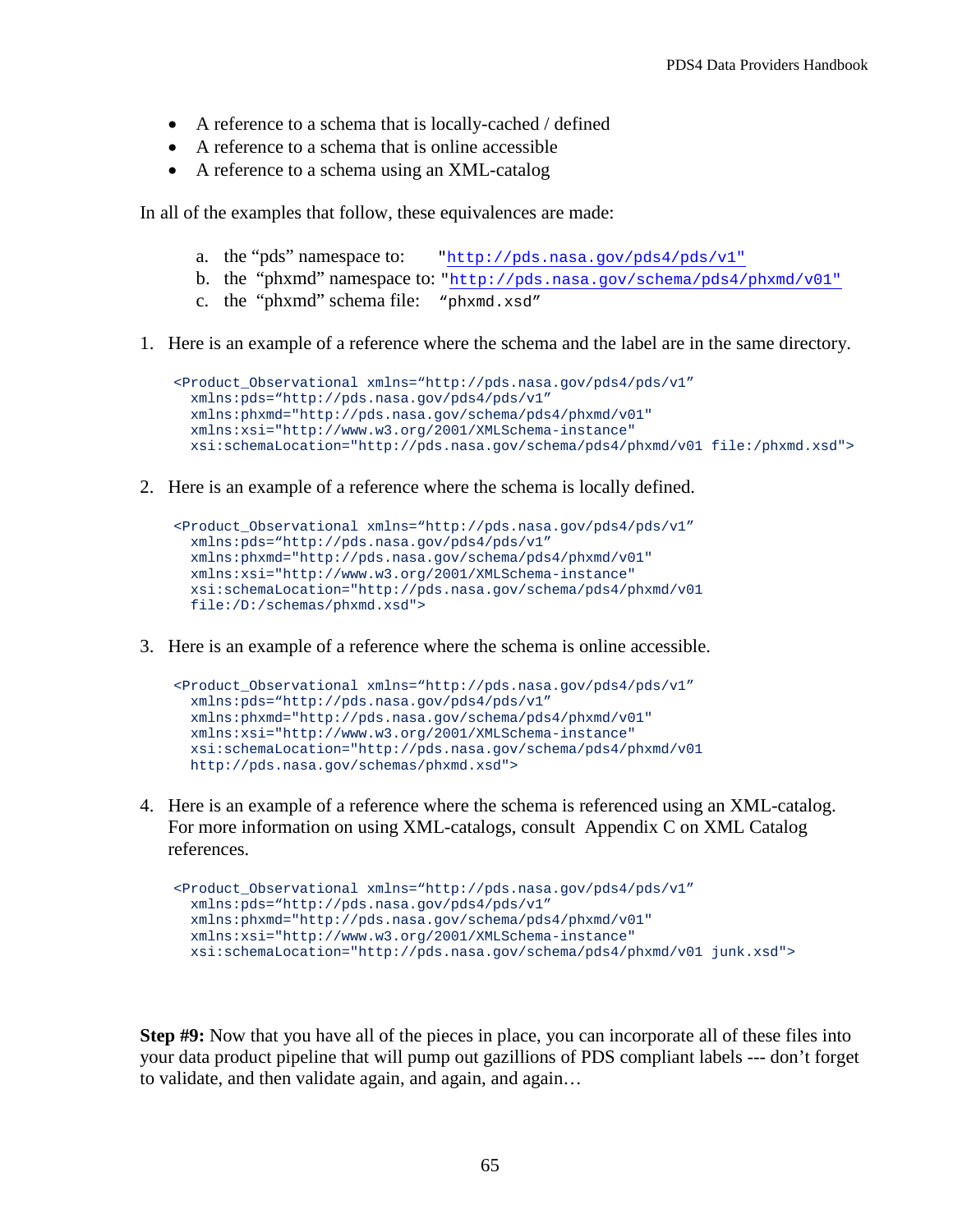#### **11.4 Ingest\_DD – Attribute Definitions**

*For additional information regarding the definitions and cardinality of the attributes and classes used within Ingest\_DD, consult the PDS4 Data Dictionary [3a.3b].* 

#### **11.5 Example Ingest\_LDD Product Label**

*For additional information regarding the definitions and cardinality of the attributes and classes used within the definition of an Ingest\_LDD product label, consult the PDS4 Data Dictionary [3a,3b].* 

An unpopulated sample Ingest\_LDD.xml template is available [here](http://pds.jpl.nasa.gov/repository/pds4/examples/dph_examples_0900/dph_example_products/ingest_dd/Ingest_DD_instance1.xml) and a completed Ingest\_LDD for the Imaging Telemetry\_Parameters class is available [here.](http://pds.jpl.nasa.gov/repository/pds4/examples/dph_examples_0900/dph_example_products/ingest_dd/Ingest_DD_telemetry.xml)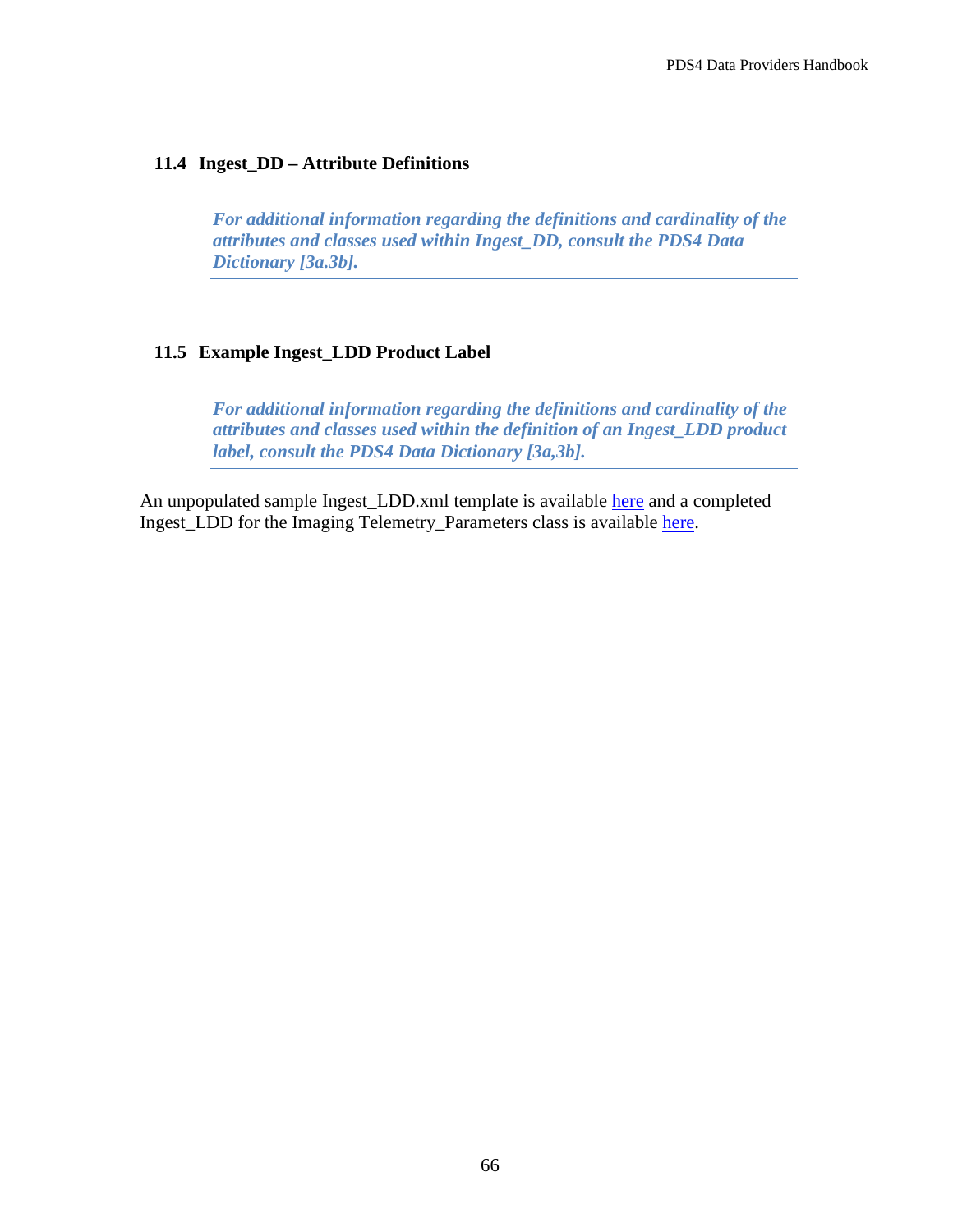# **12.0 OTHER DOCUMENTATION**

Supplementary or ancillary reference materials are usually included with archive products to improve their short- and long-term utility. These documents augment the internal documentation of the product labels and provide further assistance in understanding the data products and accompanying materials. Typical archive documents include:

- Flight project documents
- Instrument papers
- Science articles
- Software Interface Specifications (SISs)
- Software user manuals

The PDS criteria for inclusion of a document in the archive are:

- 1. What is necessary for evaluation, understanding, and use of the data?
- 2. What might be useful beyond the 'necessity' threshold?
- 3. What is publicly available?
- 4. How should documentation be divided among labels, internal documents, and external documents?

In general, the PDS seeks to err on the side of completeness. Each document to be archived must be saved in a PDS-compliant format as a PDS product. The Product Document and Product File Text classes may be used to describe document products. Document products are delivered as part of a document collection.

A flat, human-readable ASCII text version of each document must be included in the archive. Additional versions may be included in other supported formats at the option of the data producer. ASCII text means the file may contain only the standard, 7-bit printable ASCII character set (see Standards Reference [2]*,* Section 6A.3).

A file is human-readable if it is not encoded and if any special markup tags do not significantly interfere with an average user's ability to read the file. So, for example, simple HTML files and TeX/LaTeX files with relatively little markup embedded in the text are generally considered human-readable and may, therefore, be used to satisfy the above ASCII text version requirement.

Note that the PDS takes the requirement for complete documentation very seriously. Documents that are essential to the understanding of an archive are considered as important as the observational data.

Documents prepared for inclusion in an archive are expected to meet not only the PDS label and format requirements, but also the structural, grammatical and lexical requirements of a refereed journal submission. Documents submitted for archiving which contain spelling errors, poor grammar or illogical organization will be rejected and may ultimately lead to the rejection of the submitted data for lack of adequate documentation.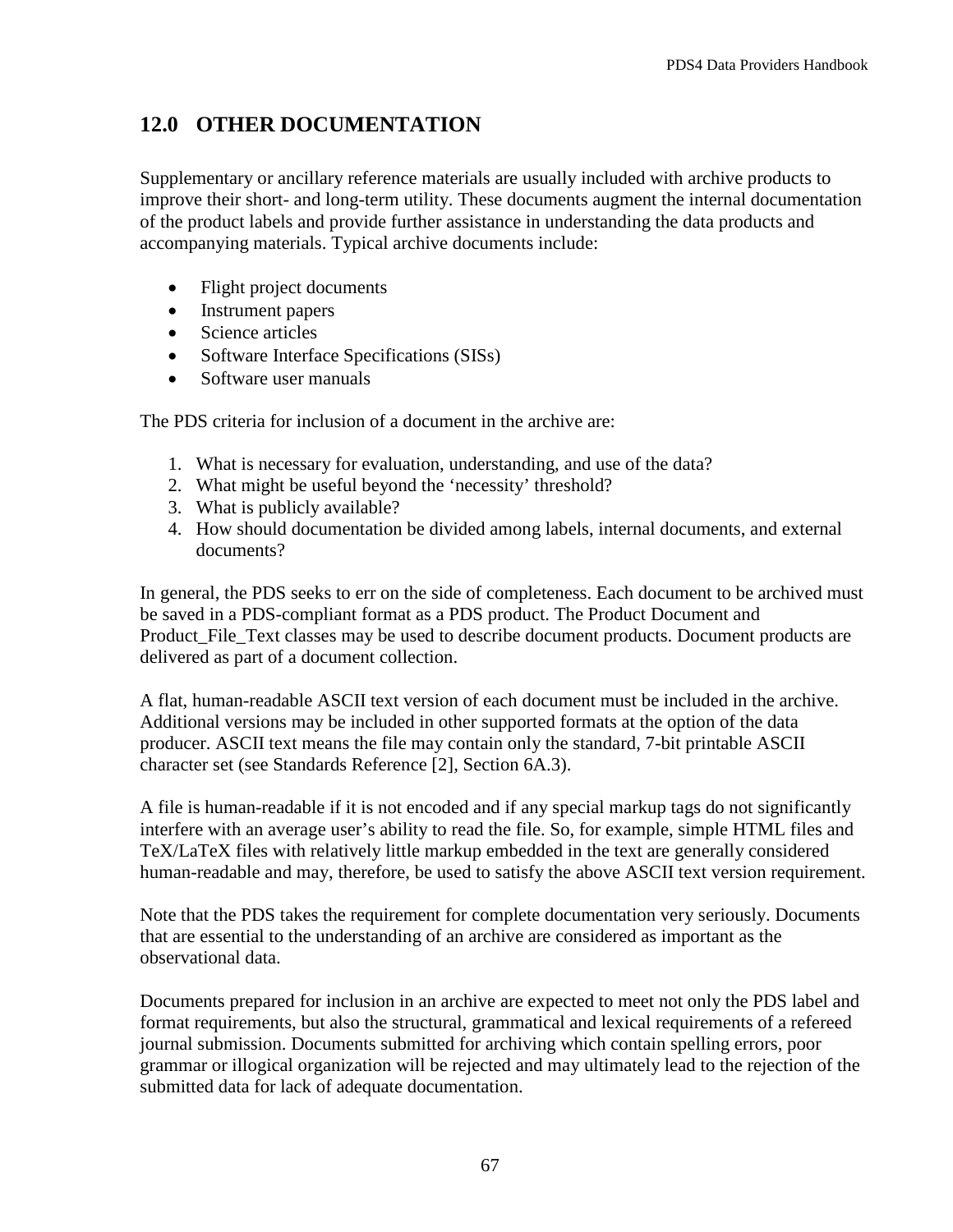# **12.1 Internal and External Documentation**

To ensure integrity of the archive, the preferred approach is to have all documentation within the archive; in many cases, however, this is either impractical or impossible. For example, when a copyright holder refuses re-use, the copyrighted material must be referenced through an outside source.

The Reference List class may be used to reference relevant material that resides either inside or outside PDS; it may be associated with any of over two dozen different product classes including Product\_Context, Product\_Documentation, Product\_Collection, and Product\_Browse.

The Internal Reference class may be used to establish relationships with material inside PDS using a LID or LIDVID either through Reference\_List or directly, such as from Observing\_System\_Component.

```
 <Internal_Reference>
    <lidvid_reference>
     urn:nasa:pds:context:investigation:mission.voyager::1.0
    </lidvid_reference>
     <reference_type>instrument_host_to_investigation</reference_type>
 </Internal_Reference>
```
The External Reference class provides a complete bibliographic citation to a published work outside the archive, optionally including its Digital Object Identifier (DOI). External\_Reference may be used through Reference. List or directly, such as from Observing, System, Component. External\_References to inaccessible materials may be rejected during peer review.

```
 <External_Reference>
   <reference_text>reference.MORRISON1982</reference_text>
      <description>
         Morrison, D., Voyages to Saturn, NASA SP-451, 227 pp., 
         National Aeronautics and Space Administration, Washington, DC, 1982.
      </description>
 </External_Reference>
```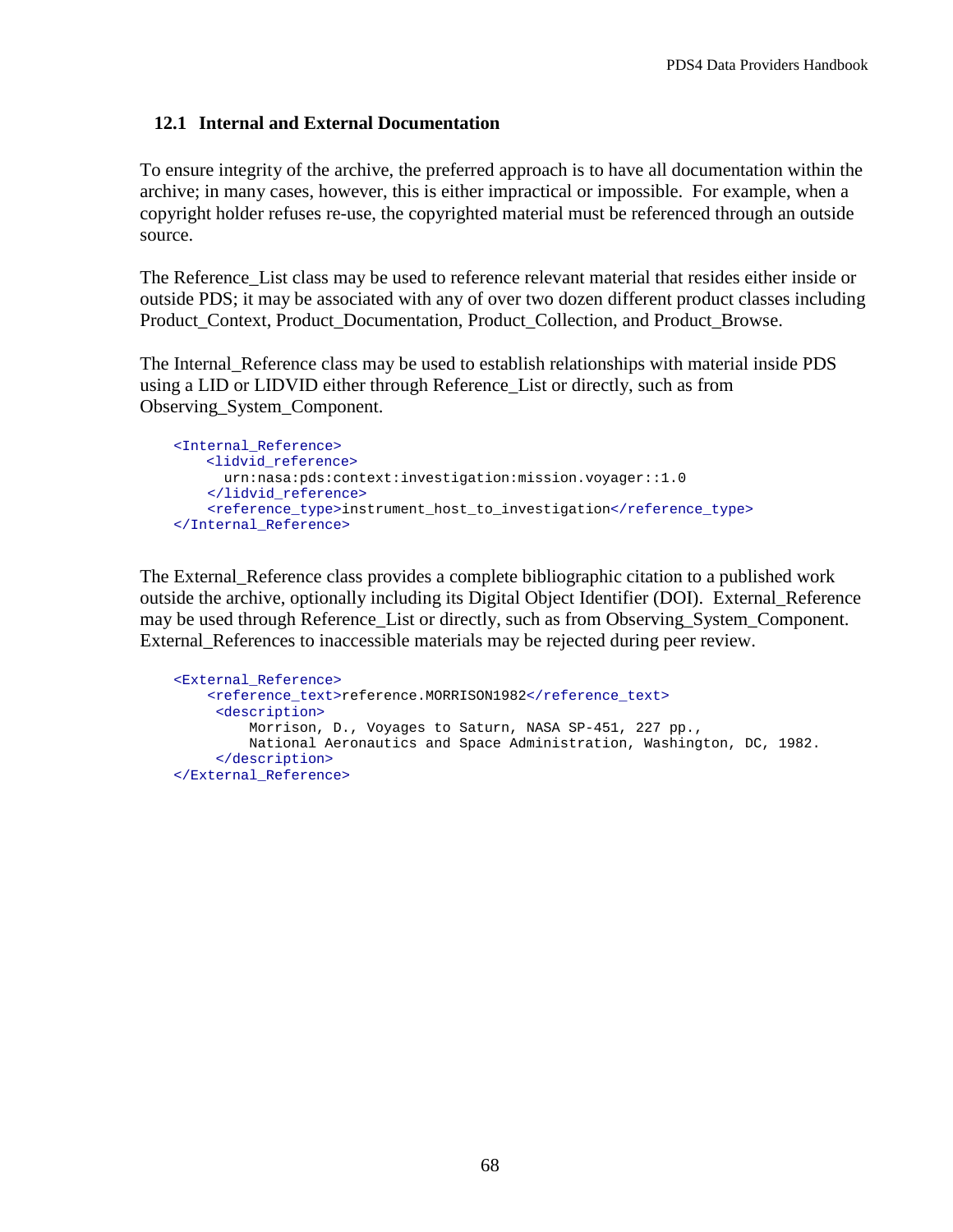# **PART VI. VALIDATE THE ARCHIVE**

# **13.0 VALIDATION**

This section describes the process of validating the object-oriented design and the inherent relationships of and between the master-schema, the master-Schematron, the specific discipline and mission specific schema and Schematron, and the resulting child XML document.

Figure 13-1 illustrates the process by which users ensure the XML documents are compliant to the parent schemas. The validation process guarantees the object-oriented design of the parentchild relationships are preserved throughout the design and implementation stages of preparing XML documents; specifically that:

- The PDS4 product labels validate/are valid against all of the following:
	- a. the master-schema
	- b. the specific discipline and mission schema; if provided
	- c. Schematron file(s); if provided.



Figure 13-1. Diagram of the Validation of a Product Label

Your Data Product Pipeline will need to incorporate a mechanism by which the pipeline can validate the resulting PDS4 product labels against the parent schema and Schematron files.

# **13.1 PDS Validation Tool**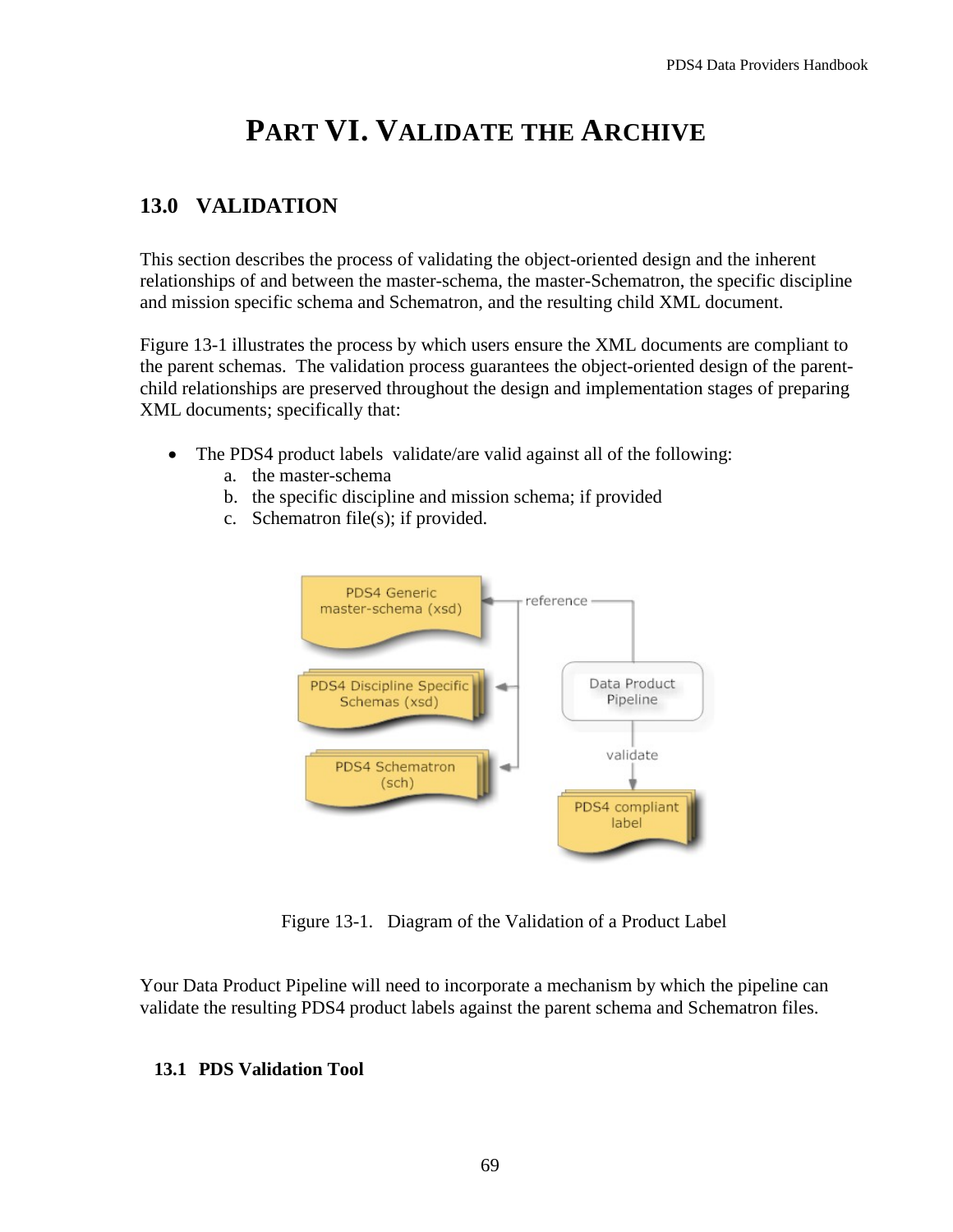PDS provides a validate software tool which can be found here:

<http://pds.nasa.gov/pds4/software/validate/>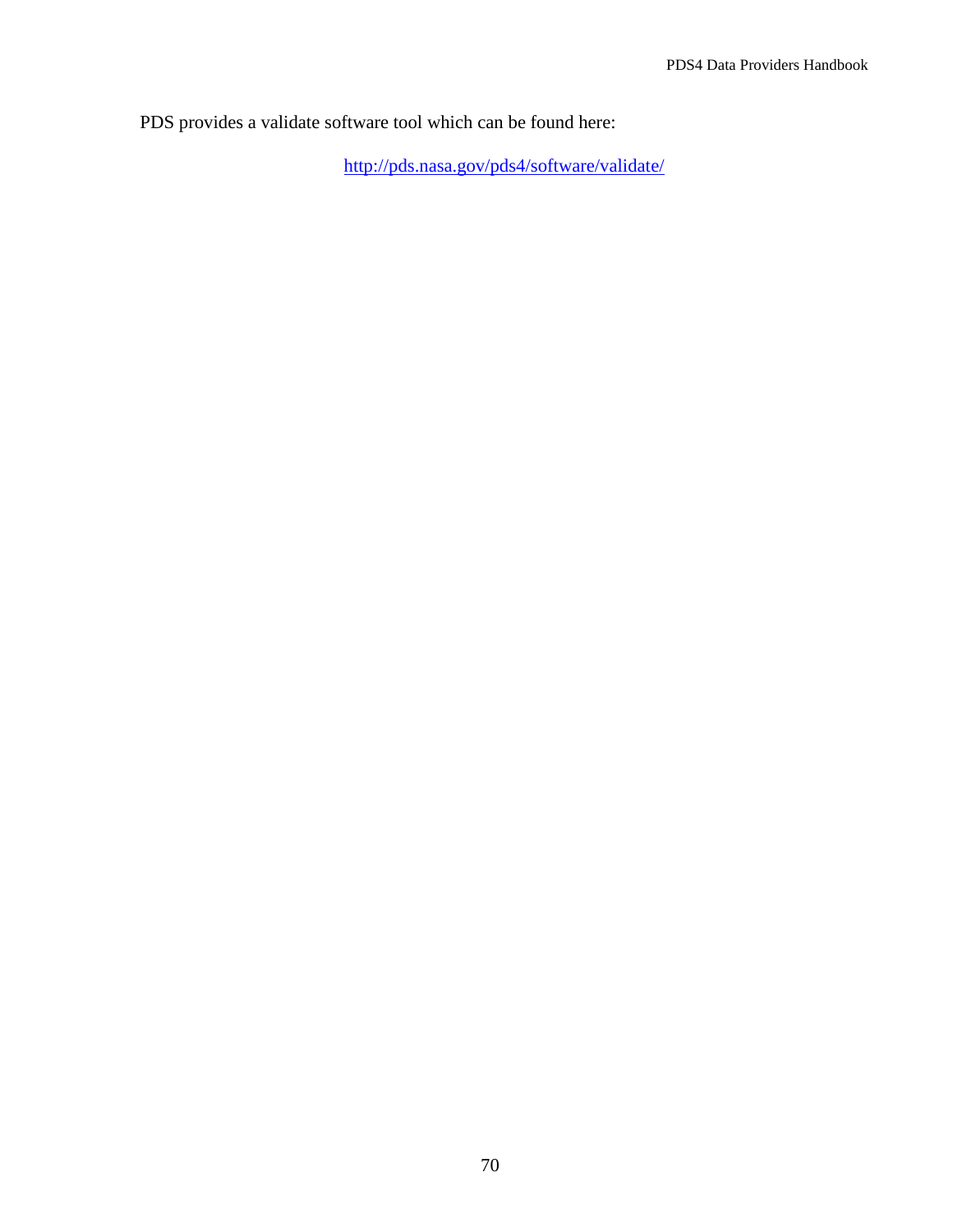# **PART VI. SAMPLES, EXAMPLES, OTHER TUTORIALS**

# **14.0 EXAMPLE PDS4 PRODUCTS**

A PDS4 tutorial would not be complete without providing a set of PDS4 products that were generated from example PDS3 products.

There are two different sets of examples:

- The first is a set of example products. This includes a representative set of products that would exist within an archive (e.g., character table, binary table, document, etc.).
- The second set is a complete archive. This includes all products that would comprise a complete PDS4 archive (e.g., bundle, collections, collection inventories, readme, errata, and basic products). The archive is presented in a directory structure required of an archive.

**This material was originally archived under PDS and is representative of a PDS3 dataset migrated to become a PDS4 "example" archive. Consequently, the products within the "example" archive use "identifiers" that identify the products as "example.DPH" products (i.e., the "identifiers" are not representative of what an actual science archive would use).** 

**This is intentional and allows these products to be registered with the PDS registry service and searchable as "example products" and "example archive".**

# **14.1 PDS4 Product Examples**

The set of PDS4 product examples can be found at:

[http://pds.jpl.nasa.gov/repository/pds4/examples/dph\\_examples\\_1000/](http://pds.jpl.nasa.gov/repository/pds4/examples/dph_examples_1000/)

Within this set of examples, there is an example of the following product types:

1. ARRAY\_2D\_IMAGE extension of the PDS4 Array\_Base, (i.e., Homogeneous Ndimensional array of Scalars) class where a contiguous stream of BINARY data, assembled as a two dimensional data structure, maps the "items" contained in a ARRAY\_2D\_IMAGE file.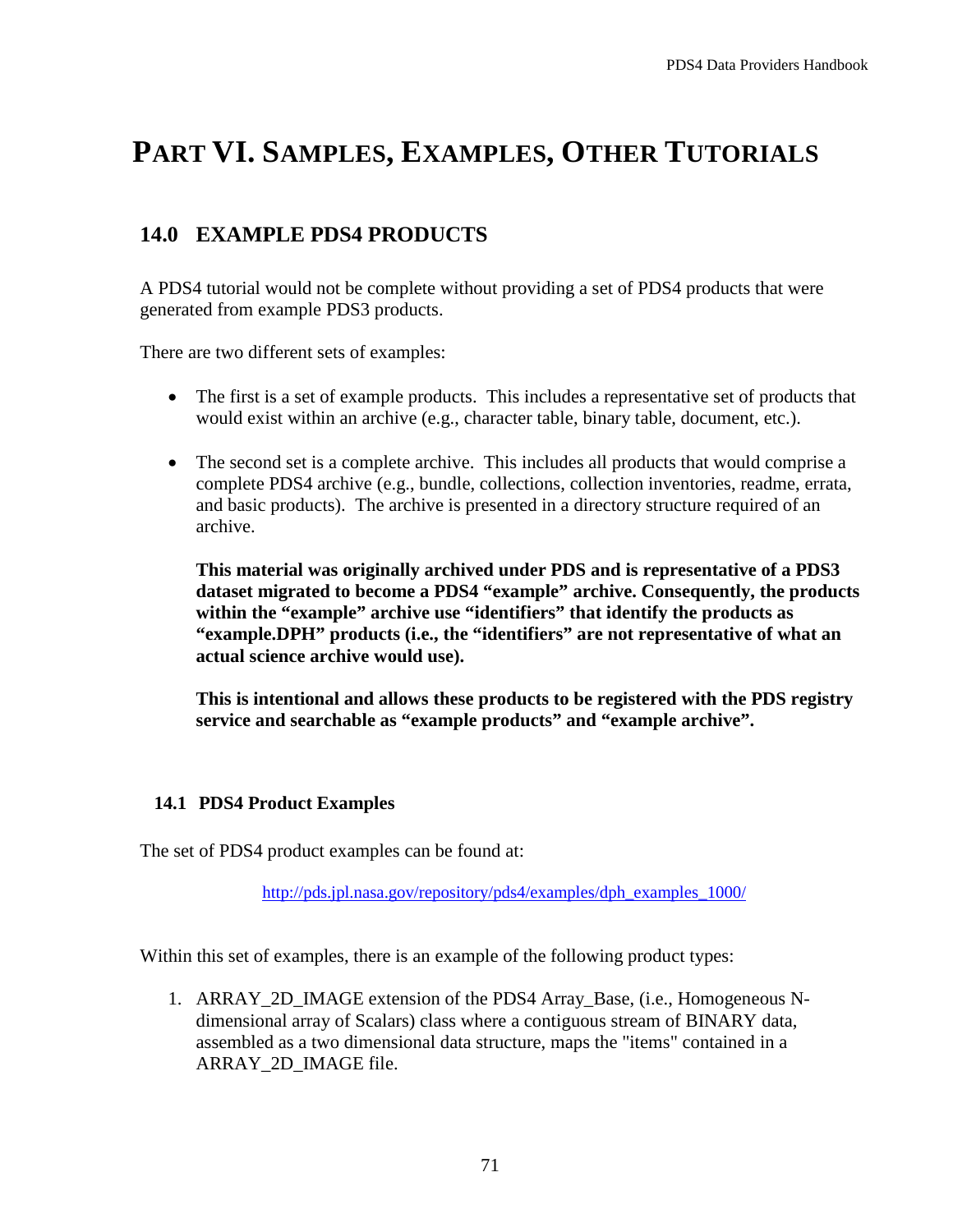- 2. TABLE\_CHARACTER extension of the PDS4 Table\_Base (i.e., Heterogeneous repeating record of Scalars) class where a contiguous stream of ASCII characters, assembled as fixed-width fields, maps the "items" contained in a TABLE\_CHARACTER file.
- 3. TABLE\_CHARACTER\_GROUPED extension of the PDS4 Table\_Base (i.e., Heterogeneous repeating record of Scalars) class where a contiguous stream of ASCII characters, assembled as sets of repeating fixed-width fields, maps the "items" contained in a TABLE\_CHARACTER\_GROUPED file.
- 4. TABLE\_BINARY extension of the PDS4 Table\_Base (i.e., Heterogeneous repeating record of Scalars) class where a contiguous stream of BINARY data, assembled as fixedwidth fields, maps the "items" contained in a TABLE\_BINARY file.
- 5. TABLE\_BINARY\_PACKED extension of the PDS4 Table\_Base (i.e., Heterogeneous repeating record of Scalars) class where a contiguous stream of BINARY data, assembled as fixed-width fields, maps "Packed\_Data\_Fields" and "Field\_Bit" classes contained in a TABLE\_BINARY file.
- 6. DELIMITED\_TABLE class where a contiguous stream of ASCII characters, combined with a field delimiter and record delimiter scheme, maps the "items" contained in a CSV "like" file.
- 7. DOCUMENT class where one or more instantiations of a document (e.g., ascii text, pdf, html), as identified as a set, comprise a logically complete "copy" of the referenced document product.
- 8. HEADER and TABLE\_CHARACTER classes illustrating how combined digital objects can co-exist in a single data product file.

The files that comprise the PDS4 example products can be found at:

• PDS4 migrated data\_set files (directory listing):

[http://pds.jpl.nasa.gov/repository/pds4/examples/dph\\_examples\\_1000/dph\\_example\\_products/](http://pds.jpl.nasa.gov/repository/pds4/examples/dph_examples_1000/dph_example_products/)

A zip file of the PDS4 migrated data can be downloaded from:

[http://pds.jpl.nasa.gov/repository/pds4/examples/dph\\_examples\\_1000/zip\\_ExampleProducts.zip](http://pds.jpl.nasa.gov/repository/pds4/examples/dph_examples_1000/zip_ExampleProducts.zip)

### **14.2 PDS4 Example Archive**

This set of PDS4 examples were derived from a PDS3 PPI data set: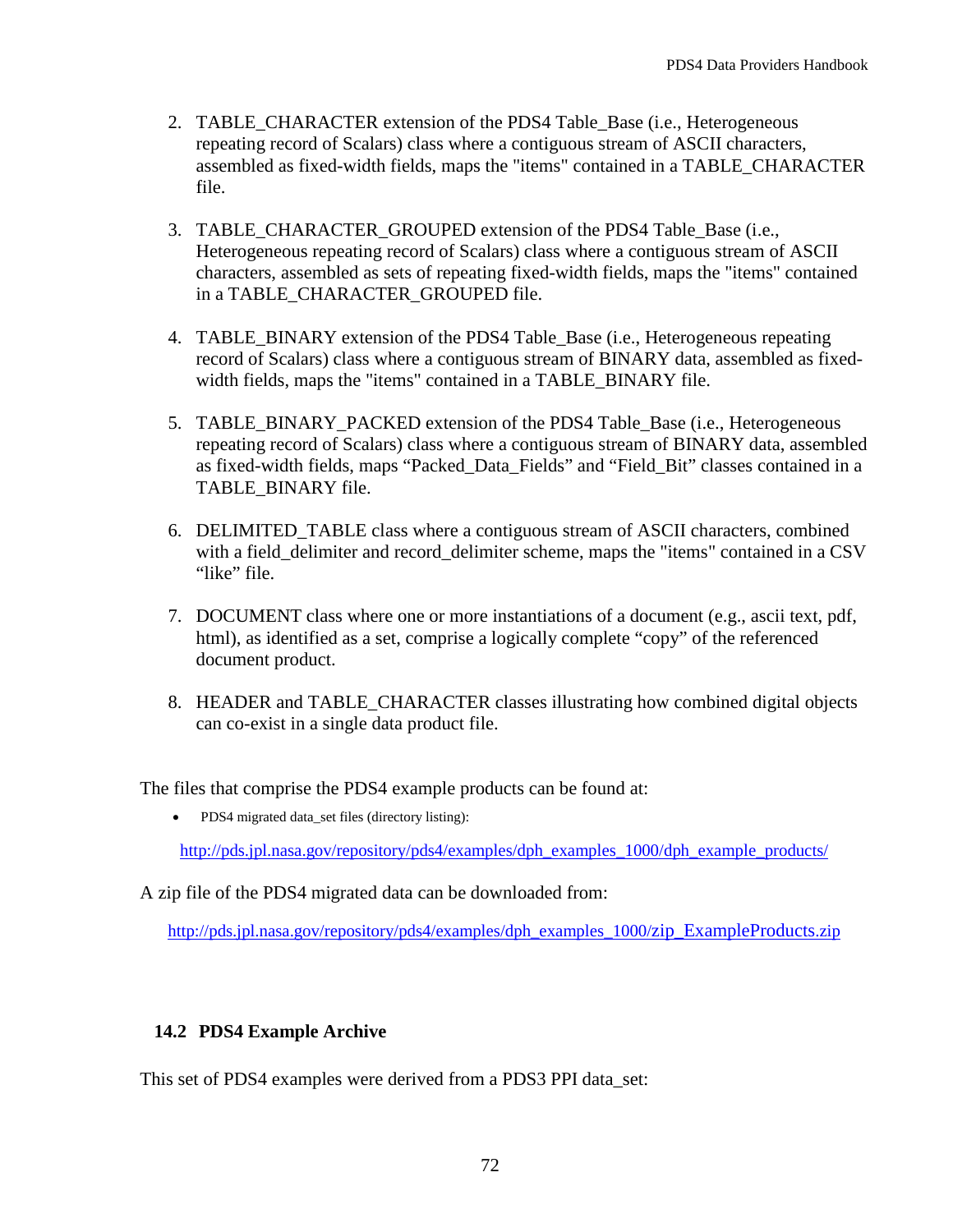DATA\_SET\_ID = "VG2-J-PLS-5-SUMM-ELE-MOM-96.0SEC-V1.0"

Both the original PDS3 data\_set files and the equivalent PDS4 product files are presented for the purposes of illustrating (comparatively) how a PDS3 data\_set can be migrated to PDS4.

### **14.2.1 PDS3 Data\_set Files**

The directory structure of the original PDS3 PPI data\_set consisted of the following:

- aareadme.txt
- checksums.txt
- errata.txt
- \browse
- \catalog
- \data
- \documents
- \documents\mission
- \documents\pls
- \documents\symbols

The files that comprise the original PDS3 PPI data\_set can be found at:

• PDS3 PPI data\_set files (directory listing):

[http://pds.jpl.nasa.gov/repository/pds4/examples/dph\\_examples\\_1000/dph\\_example\\_PDS3\\_VG2PLS/](http://pds.jpl.nasa.gov/repository/pds4/examples/dph_examples_1000/dph_example_PDS3_VG2PLS/)

A zip file of the PDS3 VG2PLS data\_set can be downloaded from:

[http://pds.jpl.nasa.gov/repository/pds4/examples/dph\\_examples\\_1000/dph\\_example\\_PDS3\\_VG2PLS/](http://pds.jpl.nasa.gov/repository/pds4/examples/dph_examples_1000/dph_example_PDS3_VG2PLS/%20VG2PLS.zip) VG2PLS.zip

### **14.2.2 PDS4 Product Files**

The PDS4 archive structure, as migrated from the above PDS3 files, consists of the following:

- Product\_Bundle.xml
- README.TXT
- \browse
- \context
- \data
- \document
- \xml schema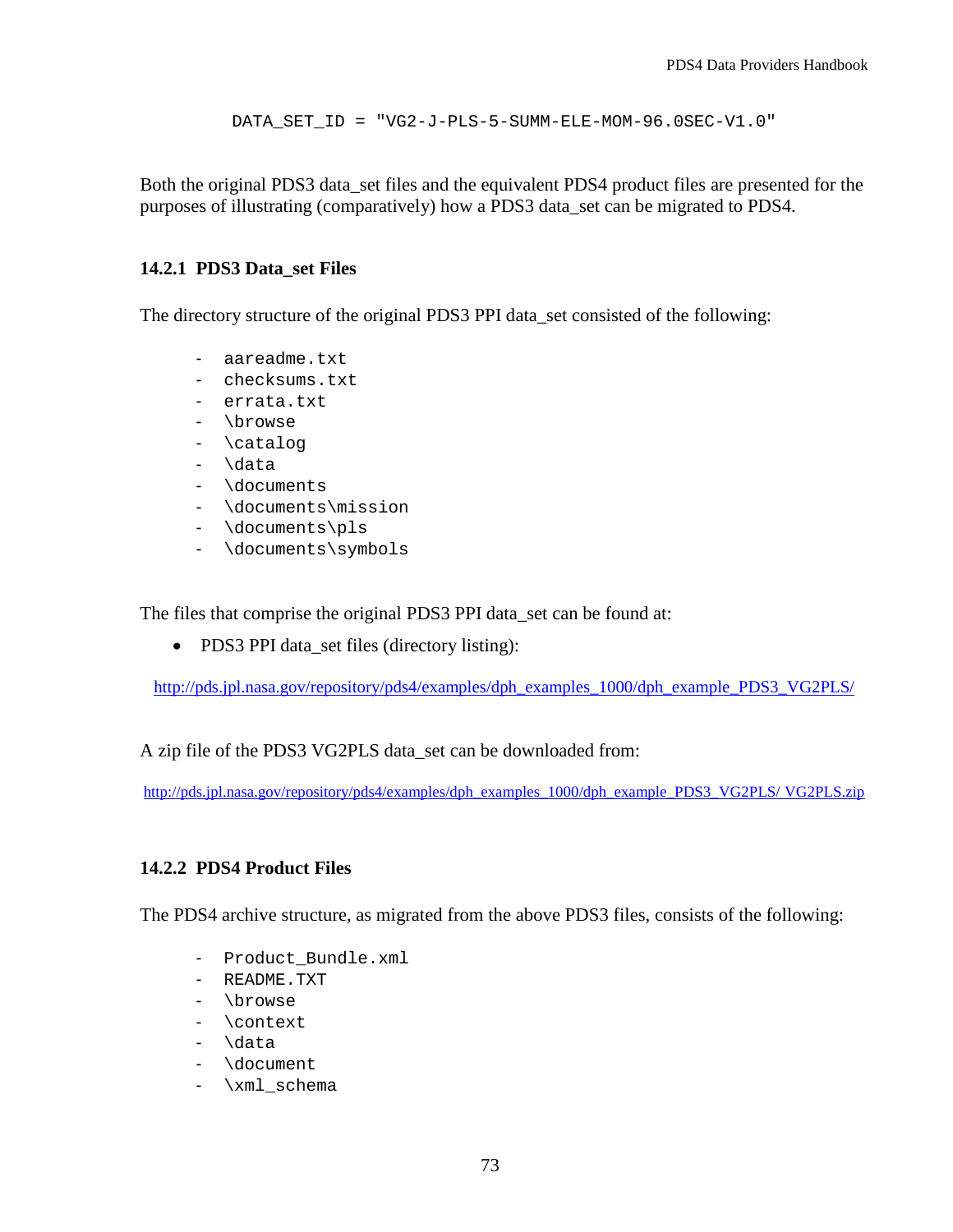The following PDS3 files have been relocated to the "document" directory:

- checksums.txt
- errata.txt

The files that comprise the PDS4 migrated data\_set can be found at:

• PDS4 migrated data\_set files (directory listing):

[http://pds.jpl.nasa.gov/repository/pds4/examples/dph\\_examples\\_1000/dph\\_example\\_archive\\_VG2PLS/](http://pds.jpl.nasa.gov/repository/pds4/examples/dph_examples_1000/dph_example_archive_VG2PLS/)

A zip file of the PDS4 migrated data can be downloaded from:

[http://pds.jpl.nasa.gov/repository/pds4/examples/dph\\_examples\\_1000/dph\\_example\\_archive\\_VG2PLS/](http://pds.jpl.nasa.gov/repository/pds4/examples/dph_examples_1000/dph_example_archive_VG2PLS/%20zip_VG2PLS_archive.zip) [zip\\_VG2PLS\\_archive.zip](http://pds.jpl.nasa.gov/repository/pds4/examples/dph_examples_1000/dph_example_archive_VG2PLS/%20zip_VG2PLS_archive.zip)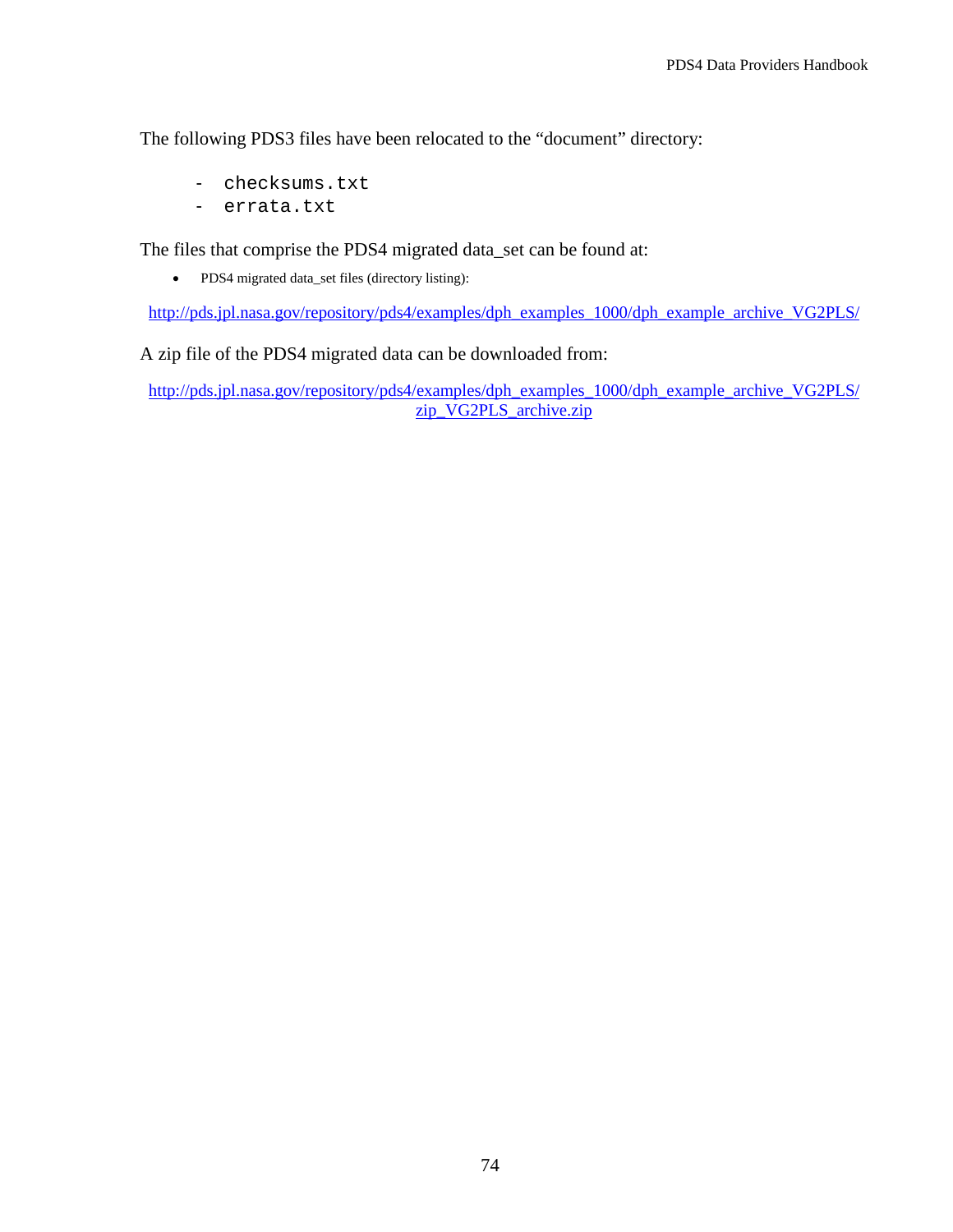# **APPENDIX A ACRONYMS**

The following acronyms pertain to this document:

| <b>ADM</b>   | <b>Architecture Development Method</b>            |
|--------------|---------------------------------------------------|
| <b>API</b>   | <b>Application Programming Interface</b>          |
| <b>COTS</b>  | Commercial Off-The-Shelf                          |
| EN           | Engineering Node (PDS)                            |
| <b>ESDIS</b> | Earth Science Data and Information System         |
| <b>FTP</b>   | <b>File Transfer Protocol</b>                     |
| <b>IEEE</b>  | Institute of Electrical and Electronics Engineers |
| <b>IPDA</b>  | <b>International Planetary Data Alliance</b>      |
| <b>IT</b>    | <b>Information Technology</b>                     |
| <b>JPL</b>   | <b>Jet Propulsion Laboratory</b>                  |
| <b>NASA</b>  | National Aeronautics and Space Administration     |
| <b>NSSDC</b> | <b>National Space Science Data Center</b>         |
| <b>PDS</b>   | <b>Planetary Data System</b>                      |
| RM-ODP       | Reference Model of Open Distributed Processing    |
| <b>RSS</b>   | <b>Really Simple Syndication</b>                  |
| <b>SDSC</b>  | San Diego Supercomputing Center                   |
| <b>SOA</b>   | Service-Oriented Architecture                     |
| TB           | Terabyte                                          |
| <b>TOGAF</b> | The Open Group Architecture Framework             |
| XAE          | XML aware editor                                  |
| <b>XML</b>   | eXtensible Markup Language                        |
|              |                                                   |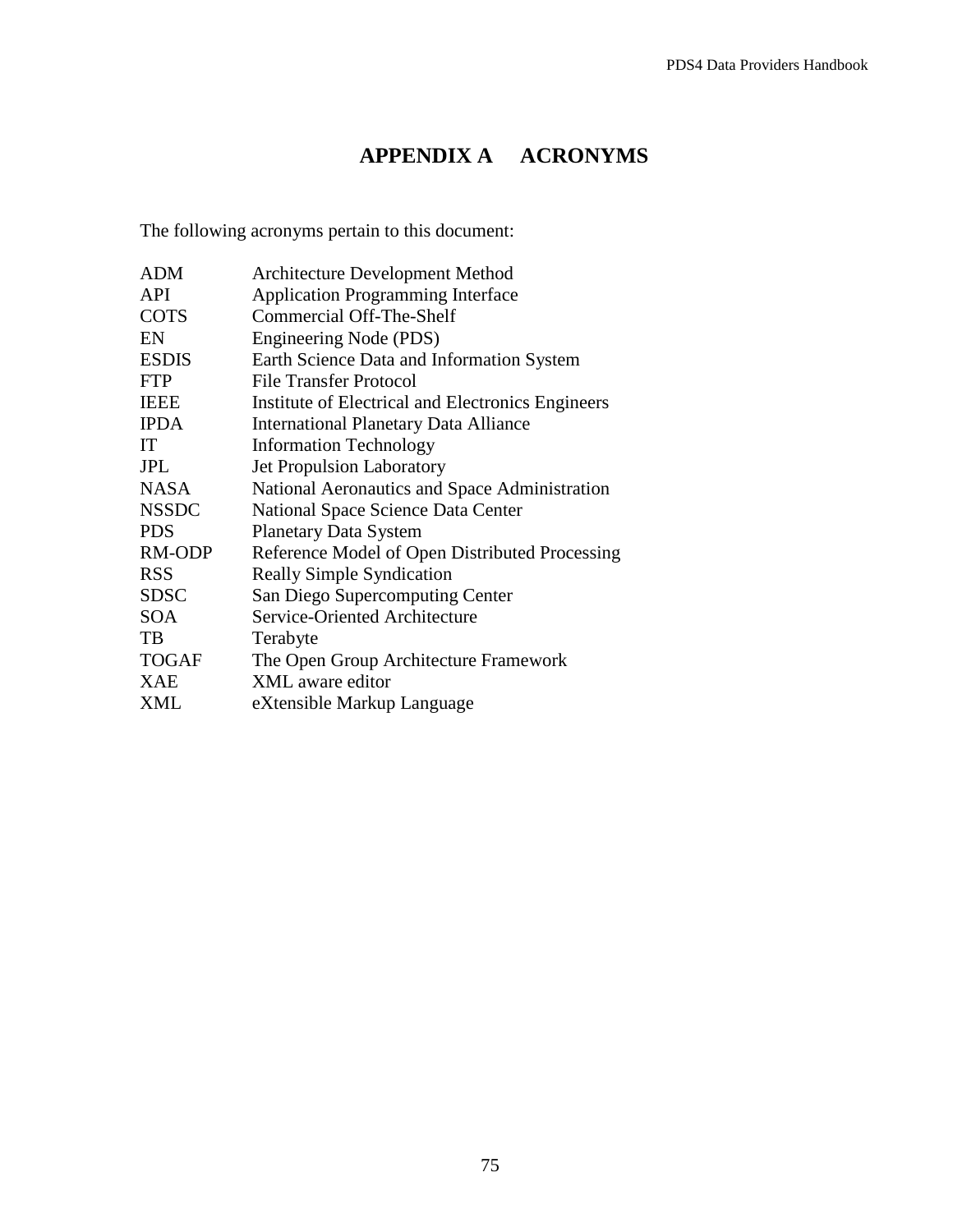## **APPENDIX B SCHEMATRON REFERENCES**

In [markup languages,](http://en.wikipedia.org/wiki/List_of_XML_markup_languages) **Schematron** is a rule-based [validation](http://en.wikipedia.org/wiki/XML_validation) language for making assertions about the presence or absence of patterns in [XML](http://en.wikipedia.org/wiki/XML) trees. It is a structural schema language expressed in XML using a small number of elements and [XPath.](http://en.wikipedia.org/wiki/XPath)

Schematron is capable of expressing constraints in ways that other XML schema languages like [XML Schema](http://en.wikipedia.org/wiki/XML_Schema_%28W3C%29) and [DTD](http://en.wikipedia.org/wiki/Document_Type_Definition) cannot. For example, it can require that the content of an element be controlled by one of its siblings. Or it can request or require that the root element, regardless of what element that is, must have specific attributes. Schematron can also specify required relationships between multiple XML files.

Constraints and content rules may be associated with "plain-English" validation error messages, allowing translation of numeric Schematron error codes into meaningful user error messages.

An example of a Schematron "rule" follows:

```
 <sch:pattern> 
       <sch:rule context="pds:Identification_Area">
       <!-- =================================================== -->
      <!-- Test: ensure 'information_model_version' value -->
     <!-- matches expected-value
      <!-- =================================================== -->
      <sch:assert test="pds:information_model_version='1.0.0.0'">
        Identification_Area.information_model_version: does NOT specify 
        the current version.
      </sch:assert>
   </sch:rule>
</sch:pattern>
```
The above rule ensures the value for the information\_model\_version attribute in the Identification\_Area exactly matches '1.0.0.0':

A primer to Schematron is available on the SBN PDS4 Migration Wiki.

- A good set of introductory tutorials are available here. There is no need to run through all of the tutorials. But Two Types of XML Validation, Usage and Features, and Overview will set the stage of what Schematron is :
	- o <http://www.xfront.com/schematron/index.html>
- Great set of starter examples and how to:
	- o <http://zvon.org/xxl/SchematronTutorial/General/toc.html>
- A walk through of Schematron : o <http://www.ibm.com/developerworks/xml/tutorials/x-schematron/>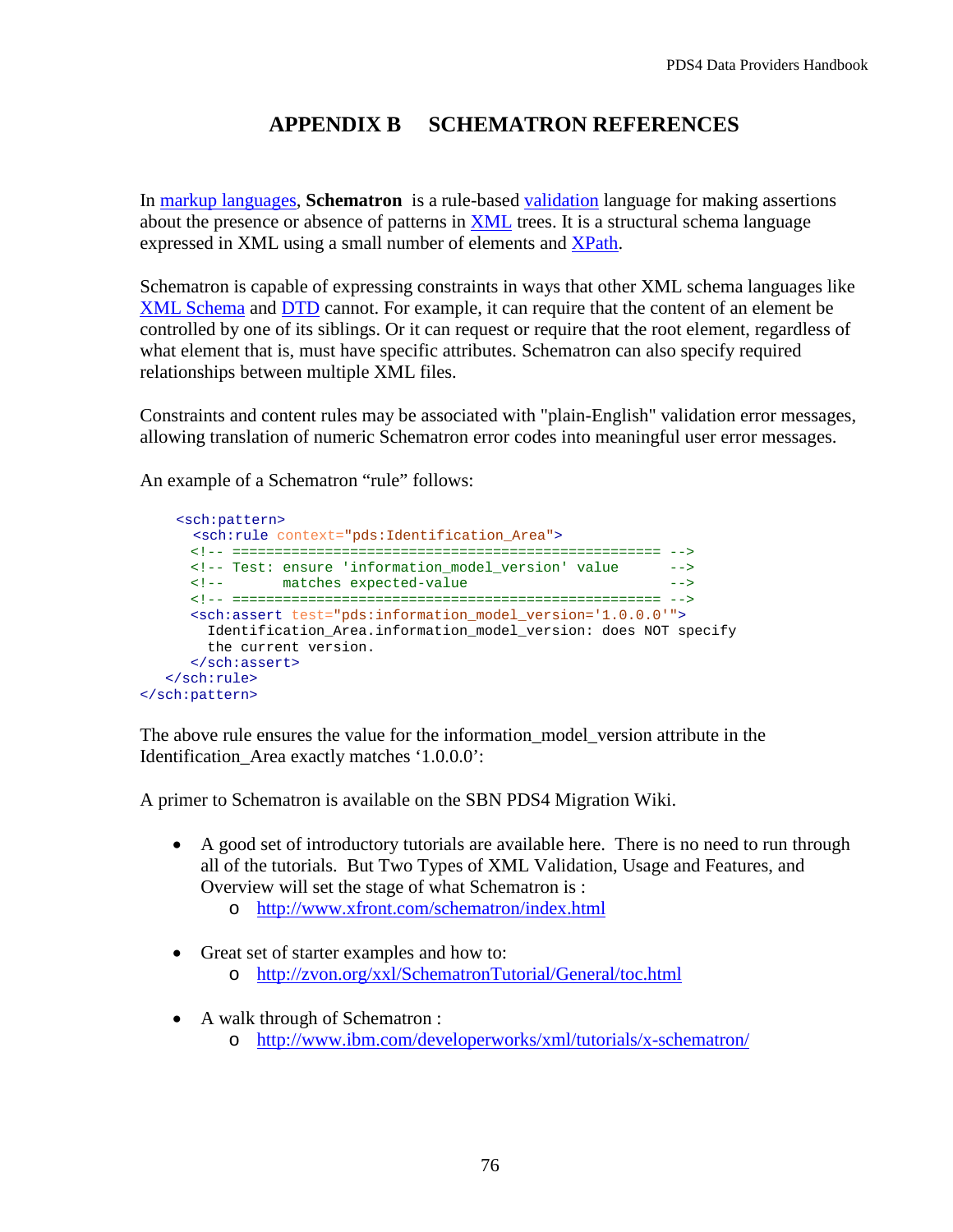### **APPENDIX C XML CATALOG REFERENCES**

[XML](http://en.wikipedia.org/wiki/XML) documents typically refer to external entities, for example schemas for the Document Type Definition. These external relationships are expressed using URIs, typically as URLs.

However, if they are absolute URLs, they only work when your network can reach them. Relying on remote resources makes XML processing susceptible to both planned and unplanned network downtime.

Conversely, if they are relative URLs, they're only useful in the context where they were initially created. For example, the URL "../../xml/dtd/docbookx.xml" will usually only be useful in very limited circumstances.

One way to avoid these problems is to use an entity resolver or a URI Resolver. A resolver can examine the URIs of the resources being requested and determine how best to satisfy those requests. The XML catalog is a document describing a mapping between external entity references and locally-cached equivalents.

The following is an example of a XML catalog that resolves the locations of schemas as the schemas follow a somewhat natural development cycle of: DEV, ARCHIVE, and ONLINE.

```
<?xml version="1.0" encoding="UTF-8"?>
<catalog xmlns="urn:oasis:names:tc:entity:xmlns:xml:catalog">
  <!-- ======================================================= -->
 <!-- 1st reference is to DEV instance
   <!-- ======================================================= -->
    <group xml:base="file:/D:/DEV/schemas/">
    <uri name="http://pds.nasa.gov/pds4/pds/v1" uri="PDS4_PDS_1000.xsd"/>
    <uri name="http://pds.nasa.gov/schema/pds4/phxmd/v01" uri="PHXMD_1000.xsd"/>
    <system systemId="PDS4_PDS_1000.xsd" uri="PDS4_PDS_1000.xsd"/>
  </group>
   <!-- ======================================================= -->
  <!-- 2nd reference is to ARCHIVE instance
   <!-- ======================================================= -->
   <group xml:base="file:/D:/ARCHIVE/schemas/">
    <uri name="http://pds.nasa.gov/pds4/pds/v1" uri="PDS4_PDS_1000.xsd"/>
    <uri name="http://pds.nasa.gov/schema/pds4/phxmd/v01" uri="PHXMD_1000.xsd"/>
    <system systemId="PDS4_PDS_1000.xsd" uri="PDS4_PDS_1000.xsd"/>
  </group>
  <!-- ======================================================= -->
 <!-- 3rd reference is to ONLINE instance
  <!-- ======================================================= -->
  <system systemId="http://pds.nasa.gov/schema/pds4/phxmd/v01"
uri="http://pds.jpl.nasa.gov/schemas/PHXMD_1000.xsd"/>
  <uri name="http://pds.nasa.gov/schema/pds4/phxmd/v01"
uri="http://pds.jpl.nasa.gov/schemas/PHXMD_1000.xsd"/>
```
</catalog>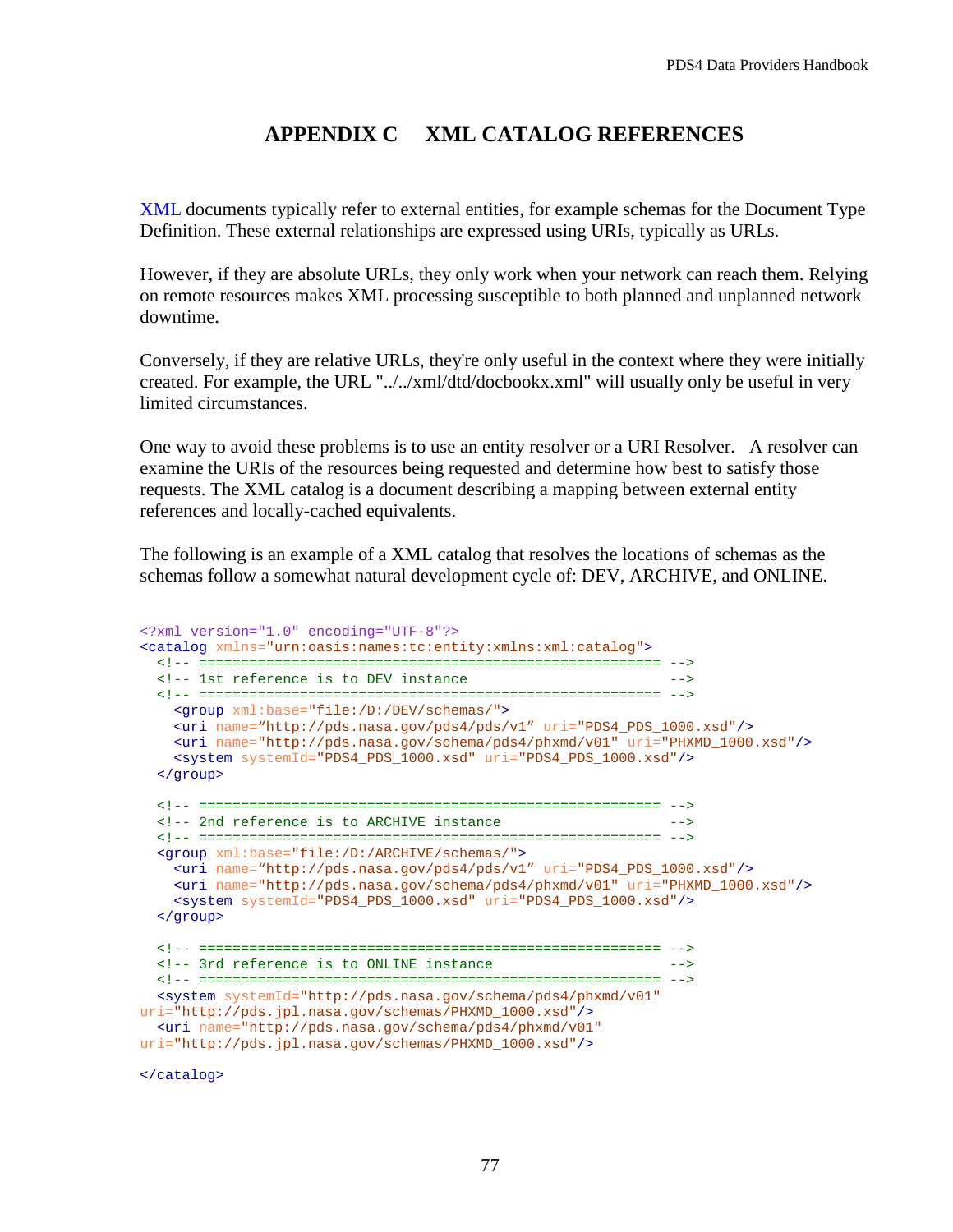Once the XML catalog has been created, the catalog file will need to be "registered" with the XML-aware editor that you are using. Once registered, you will also need to validate that the XML-catalog is being referenced by your XML product labels.

• A primer to XML Catalogs is available on the SBN PDS4 Migration Wiki.

The primer will take you through the following steps:

- *1. [Example Schema / XML Labels\)](https://oodt.jpl.nasa.gov/wiki/display/pdscollaboration/XML+Catalogs#XMLCatalogs-root)*
- *2. [XML Catalog Solution, Part 1: schemaLocation Changes](https://oodt.jpl.nasa.gov/wiki/display/pdscollaboration/XML+Catalogs#XMLCatalogs-label)*
- *3. [XML Catalog Solution, Part 2: Creating an XML Catalog File](https://oodt.jpl.nasa.gov/wiki/display/pdscollaboration/XML+Catalogs#XMLCatalogs-label)*
- *4. [XML Catalog Solution, Part 3: Configuring the XML Catalog](https://oodt.jpl.nasa.gov/wiki/display/pdscollaboration/XML+Catalogs#XMLCatalogs-mission)*
- *5. [XML Catalog Solution, Part 4: Validating the XML document using the XML Catalog](https://oodt.jpl.nasa.gov/wiki/display/pdscollaboration/XML+Catalogs#XMLCatalogs-node)*
- *6. [XML Catalog Solution, Part 5: Using XML Catalog to make schemas Portable](https://oodt.jpl.nasa.gov/wiki/display/pdscollaboration/XML+Catalogs#XMLCatalogs-node)*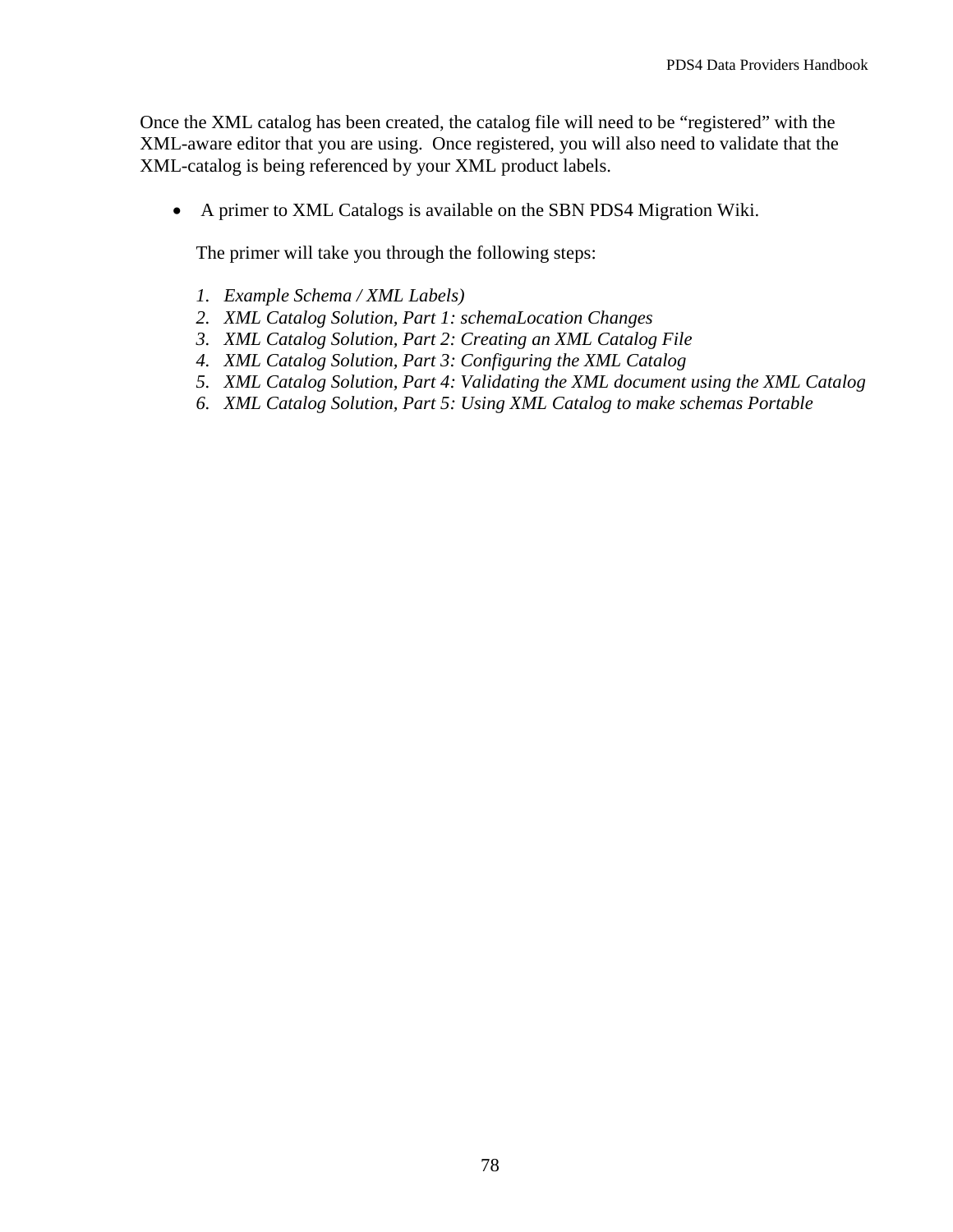## **APPENDIX D STEPS TO CREATE A LABEL-TEMPLATE**

This appendix illustrates the steps that can be used to create a label-template from the masterschema (xsd).

Steps:

- 1. Download a copy of the current master-schema (xsd)
- 2. Open the master-schema in an xml-aware editor (XAE)
- 3. Customize the settings
- 4. Create label-template (xml)
- 5. Ensure label-template is valid

### **Step 1: Download a copy of the current master-schema (xsd)**

The current version of the PDS4 master-schema (xsd) can always be found here:

<http://pds.nasa.gov/pds4/schema/released/pds/>

The two files of interest are:

- The current Schematron file: PDS4\_PDS\_xxx.sch
- The current master-schema file: PDS4\_PDS\_xxx.sch

You will want to copy both of the above files to a local directory / folder.

- Open your favorite browser
- Navigate to the above url
- Select the file of choice to download
- Put your mouse-cursor over the file to be copied
	- right-click and select "Save Link-As" this will open a dialog box to specify a directory / folder where you want to copy the file
	- repeat for the 2nd file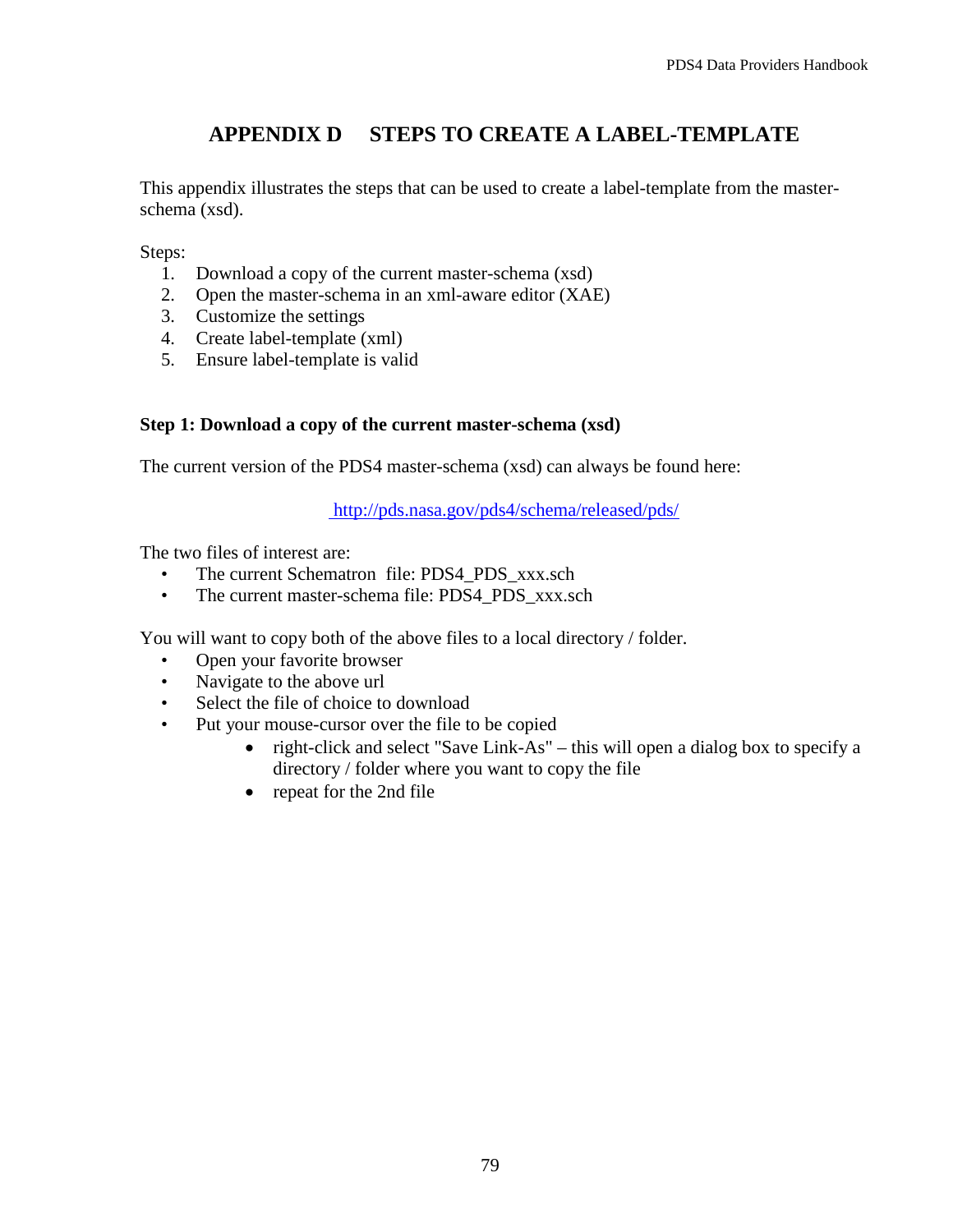| Name                                                                                  | Last modified                                                                               |          | 312e                | Description |
|---------------------------------------------------------------------------------------|---------------------------------------------------------------------------------------------|----------|---------------------|-------------|
| Parent Directory<br>$.3 \text{Vn}$<br>PDS4 PDS 06104 and<br>PDS4 PDS 06<br>PDS4 PDS V | 19-Mar-2012 17:46<br>10-Mar - 2012 17-46<br>Open Link in New Tab<br>Open Link in New Window | 86<br>k6 | 21K<br>114K<br>126K |             |
|                                                                                       | <b>Bookmark This Link</b>                                                                   |          |                     |             |
|                                                                                       | Save Link As                                                                                |          |                     |             |
|                                                                                       | Send Link                                                                                   |          |                     |             |
|                                                                                       | Copy Link Location                                                                          |          |                     |             |
|                                                                                       | Inspect Element (Q)                                                                         |          |                     |             |
|                                                                                       |                                                                                             |          |                     |             |

### **Step 2: Open the master-schema in XML-aware Editor**

From Step 1, you should have a local copy of the master-schema (xsd) and the Schematron (SCH) files.

Using your favorite xml-aware editor (XAE), open the master-schema (xsd) file.

The next step is to identify the product for which you want to create a label-template. The XAE The next step is to the XAE to create a new document. You will want to create a new "XML Document".

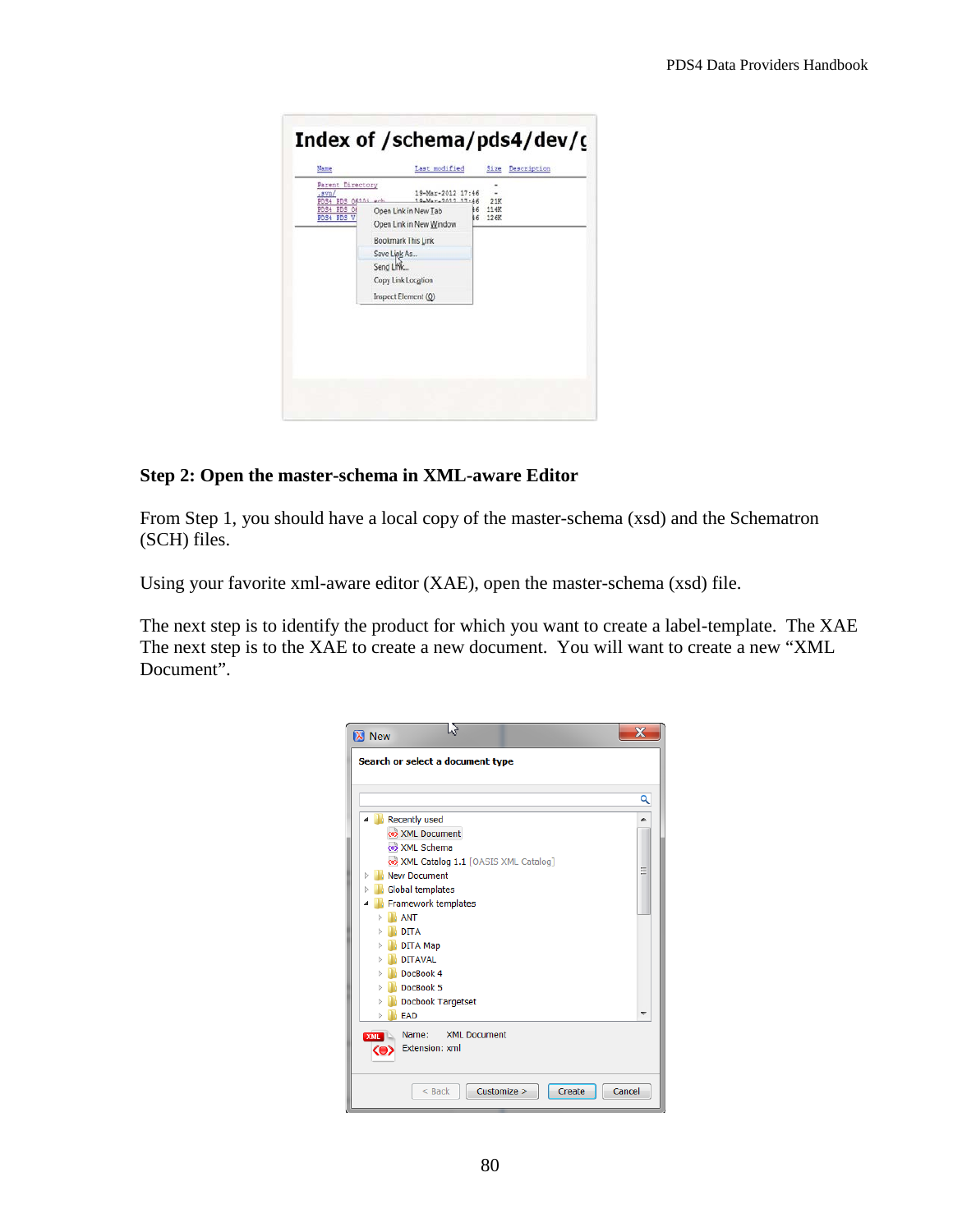### **Step 3: Customize the Settings**

Before you create the document you we will need to "customize" some of the information that will be needed to create the label-template (xml) document that will suit your purpose.

The master-schema includes references to a number of "products" each of which represents a distinct set of product classes. Product classes are, by definition, the highest level classification of the product into a category like "observational product" or "document":

| Х<br><b>X</b> New                                                  |                                                              |  |  |  |
|--------------------------------------------------------------------|--------------------------------------------------------------|--|--|--|
| <b>Customize editor</b>                                            |                                                              |  |  |  |
| <b>XML Document</b><br>Name:<br><b>XML</b><br>Extension: xml<br><0 |                                                              |  |  |  |
| Schema URL:                                                        | thema 0800k 120521/PDS4 PDS 0800k.xsd $\blacktriangledown$ - |  |  |  |
| Schema type:                                                       | <b>XML Schema</b>                                            |  |  |  |
| Public ID:                                                         |                                                              |  |  |  |
| Namespace:                                                         | http://pds.nasa.gov/schema/pds4/pds/v08                      |  |  |  |
| Prefix:                                                            |                                                              |  |  |  |
| Root Element:                                                      | Label                                                        |  |  |  |
| Description                                                        | ll abel<br>Product_Browse                                    |  |  |  |
|                                                                    | Product Burnie                                               |  |  |  |
|                                                                    | <b>Product_Collection</b>                                    |  |  |  |
|                                                                    | Product_Context                                              |  |  |  |
|                                                                    | Product_Document                                             |  |  |  |
|                                                                    | Add option Product_File_Text<br><b>Product Observational</b> |  |  |  |
| Add first Choice particle                                          |                                                              |  |  |  |
| Cancel<br>$<$ Back<br>Customize ><br>Create                        |                                                              |  |  |  |

- 1. We need to populate the 'Schema URL" with the full path to the master-schema. Either drag-and-drop the master-schema (xsd) or type the path.
- 2. For 'Schema type', select 'XML Schema' as the type of schema being referenced.
- 3. The 'Namespace' value should be pre-populated with the namespace identified in the master-schema.
- 4. For 'Root Element' select the type of product that you want to create (e.g., Product Browse, Product Observational, etc).
- 5. You will most likely want optional content to be added when the label-template is created, so select 'Add optional content'.